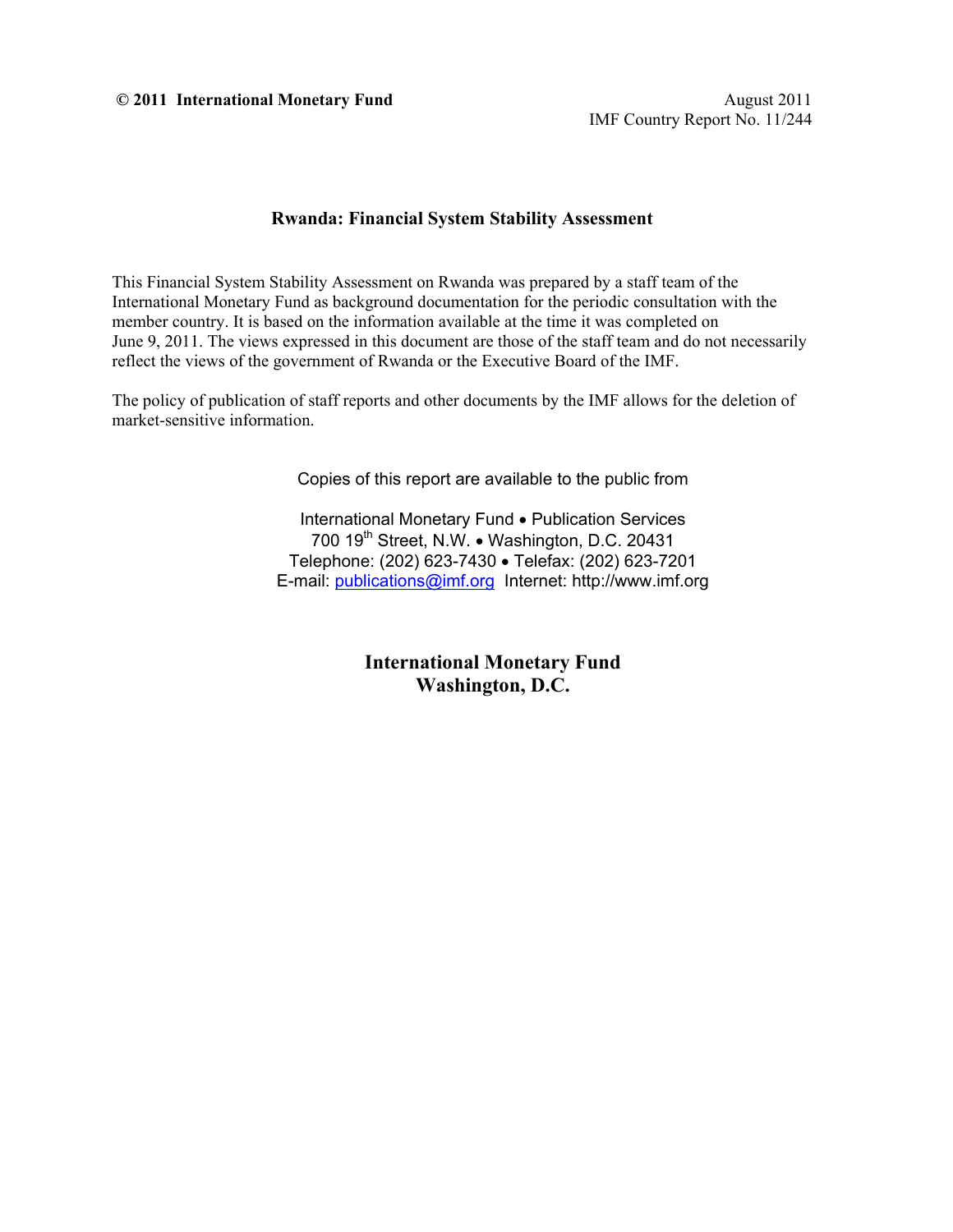#### INTERNATIONAL MONETARY FUND

#### RWANDA

#### **Financial System Stability Assessment**

#### Prepared by the Monetary and Capital Markets Department

#### Approved by José Viñals and Antoinette Sayeh

#### June 9, 2011

This report presents the conclusions of the International Monetary Fund (IMF)/World Bank Financial Sector Assessment Program (FSAP) Update mission, which visited Rwanda February 2–14, 2011. The FSAP findings and recommendations were discussed with the authorities at the conclusion of this mission, during the Policy Support Instrument review mission March 23–28, 2011 and in Washington, D.C. on April 16, 2011. The broad conclusions of the team are:

- Significant progress has been made in reforming the financial system since the initial 2005 FSAP, improving the stability, structure and efficiency of the financial system, modernizing financial sector legislation and infrastructure, and strengthening the framework for monitoring and mitigating systemic risks.
- The banking sector has recovered from a period of restructuring and cleaning up legacy problems. The industry as a whole can absorb major shocks, but a few banks are still vulnerable.
- The financial sector faces new challenges affecting financial stability and development, posed in particular by the agenda to improve access to finance and provide more long-term financing to the economy. The ambitious objectives pose significant risks if steps are taken too fast and/or not sequenced appropriately, especially in light of considerable capacity constraints for qualified personnel in both the public and private sectors.
- Further challenges stem from the ambitious plans for regional integration and harmonization in the East African Community (EAC).

The FSAP team comprised Messrs. Axel Bertuch-Samuels and Michael Fuchs (Co-Team Leaders, IMF and World Bank, respectively); Messrs. Philip Bartholomew, Thordur Olafsson, Hamid Davoodi, and Moses Kitonga (IMF); Ms. Gunhild Berg; Messrs. Edward Al-Hussainy, Henry Bagazonzya, Thordur Jonasson, Moses Kibirige, Thilasoni Benjamin Musuku, Javier Suarez, and Simon Walley (World Bank); and Messrs. Richard Hands and Jan Rein Pruntel (consultants). The mission also benefitted from the contributions of Mr. Dmitry Gershenson, IMF Resident Representative, and Ms. Lucy Fye, Senior Private Sector Development Specialist in the World Bank's Kigali Office.

The main authors of this report are Axel Bertuch-Samuels and Philip Bartholomew with contributions from the rest of the FSAP update team.

*FSAP assessments are designed to assess the stability of the financial system as a whole and not that of individual institutions. They have been developed to help countries identify and remedy weaknesses in their financial sector structure, thereby enhancing their resilience to macroeconomic shocks and crossborder contagion. FSAP assessments do not cover risks that are specific to individual institutions such as asset quality, operational or legal risks, or fraud.*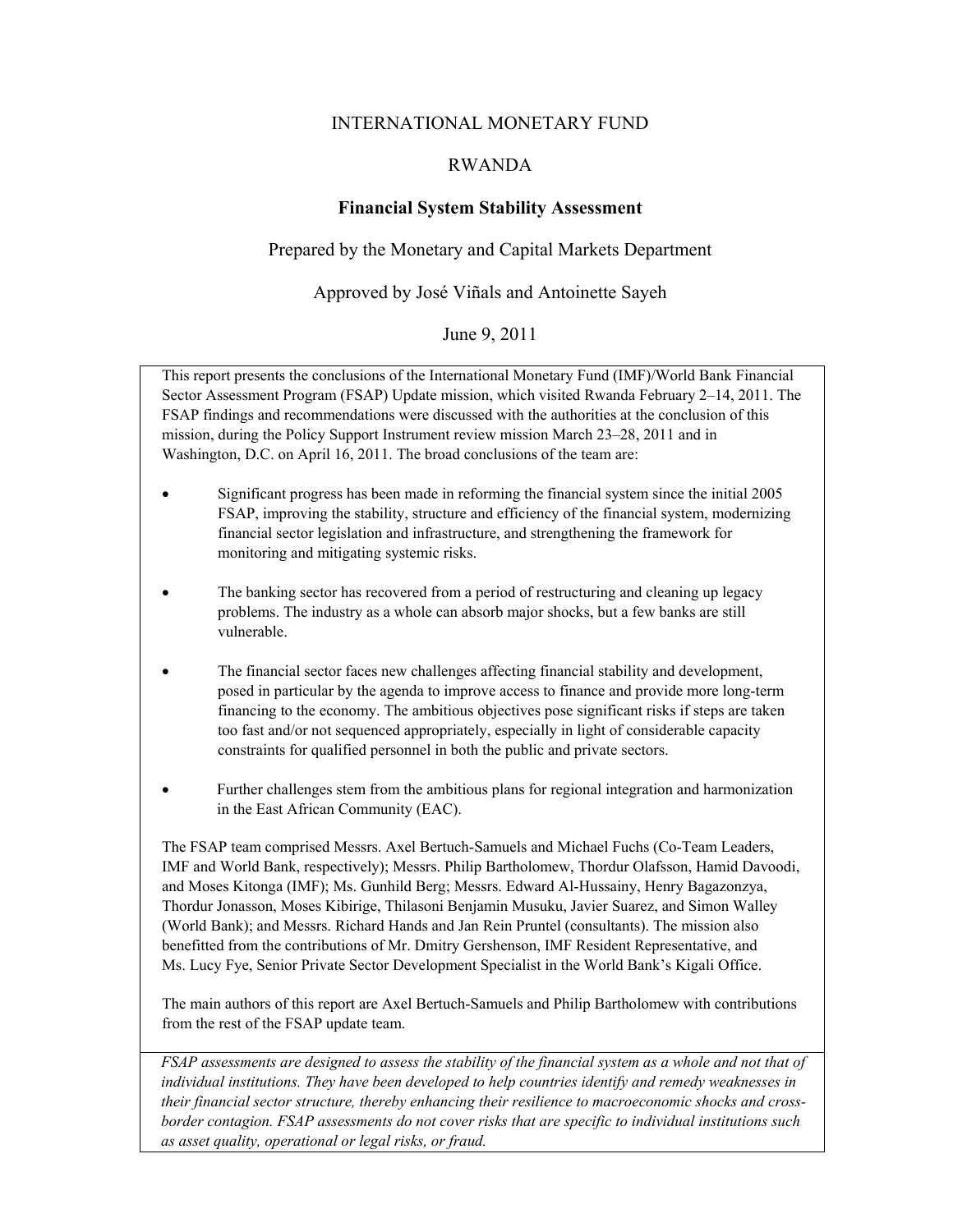| Contents                                               | Page |
|--------------------------------------------------------|------|
|                                                        |      |
|                                                        |      |
|                                                        |      |
|                                                        |      |
|                                                        |      |
|                                                        |      |
|                                                        |      |
|                                                        |      |
|                                                        |      |
|                                                        |      |
|                                                        |      |
|                                                        |      |
|                                                        |      |
|                                                        |      |
|                                                        |      |
|                                                        |      |
|                                                        |      |
| Tables                                                 |      |
|                                                        |      |
| Figures                                                |      |
|                                                        |      |
|                                                        |      |
|                                                        |      |
|                                                        |      |
|                                                        |      |
| Appendices                                             |      |
|                                                        |      |
| II. Report on Observance of Standards and Codes of the |      |
|                                                        |      |
|                                                        |      |
| <b>Appendix Tables</b>                                 |      |
|                                                        |      |
|                                                        |      |
|                                                        |      |
|                                                        |      |
|                                                        |      |
|                                                        |      |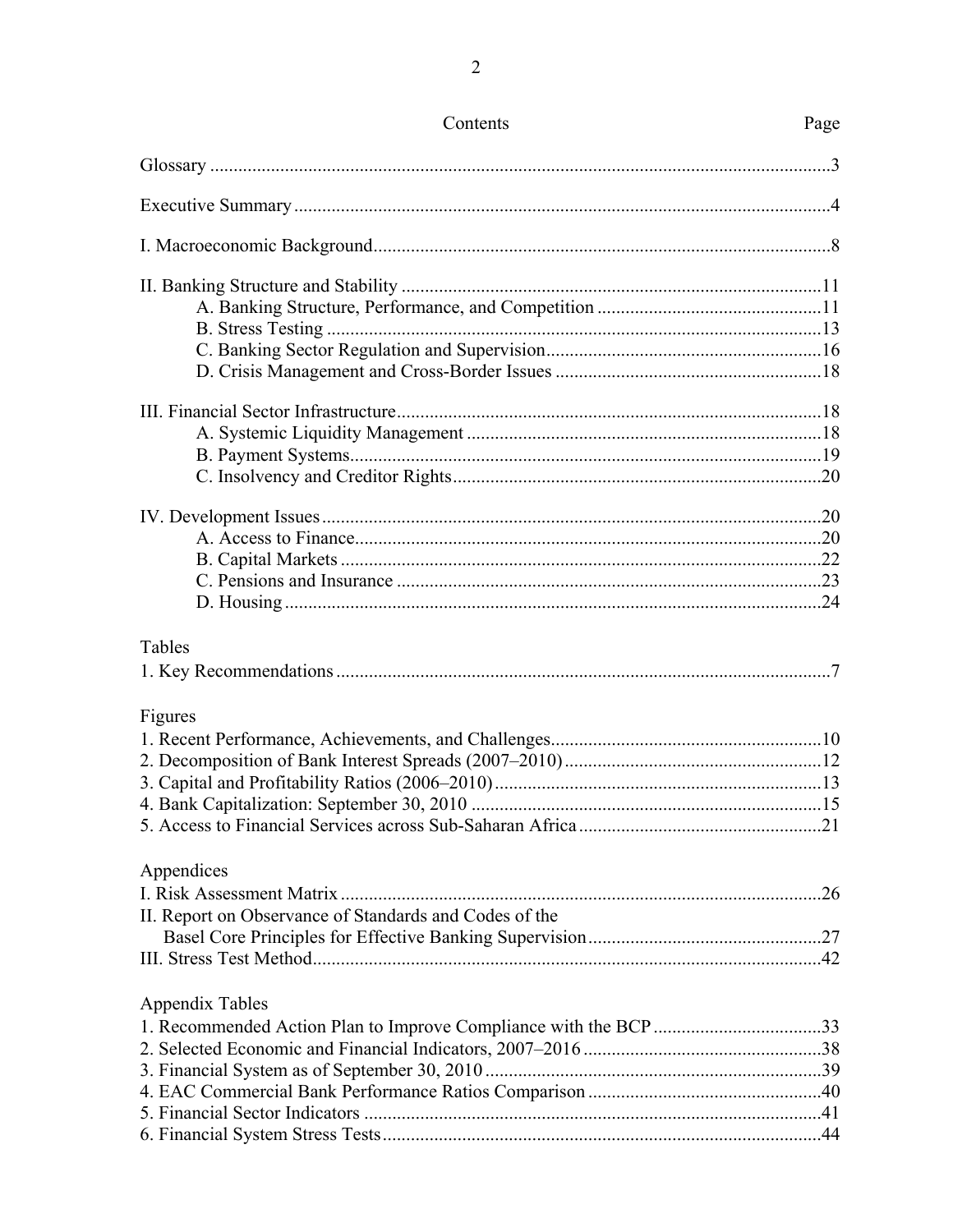# **GLOSSARY**

| <b>ACH</b>     | <b>Automated Clearing House</b>                                                 |
|----------------|---------------------------------------------------------------------------------|
| <b>AMIR</b>    | Association of Microfinance Institutions in Rwanda                              |
| <b>ATM</b>     | Automated teller machine                                                        |
| <b>ATS</b>     | Automated transfer system                                                       |
| <b>AML/CFT</b> | Anti-money laundering and combating the financing of terrorism                  |
| <b>BDF</b>     | <b>BRD</b> Development Fund                                                     |
| <b>BNR</b>     | National Bank of Rwanda                                                         |
| <b>BRD</b>     | Banque Rwandaise de Developpement                                               |
| <b>BSD</b>     | Banking Supervision Department, BNR                                             |
| <b>CAMEL</b>   | Capital adequacy; assets quality; management soundness; earnings; and liquidity |
| <b>CCH</b>     | <b>Check Clearing House</b>                                                     |
| <b>CDSC</b>    | Central Depository and Settlement Corporation                                   |
| <b>CSD</b>     | Central securities depository                                                   |
| <b>CSR</b>     | Caisse Sociale du Rwanda                                                        |
| <b>DGF</b>     | Deposit guarantee fund                                                          |
| EAC            | <b>East African Community</b>                                                   |
| <b>EFT</b>     | Electronic funds transfer                                                       |
| FIU            | Financial Investigation Unit                                                    |
| <b>FSAP</b>    | <b>Financial Sector Assessment Program</b>                                      |
| <b>FSDP</b>    | Financial Sector Development Plan                                               |
| <b>FSSA</b>    | <b>Financial System Stability Assessment</b>                                    |
| <b>FX</b>      | Foreign exchange                                                                |
| <b>GDP</b>     | Gross domestic product                                                          |
| <b>IMF</b>     | <b>International Monetary Fund</b>                                              |
| LOB            | Law concerning Organization of Banking                                          |
| <b>MFI</b>     | Micro-finance institutions                                                      |
| MoU            | Memorandum of understanding                                                     |
| <b>NIMA</b>    | Net interest margin to average assets                                           |
| <b>NPL</b>     | Nonperforming loans                                                             |
| <b>PPP</b>     | Public private partnership                                                      |
| <b>RAMA</b>    | Rwandaise d'Assurance Maladie                                                   |
| <b>RBS</b>     | Risk-based supervision                                                          |
| <b>RCA</b>     | Rwanda Cooperative Agency                                                       |
| <b>RSE</b>     | Rwanda Stock Exchange                                                           |
| <b>RWA</b>     | Risk-weighted assets                                                            |
| <b>SACCO</b>   | Savings and credit cooperatives                                                 |
| <b>SIMTEL</b>  | Société Interbancaire de Monétique et de Télécompensation                       |
| <b>SME</b>     | Small-and medium-sized enterprise                                               |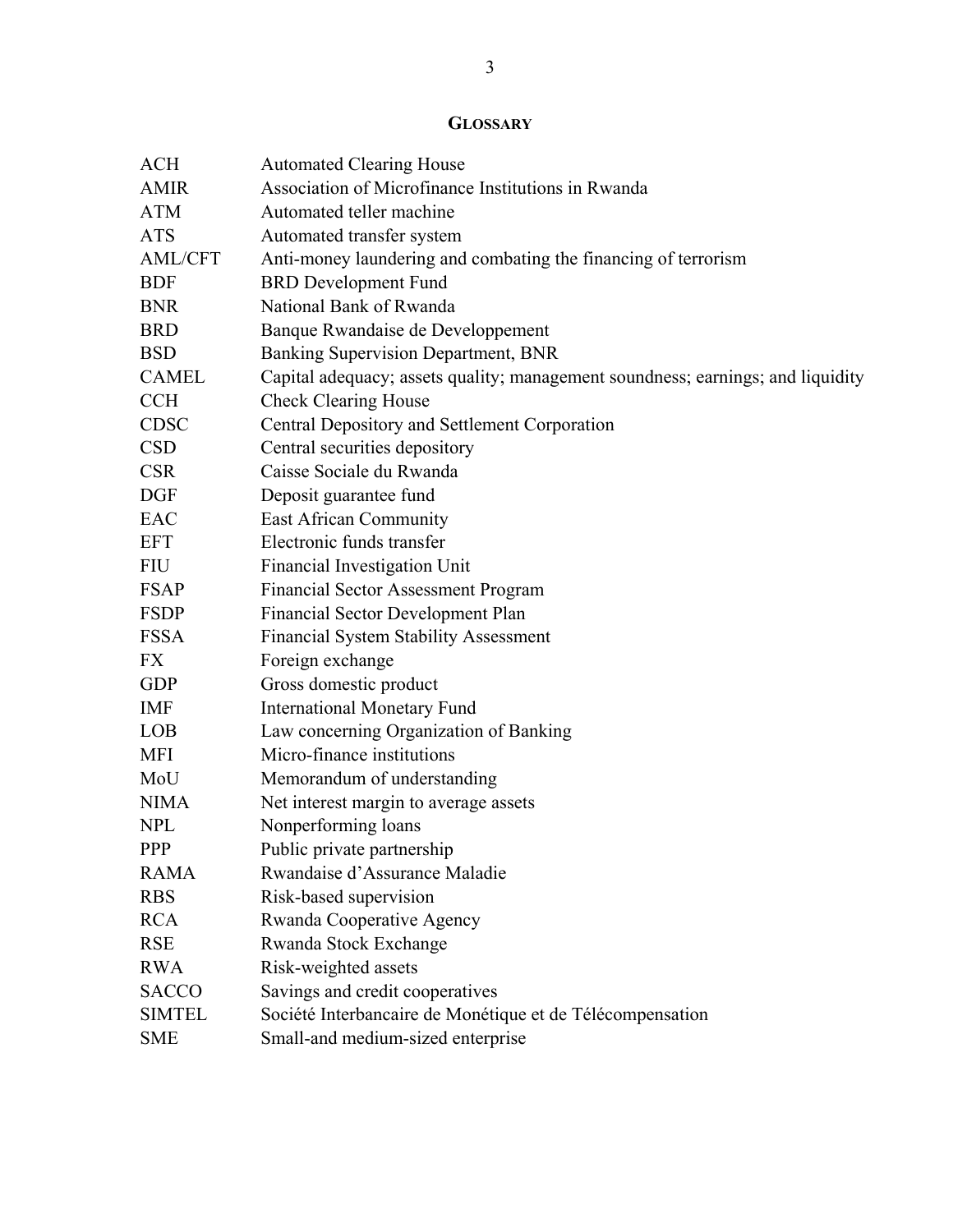#### **EXECUTIVE SUMMARY**

1. **Rwanda was little affected by the global financial crisis but, like its neighbors in East Africa, is in the process of transition towards a more modern, competitive, open and inclusive financial system.** Following the 2005 FSAP, significant progress has been made in restructuring and modernizing the financial sector and its legislative and regulatory framework, in the context of an extensive Financial Sector Development Plan (FSDP).

2. **The National Bank of Rwanda (BNR) is now the sole regulator and supervisor for the entire financial sector, except securities markets**. By law it is granted independence in its operations and conduct of policy, though some aspects of its independence could be reinforced. Beyond the legal amendments, the BNR has improved its supervisory practice, conformed more to international best practices, strengthened enforcement, and taken intervention actions deliberately. The BNR still has capacity constraints and can further strengthen some of its regulations and supervisory processes.

3. **Both the government and the BNR have shown determined leadership over several years in pursuing the necessary reforms.** These reforms have helped to improve the structure and operation of the banking as well as the insurance and pensions sectors; to modernize the system infrastructure (monetary operations, payments systems, land and mortgage registration, insolvency and creditor rights); and to strengthen the framework for monitoring and mitigating systemic risk. However, continued efforts are required in following up and transiting to the next generation of reforms.

4. **At the same time, the financial sector faces new challenges and changes affecting financial development and stability going forward.** These reflect the authorities' stated priorities to achieve visible progress in improving access to financial services and in the provision of long-term financing to the economy. Rwanda also faces an ambitious agenda with its commitment as a member of the EAC to further regional economic, financial and monetary integration, with the ultimate objective of establishing a monetary union.

5. **Both the domestic and regional financial sector policy agendas are very demanding.** The authorities' desire to make rapid progress is commendable, but there are significant risks in moving too fast or not sequencing the steps appropriately. For example, creating new depository institutions before establishing an adequate supervisory system can create a situation where non-viable entities are not closed but still accept deposits from the public. In this context, the problem posed by the considerable capacity constraints for qualified personnel in financial institutions and in financial sector supervision cannot be overstated.

6. **The banking system in Rwanda has recovered from a period of restructuring in 2007 and 2008, leaving banks now better capitalized, provisioned, and liquid, but**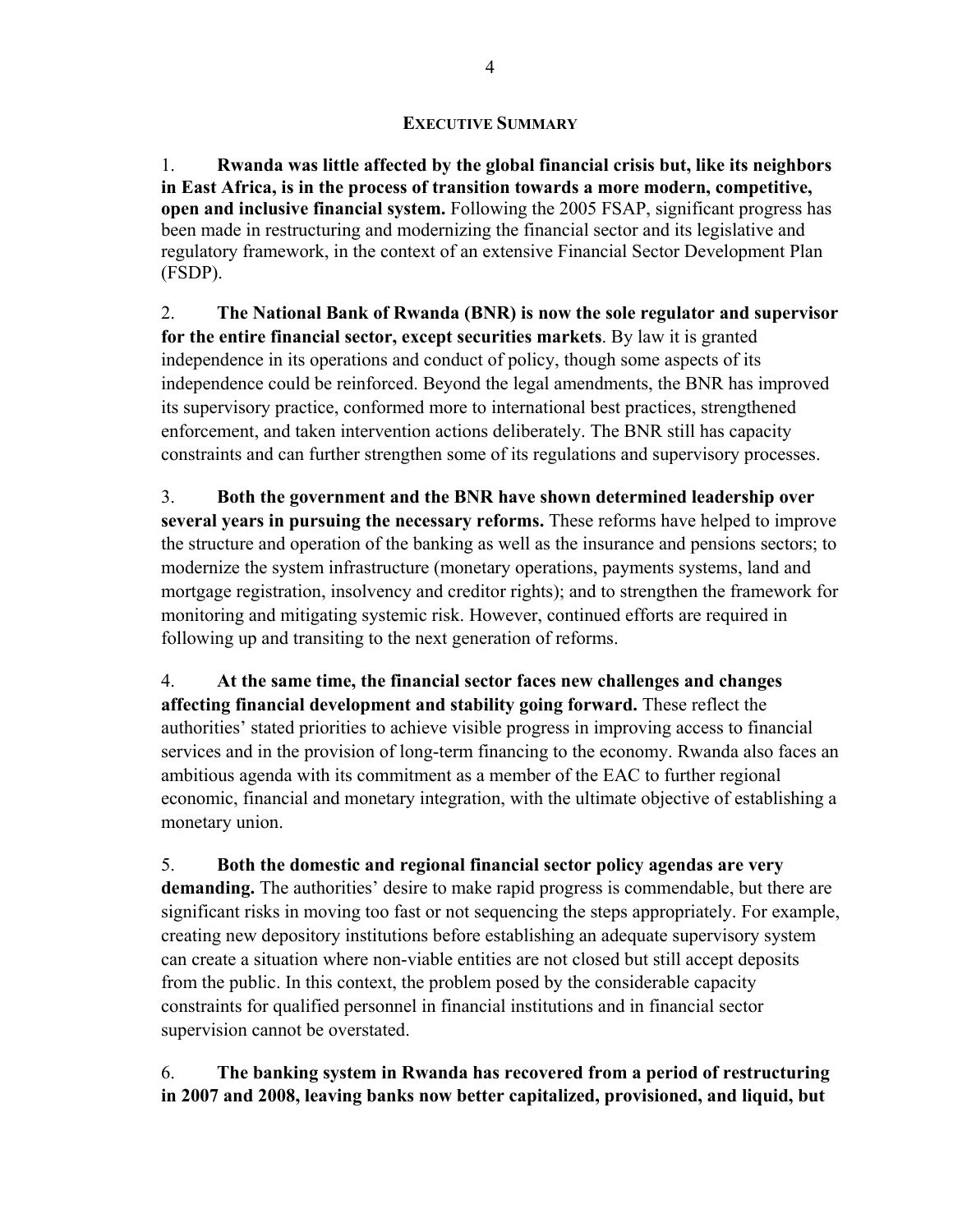**still exposed to some risks.** On the whole, banks—by far the largest providers of finance in the system—are sufficiently capitalized to absorb a shock to their credit portfolio, but some banks exhibit more vulnerabilities than others. This includes large exposure risks due to the concentration of corporate lending. Also—while all banks operate well within the liquidity requirements set by the BNR—a few banks are vulnerable to an extreme drop in deposits. However, the BNR's track record of dealing with emerging problems suggests that these vulnerabilities are manageable. Market risks do not appear to be a major concern, neither with regard to foreign exchange (FX) risk nor interest rate risk.

7. **While the core banking system has been stabilized and strengthened, new risks are emerging at the periphery.** To accelerate the intermediation in the rural areas, the authorities have recently established savings and credit cooperatives in each of the 416 geographically defined sectors of Rwanda—Umurenge Savings and Credit Cooperatives (SACCOs). This created a significant void and to address it, the BNR is in the process of recruiting supervisors for these SACCOs at the district level. However, not only will these supervisors need to be trained in the near term, the BNR will also need to quickly address the challenge of supervising institutions which themselves lack capacity and essential skills in small-scale banking and managing risk. Furthermore, experience in other countries has shown that—to be successful—such bank cooperatives require ownership and trust among the people for whom they were created. Over the mediumterm, the most promising way to foster both ownership and a sustainable structure for the SACCO sector, and ease the supervisory burden of the BNR, would be the formation of an apex institution (without banking functions) owned by the SACCOs. This apex institution should provide training and capacity enhancement to its member institutions and also ensure that the members fulfill their regulatory requirements.

8. **The mobilization of more long-term stable financing for the real economy continues to be another major challenge, given the small and underdeveloped local capital market.** The banks are already exposed to the risks posed by the large maturity gap between their assets and liabilities, so encouraging them to increase long-term lending without a more stable funding source would only aggravate these risks. At the same time, there is increasing demand for opportunities to invest in longer-term financial assets by the insurance and pensions sector, in particular the Caisse Sociale du Rwanda (CSR). But the development of a primary and secondary corporate bond market is likely to be achieved only over the medium-term and facilitated by the EAC financial integration process. Against this background, appropriately matching the financing, funding and investment needs of the different sectors in the near term would best be achieved by the creation of a market-based mechanism that allows the channeling of long-term funds accumulated by the CSR, other pension funds and life insurance companies into the banking system, for example via auctioning term deposits.

9. **The authorities are encouraged to vigorously continue their program of financial sector modernization.** A structured plan for accomplishing existing tasks and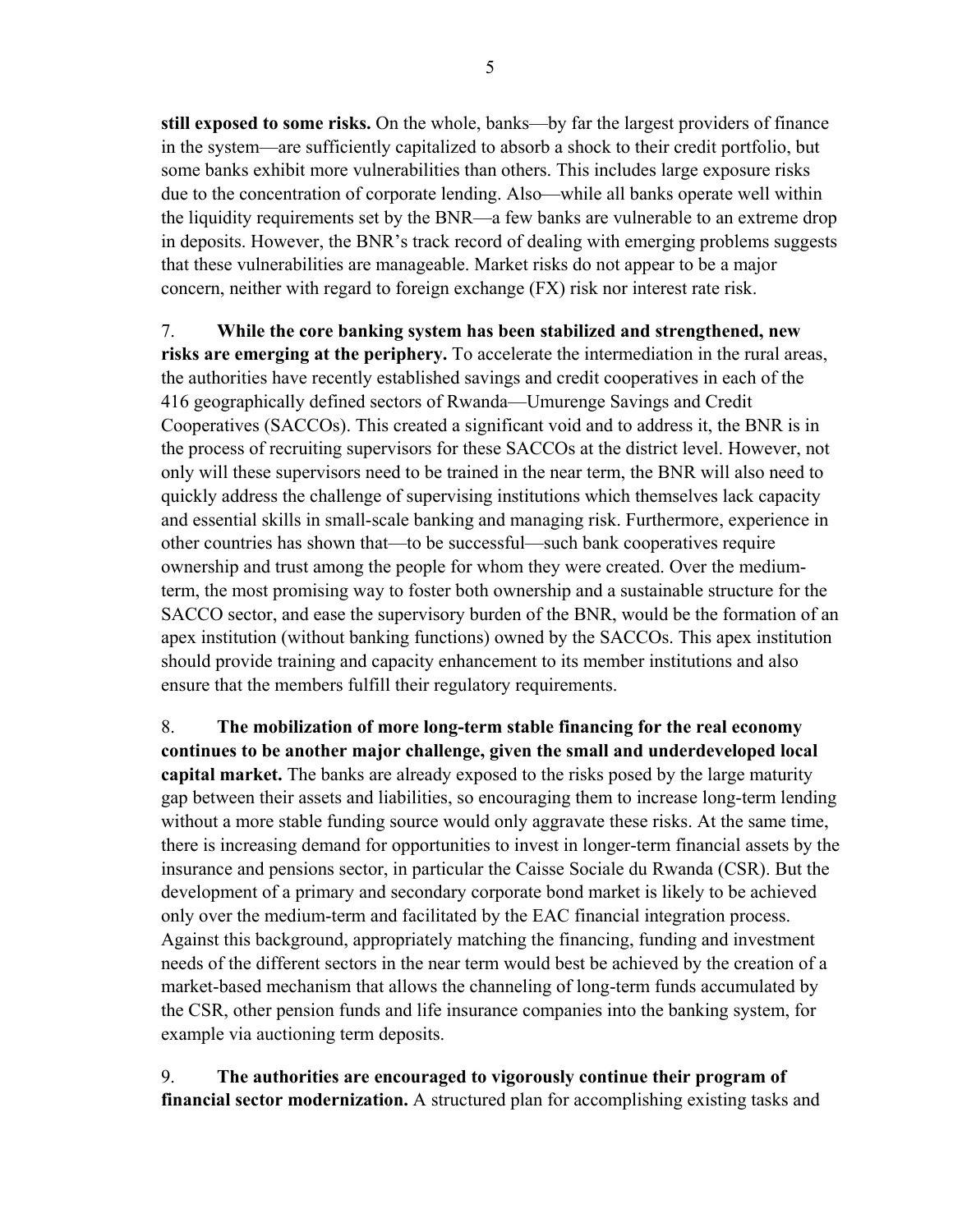preparing for the next phase could form the basis of the second generation of Rwanda's FSDP. The key recommendations of the mission are in the table below. More detailed recommendations can be found in the following sections of this report including the Report on the Observance of Standards and Codes (ROSC) for the Basel Core Principles (BCP) for Effective Banking Supervision in the appendix. In addition Technical Notes are being prepared for the authorities on access to finance, banking structure and competition, housing finance, insolvency and creditor rights, intermediating term finance, payments systems, and stress testing<sup>1</sup>.

Independently from this FSAP Update, the authorities agreed to undergo a detailed re-assessment of the Anti-Money Laundering and Combating Financial Terrorism (AML/CFT) framework, with a mission planned for the first half of 2012.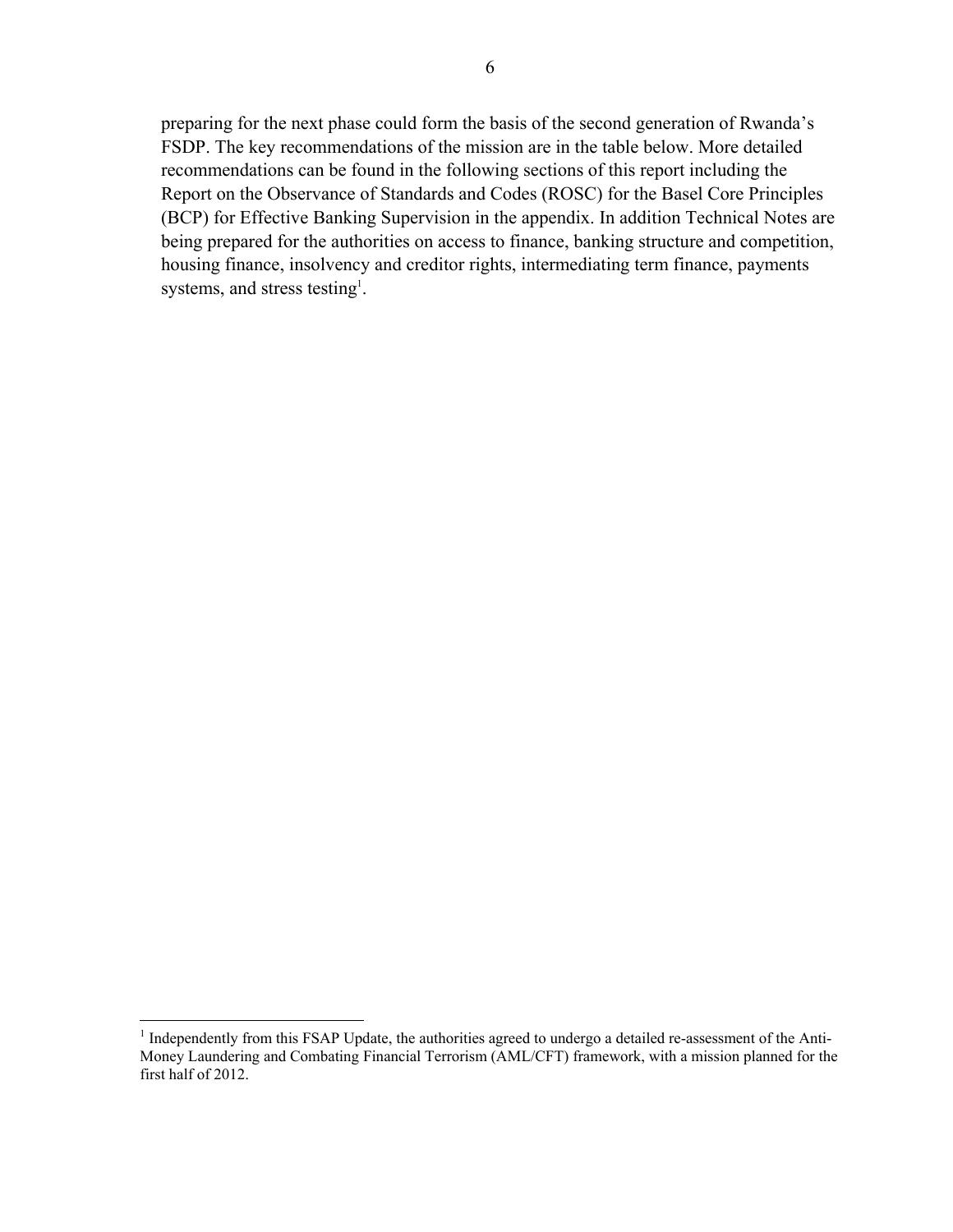#### **Time frame Banking Structure and Stability** Address shortage of qualified labor in financial sector including through dedicated professional training. M/L Encourage greater contestability in the retail market segment. S/M Develop appropriate regulatory environment for mobile banking and payments. S/M **Regulatory Framework for Banking**  Finalize and implement pending banking regulations. Add a "leverage ratio" to capital requirements. Strengthen provisioning requirements and penalize banks that report under-provisioning. S • Implement central information storage and archiving to ensure that all supervisory actions toward banks are well documented and easily accessible. S Increase frequency of on-site examinations. Largest banks should be on a 12-month cycle. M Ensure adequate resourcing of the BSD and continuing development of the skills of supervisory staff. M **Systemic Liquidity Management**  • Promote deepening of the interbank markets to foster a more informative interbank rate. M Build additional capacity to improve liquidity forecasting. M **Payment Systems**  Clearly define the objectives and policies in the National Payment System Vision and Strategy. S Establish a "policy and strategy" unit in the National Payments System Department for continual pulling of data and analysis of payment system developments. S Develop a coherent strategy with regard to the role of SIMTEL. S **Crisis Management, Safety Nets, Bank Resolutions, and Cross-Border Issues**  Define a contingency planning framework which spells out objective and transparent policies and procedures for government financial support. S/M **Insolvency and Credit Rights**  Review insolvency legislation with a view to introducing a stay for secured creditors' actions. S **Access to Finance**  Leverage the experience and capacity of existing institutions, in particular Rwanda Cooperative Agency and AMIR to build capacity with the SACCOs. M Develop a sustainable and effective model for the monitoring and supervision of SACCOs. S/M Review the BRD Development Fund Company's guarantee scheme drawing on experience in other countries. S **Housing Finance**  Develop a house price/land price tracking system using transaction data from the National Land Centre.  $\parallel$  S Create a one-stop shop for the registration of land and mortgages at the National Land Centre. S/M **Capital Markets, Insurance, and Pensions**  Prepare a medium-term government debt strategy and—consistent with fiscal sustainability-increase the issuance of government bonds, concentrating on key maturities up to five years. S Increase availability of long-term funds via CSR-term deposits in the banking system (reverse auction). S/M Enforce insurance companies' compliance with reporting requirements, corporate governance, and audit. S Strengthen supervisory capacity in insurance especially in off- and on-sight inspection. Amend investment guidelines for insurance companies to address differences in investment horizons for life and non-life business. M • Revisit the decision to merge RAMA and CSR. Draft corporate governance regulation to be followed by the CSR, draft investment guidelines for the CSR, and take measures that CSR maintains adequate liquidity. S

#### **Table 1. Rwanda: Key Recommendations**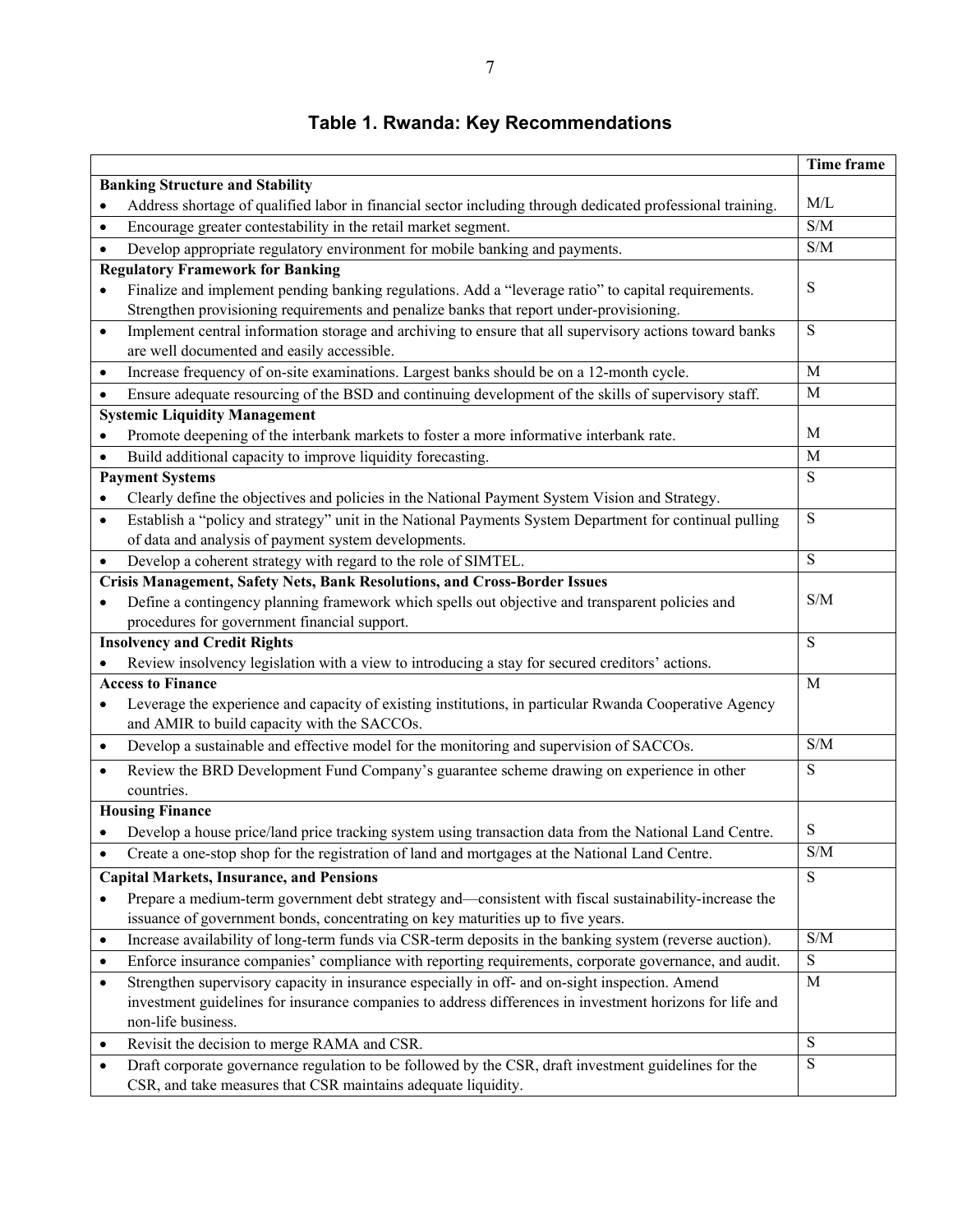#### **I. MACROECONOMIC BACKGROUND**

10. **Rwanda has achieved high growth and macroeconomic stability over the last decade, but poverty remains high** (See Figure 1 and Table 3)**. 2** Growth has averaged about 8 percent a year.<sup>3</sup> Inflation, though volatile, is now in low single digits, and international reserves are at comfortable levels. Resilience to external shocks has also improved further, thanks to prudent policies, substantial debt relief, and heavy reliance on concessional borrowing. However, poverty remains high.

11. **In 2008 and 2009 the economy experienced a period of dramatic tightening and subsequent easing of domestic liquidity conditions.** This reflected developments in the real economy, which risked overheating with 11 percent real GDP growth rate and 22 percent inflation rate in 2008. As the resulting cooling-off coincided with the global recession and a significant economic slowdown, fiscal policy complemented monetary easing with a large fiscal stimulus (2 percent of GDP in FY 2009/10).

12. **The economy in 2010 appears to show clear signs of recovery while inflation has remained low.** The services and manufacturing sectors that are more sensitive to upand-down turns in domestic and external demand, as well as the financial sector, have rebounded, while a good harvest maintained the robust contribution of agriculture to growth. Inflation has remained at record lows with 2.3 percent period average and almost zero end-of-period inflation rates. Higher export performance, reflecting a rebound in international prices and stronger-than-expected volumes of coffee, tea, and nontraditional exports, has contributed to a narrowing of the external current account deficit (excluding grants) to 17 percent of GDP in 2010 from 18.6 percent in 2009, while international reserves remain at comfortable levels.

### 13. **Major risks in the macroeconomy that were identified include shocks to agriculture and housing (See Appendix I). Commercial and residential housing construction shows strong growth with inadequate use and occupancy.**

14. **Rwanda is a signatory to the EAC Treaty and the EAC Common Market Protocol, which includes financial services.** The EAC partner countries (Burundi, Kenya, Rwanda, Tanzania, and Uganda) envisage the creation of a monetary union. EAC members have already, for example, intensified collaboration in the Monetary Affairs Committee (MAC) of the five central banks and through memoranda-of-understanding on banking supervision. Efforts are underway to harmonize the frameworks for monetary policy and operations, the legal and regulatory frameworks for banking, and arrangements

<sup>&</sup>lt;sup>2</sup> According to the most recent data available (2006), 57 percent of the population lives below the poverty line.

 $3$  In August 2010, Fitch upgraded Rwanda's sovereign rating by a notch to 'B', citing gains made from a sustained period of strong growth and improvement in the business environment.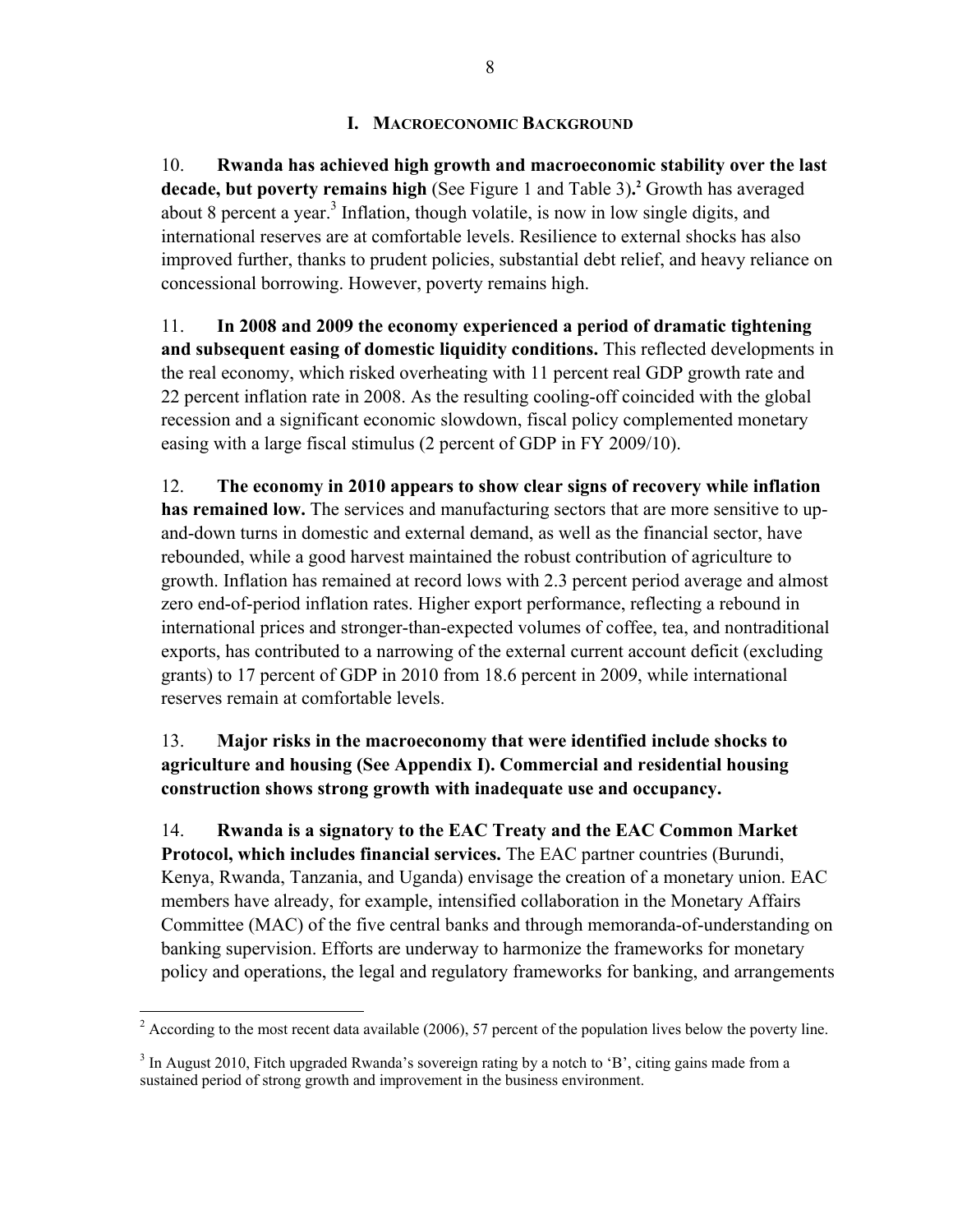for crisis management and resolution, and to link the financial markets infrastructure. Given its small size, Rwanda stands to gain considerably from the potential economies of scale and scope associated with EAC financial market integration. The Rwandan authorities will need to ensure consistency of their legislative, regulatory and operational changes with their commitments under the EAC to avoid opening up regulatory gaps.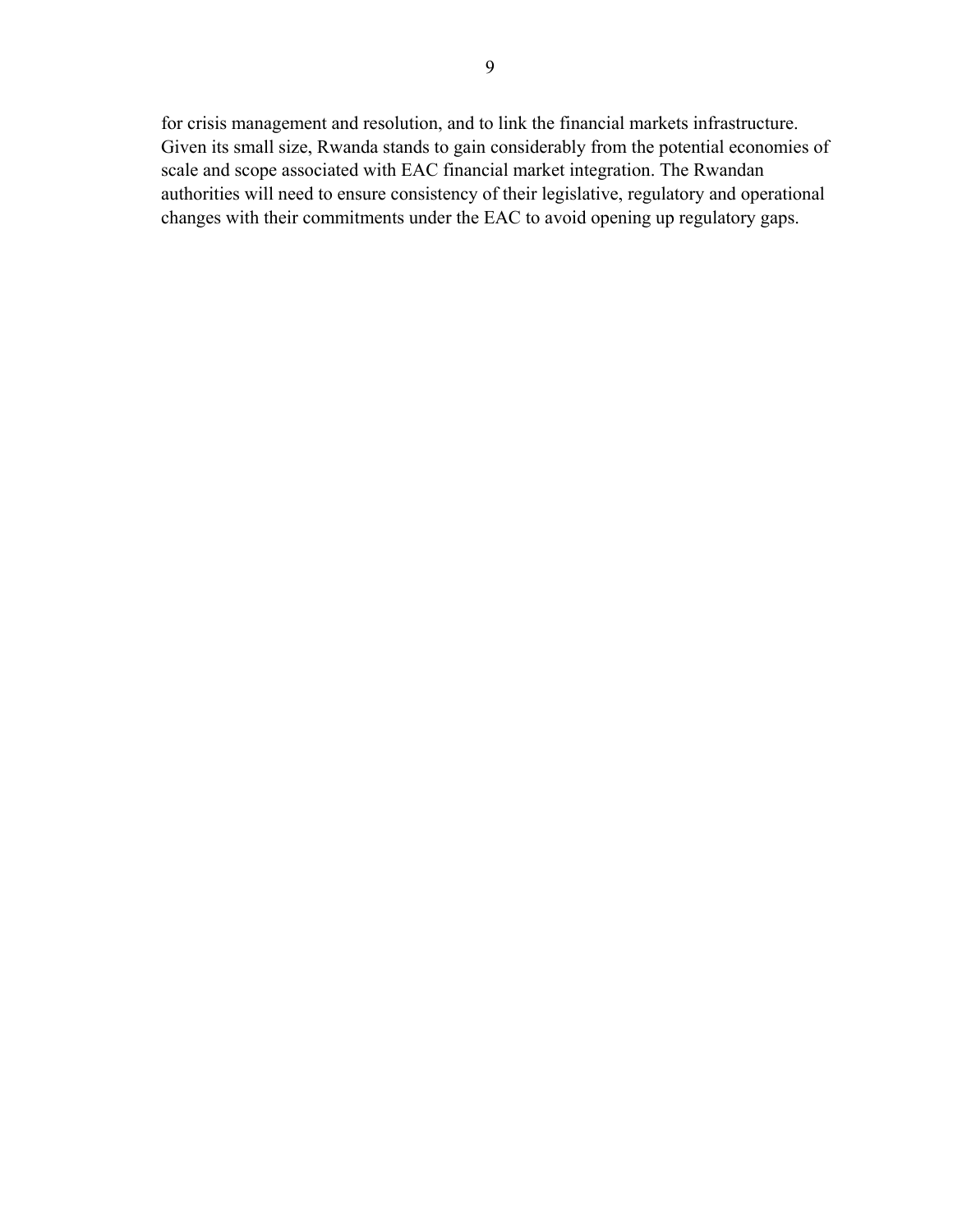

**Figure 1. Rwanda: Recent Performance, Achievements, and Challenges** 

Sources: Rwandan authorities, IMF staff estimates, World Economic Outlook, AFR's Regional Economic Outlook, and UNDP Human Development and Poverty Indicators.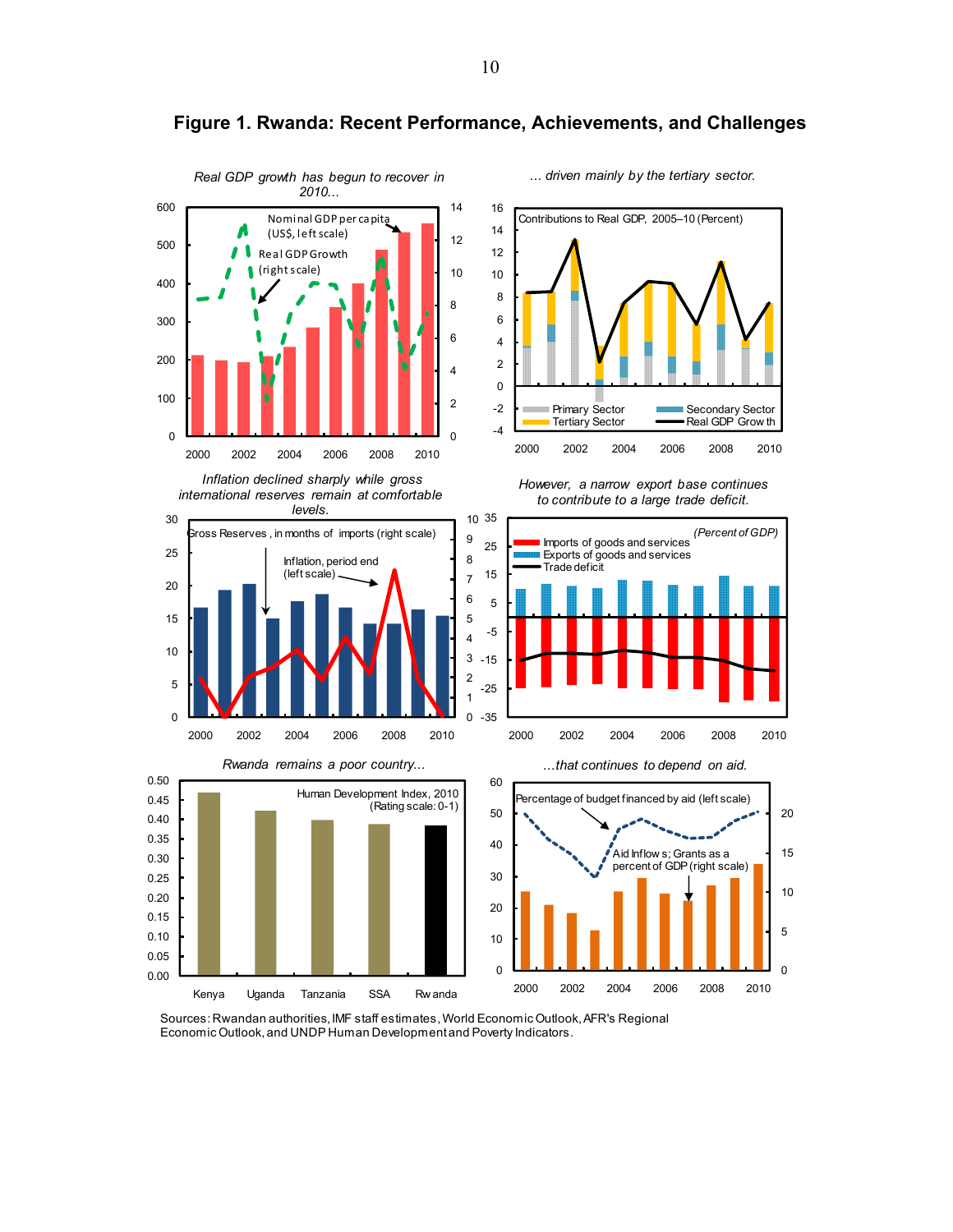#### **II. BANKING STRUCTURE AND STABILITY**

### **A. Banking Structure, Performance, and Competition**

15. **The banking system is in a period of transition following significant bank restructuring and merger/acquisition activity in 2007 and 2008.** The system is highly concentrated but is competitive in key markets. It is also relatively efficient, although performance indicators have been affected at banks addressing problem loans coupled with continuing expansion efforts. There is scope for increased competition in the retail segment of the market. Innovation in the form of agency and mobile banking has the potential to transform existing business models for providing services to the currently under-served populace and reduce the costs of mobilizing retail deposits.

16. **Since the 2005 FSAP, there has been significant foreign bank entry.** The banking sector consists of eight commercial banks and four specialized financial institutions (See Table 4). In 2010, the foreign share of assets stood at 49 percent and government maintained a 30 percent stake—the highest in the EAC—marking a significant shift from 2004 (40 percent foreign and 22 percent government).<sup>4</sup>

17. **In 2008 and 2009, at the expense of earnings, banks restructured their portfolios by writing-off bad loans.** Banking assets doubled to RF 1.1 billion between 2006 and 2010, accompanied by a decline in nonperforming loans (NPLs) from 26 to about 12.4 percent. Banks remain well-capitalized but have relatively low earnings in the EAC. (See Table 5). Rwanda makes up only 3.3 percent of EAC bank assets. Financial depth is low—credit to GDP ratio stands at about 12 percent, below the average of the EAC. Credit growth collapsed in 2008/09 following a period of tight liquidity when the government pension fund, withdrew deposits to invest directly in real estate. Bank lending has since recovered, driven by strong commercial lending to the corporate sector.

18. **The banking market is highly concentrated, but competition is increasing, particularly in the corporate market segment.** Concentration runs along several dimensions: (i) the three largest banks account for over 60 percent of assets, loans, and deposits;(ii) both loans and deposits are concentrated in a few corporate and institutional clients; (iii) corporate lending is concentrated in construction and mortgage sectors,<sup>5</sup> while a large share of retail lending also goes to mortgage as well as salary-backed loans; and (iv) most banking activity is concentrated in Kigali. Market entry and organic growth have reduced concentration since 2006, but Rwanda remains the most concentrated banking market in the EAC region. There is a high degree of competition in the corporate market.

<sup>1</sup> <sup>4</sup> Five of the eight banks have majority foreign ownership. Two others have minority foreign ownership.

 $<sup>5</sup>$  Retail mortgage lending is mainly for residential properties and commercial mortgages include hotels,</sup> apartment buildings, offices, and warehouses.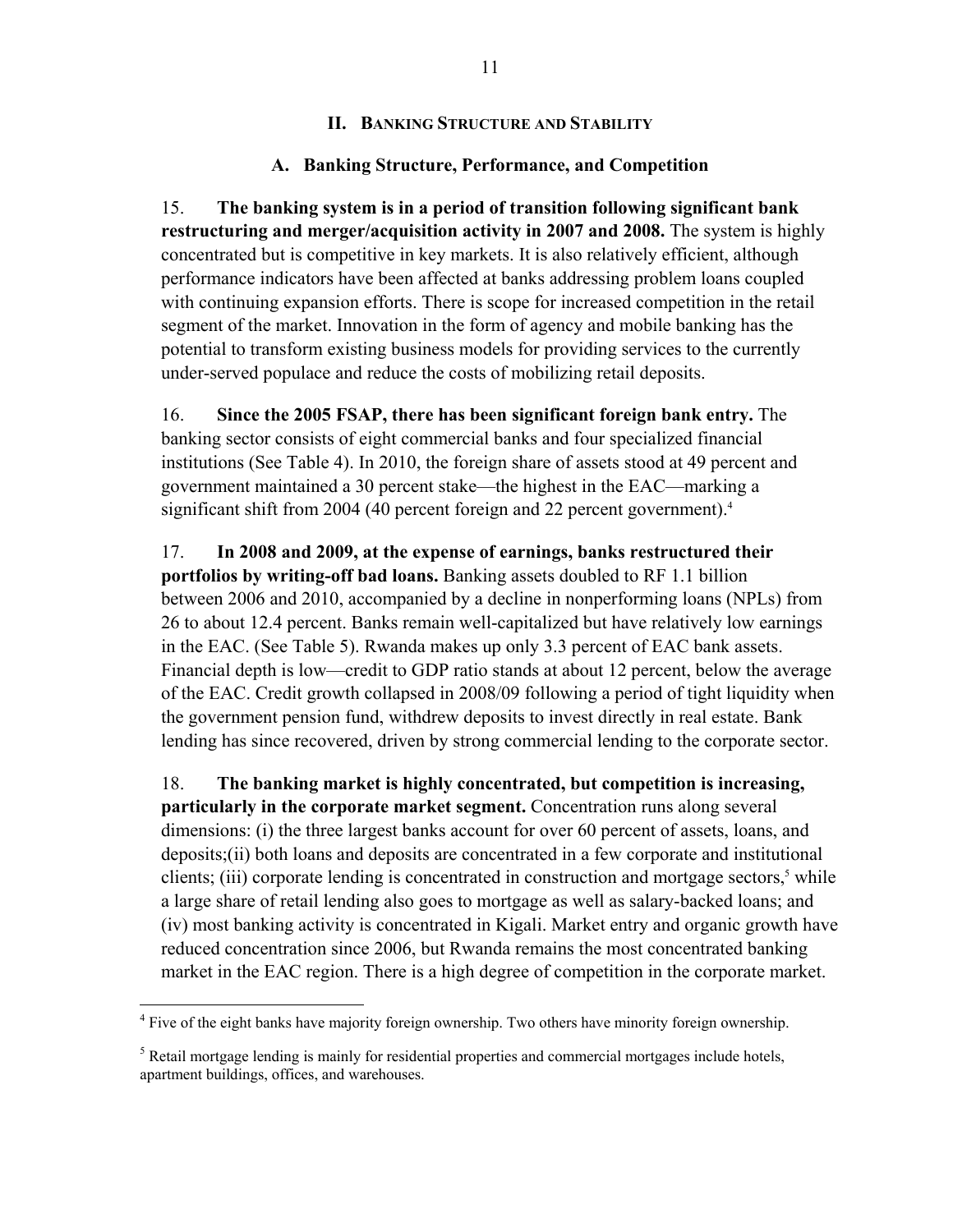The retail market is still mainly served by Banque Populaire de Rwanda (BPR), but is beginning to be contested as competition has led banks to expand their branch networks.

19. **Competition and write-offs have led to a decline in profits and lower effective spreads, but the market stabilized in 2010.** Delineating interest income, as shown in Figure 2 and referred to as a the spread decomposition for the 2007-2010 period, it is revealed that: (i) higher overheads reflecting the network expansion and limited skilled labor; (ii) higher write-offs and stricter enforcement of provisioning regulations; (iii) a decline in profit margins through 2009; and, (iv) the impact of lower reserves. Some banks consolidated their portfolios while others suffered increased costs from their expansion.



**Figure 2. Rwanda: Decomposition of Bank Interest Spreads (2007–2010)** 

Note: System level decomposition of ex-post spreads. Source: Estimates using BNR data

20. **Innovation in the form of agency and mobile banking could transform existing business models for serving low-income clients and reduce the costs of expanding retail deposits.** In this regard, mobile banking is emerging as a viable approach to increasing financial inclusion in Rwanda. The BNR has a central role to play in realizing this potential by setting an appropriate regulatory environment for mobile banking, network operators and payments.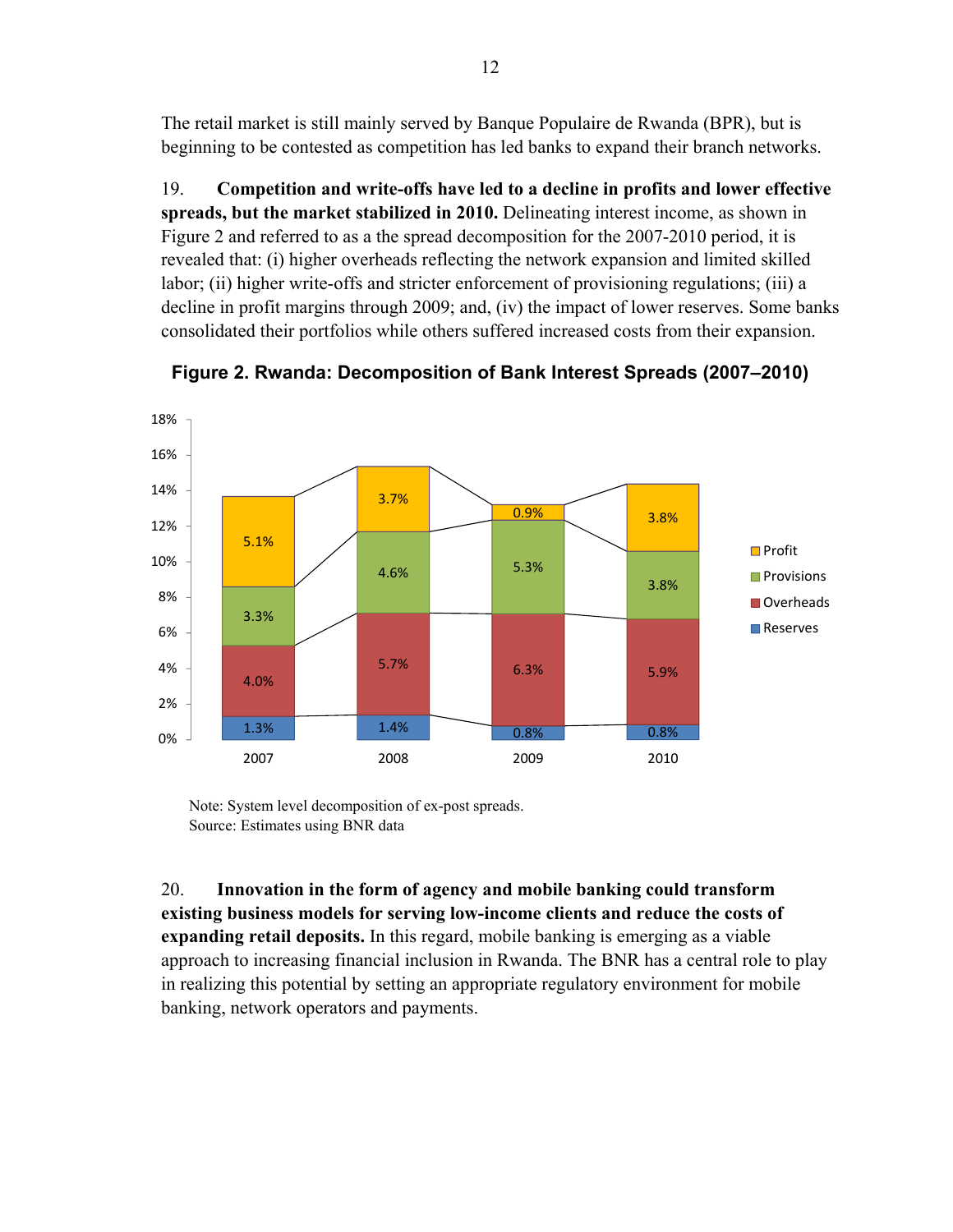#### **B. Stress Testing**

21. **Based on data reported as of end-September 2010, Rwandan banks were well capitalized while earnings have been relatively low (See Figure 3 and Table 6). <sup>6</sup> Due to** the shedding of bad assets, NPLs were reduced, but seem to be still relatively high. Return on assets for the industry fell to 0.7 percent for 2009, but improved during the first three quarters of 2010, to 1.6 percent.<sup>7</sup> Compliance with provisioning rules has improved. While four banks were under provisioned as of year-end 2008, the number has been reduced to only one by September 30, 2010.





Source:BNR and IMF staff calculations

22. **Stress testing focused on the eight commercial banks and used data for year**end 2008 and 2009, and end September 2010.<sup>8</sup> Two measures of capital were used for the credit quality stress tests. Core capitalization (i.e., Tier I divided by net assets) was

 $\overline{a}$  $6$  Data as of end-September 2010 was used since end-December 2010 data was not available at the time the mission visited Kigali. For the purposes of stress testing all data provided to the mission were validated (i.e., checked for reporting consistency and accuracy). When end-December data became available later, the BNR and the mission members agreed not to use them as they could not be properly validated.

<sup>&</sup>lt;sup>7</sup> Spreads, as measured by the net interest margin to average assets (NIMA), however, seem to be relatively high both over the past three years and within the EAC.

<sup>&</sup>lt;sup>8</sup> Results of stress testing are summarized in Table 6.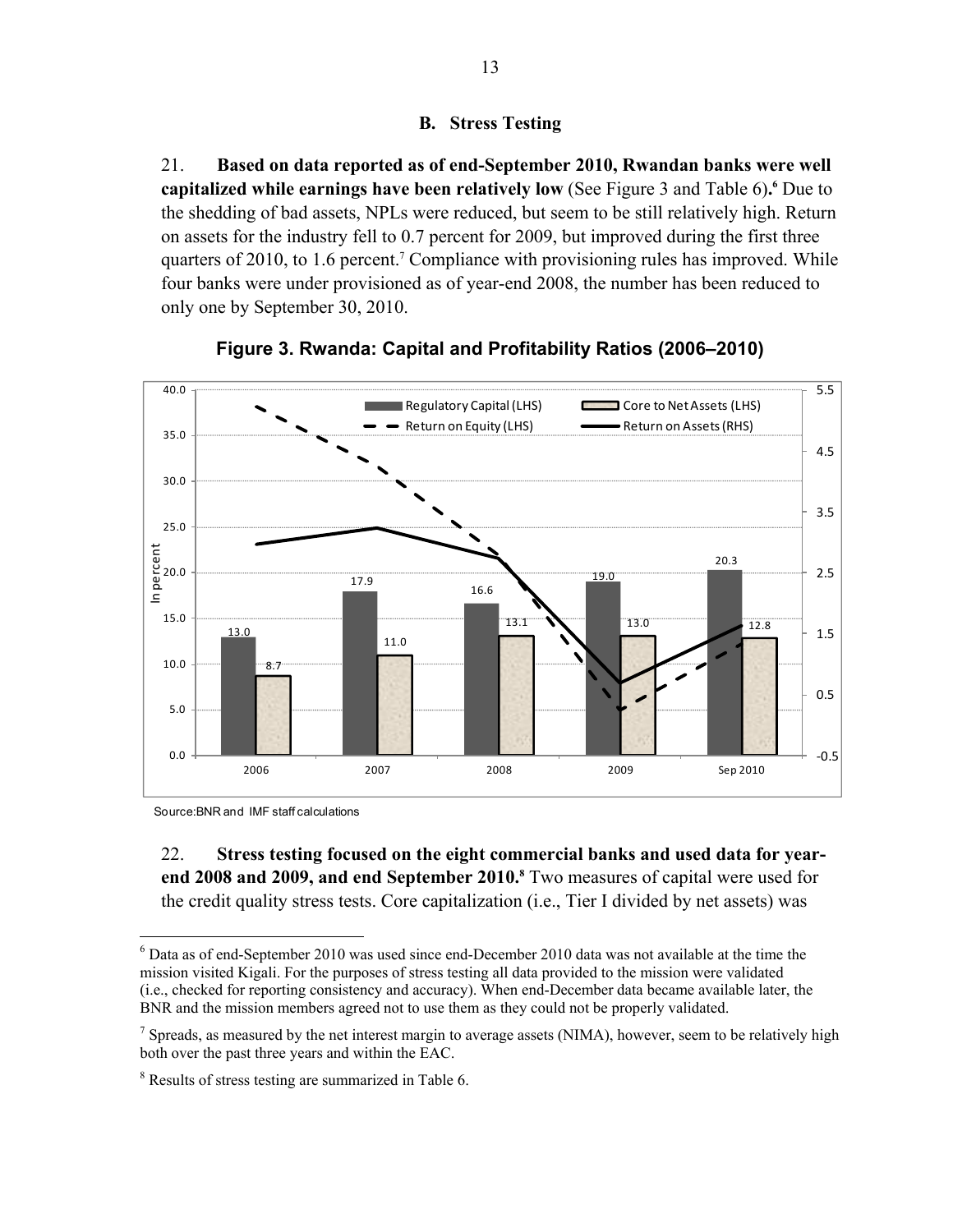used as a conservative measure of capital. The same stress tests were run using Rwanda's capital definition (Tier I plus Tier II) on a risk-weighted asset basis. $9$ 

23. **The first step in the stress testing exercise was to adjust the data to better reflect true capital positions of banks.** Capital was adjusted for under-provisioning, and for stronger provisioning requirements generally used in neighboring countries. Figure 4 illustrates the impact on capital of these two adjustments. Correcting for the one bank's under-provisioning, core capitalization of the industry drops from 12.8 percent to 12.4 percent. Regulatory capitalization drops from 20.3 percent to 19.7 percent. Imposing a 1 percent general provision and a 5 percent watch provision reduces core capitalization to 11.6 percent and regulatory capitalization to 18.5 percent.

24. **Bank's balance sheets were stress-tested for a stringent haircut to the eligible collateral held against classified loans.** In Rwanda, not all collateral held against a loan is eligible for the purposes of provisioning, but the stress test imposed an even more conservative assumption. Under the assumption that all collateral held against classified loans becomes worthless, core capitalization would decline to 8.3 percent and regulatory capitalization to 13.3 percent (See Figure 4). As an industry, and measured with metrics for both capitalization measures, the industry on average was well capitalized. However, with these adjustments, two banks fell below 6 percent core capitalization and one of those fell below 3 percent.

25. **Due to banking and macroeconomic data limitations, further tests were principally static in nature.** The sensitivity of capital or liquidity was tested to determine breaking points and likely changes for credit quality which was supplemented with discussions with banks and other market players. The time series available on banking data was too short for analysis of macroeconomic effects on banking performance. Instead, static stress testing was used on three periods (end-2008, end-2009, and end-September 2010) to judge any transition of financial vulnerability.

26. **After the recent period where banks appear to have shed a sizable proportion of their bad (i.e., classified) loans, the banks appear to be reasonably healthy, but some vulnerabilities remain.** The team's analysis found that NPLs would have to increase by 120 percent before any bank would reach core capital insolvency.<sup>10</sup> Alternatively, 23 percent of all currently considered normal and watch loans would have to become classified before any bank would reach core capital insolvency.

 $\overline{a}$ <sup>9</sup> Since Rwandan banks have little in the way of supplemental capital or capital charges for interest-rate risk, the results based on Rwandan capitalization definition must always be higher than those for un-weighted core capitalization.

 $10$  We used the breaking-point approach to find the level at which the first bank fails. In calculating the breaking point, we used the average provisioning ratio (which assumes a fixed proportion of new bad loans), consistent with the 2007 Working Paper; "Introduction to Applied Stress Testing" by Martin Cihak.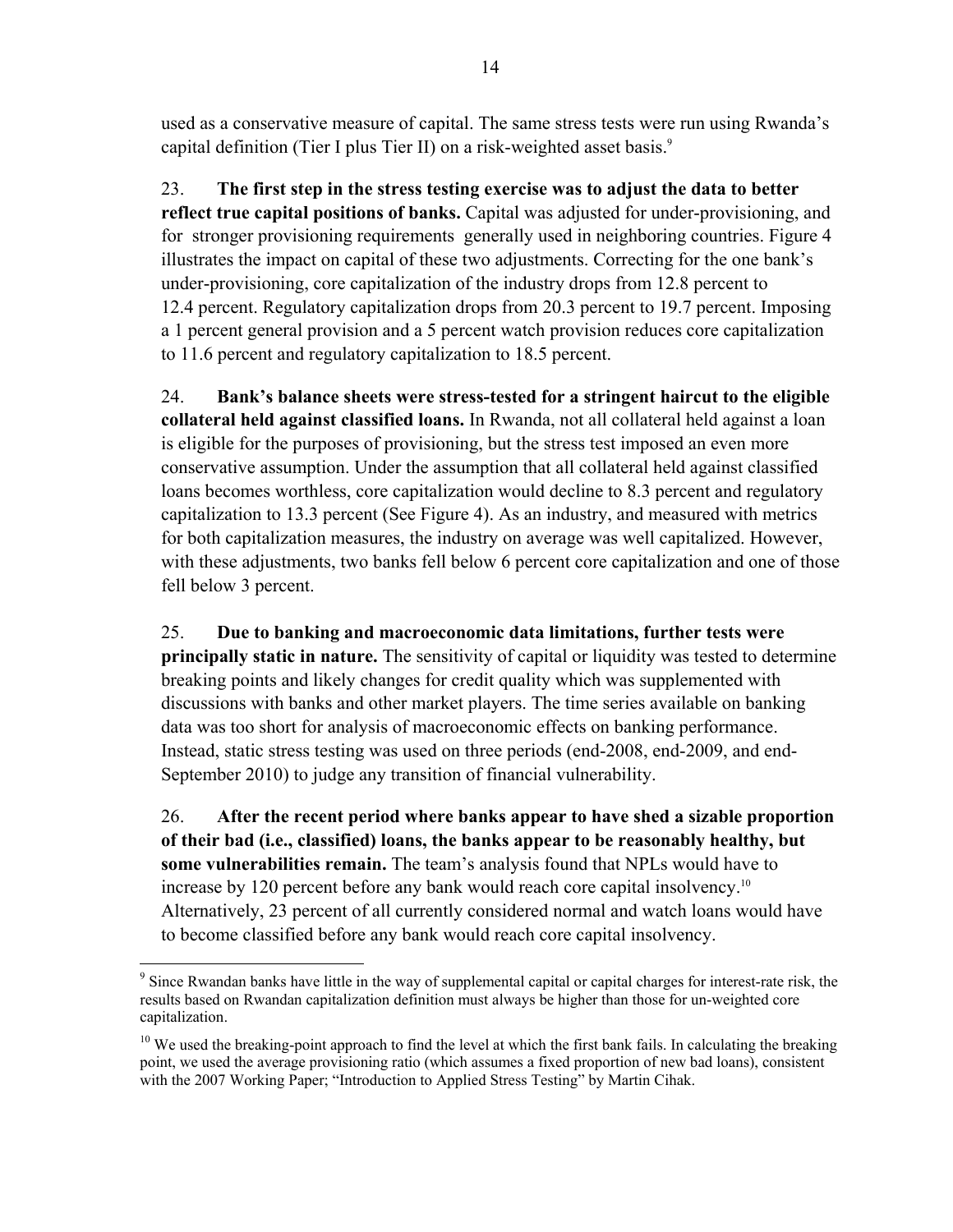27. **Specific credit shocks were tested for housing and agriculture.** Data were limited on sectoral disaggregation of loans, but ad hoc tests for bank exposure to agriculture found little consequence from a shock to agriculture. A shock to the housing sector, assuming that 30 percent of presently good housing loans would go bad, reduced industry core capitalization to 6.3 percent and regulatory capitalization to 10.5 percent (still above the required 10 percent), but core capitalization for two banks would fall to less than adequately capitalized (See Figure 4).





Source: BNR and IMF staff calculations

28. **In addition to sectoral exposure, tests for concentration risk found that a large borrower default would still keep banks slightly above their minimum regulatory capital ratios.** Core capitalization of three banks would be between 6 and 10 percent in this case.

29. **Rwandan commercial banks are more than reasonably liquid, but a few are vulnerable to an extreme drop in deposits.** For liquidity risk, a 30 percent drop in deposits at all banks was assumed.11 A standard stress test used the liquid asset-to-total

 $11$ 11 The drop experienced by Rwandan banks in the second quarter of 2008 was 33 percent (see paragraph 11). At this time the CSR removed its deposits from commercial banks and invested in property directly.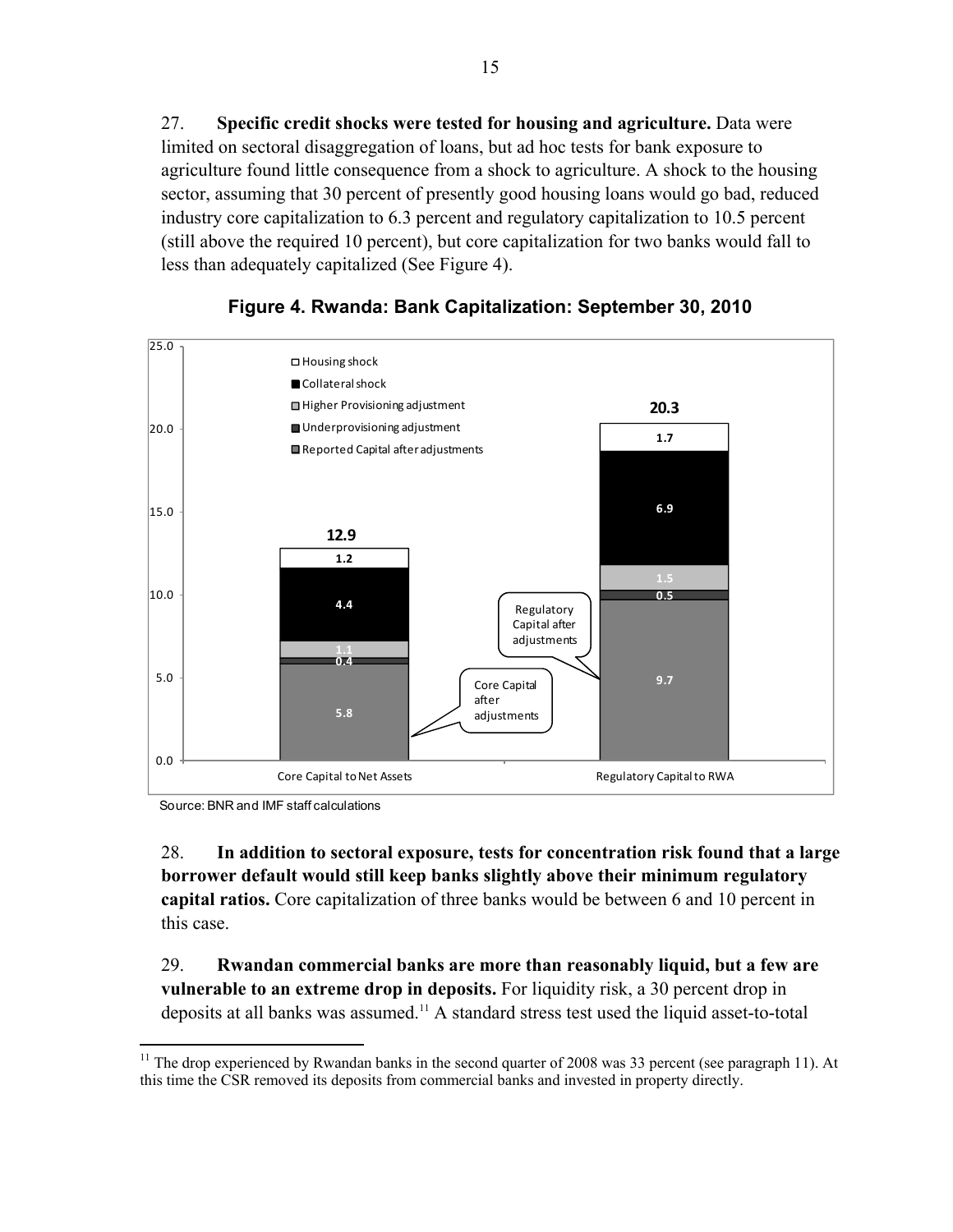asset ratio, but the BNR uses a stricter definition of liquid assets (see above) and relates it to deposits. The test found that only one bank would have its liquidity ratio drop below 20 percent. Using the BNR's more conservative measure of liquid assets it was found that one bank would exhaust its liquidity and two others would fall below 20 percent.

### 30. **At this time, market risk in Rwandan banks appears to be quite limited.**

However, assets and liabilities are mismatched based upon maturity (82.6 percent of shortterm liabilities are funding assets with maturities greater than one year). Fixed rate loans include a clause whereby banks can change the rate at their discretion. As banks pass on higher interest rates to customers, credit risk increases. FX exposure is governed by an FX net open position of not more than 20 percent of capital. Banks are compliant and the FX position to capital was only 5.7 percent of capital as of September 30, 2010. Stress tests found that an increase in the FX rate from the present rate to a rate of RF 700 to US\$ 1, representing a 15 percent depreciation, would reduce core capitalization by only 1 percent.

31. **The BNR introduced a financial stability analysis unit in late 2010.** It is still defining its work plan and intends to use the analysis framework from the FSAP as a starting point. The BNR has introduced a spreadsheet-based system for off-site surveillance that includes reporting by banks on an individual loan basis. The unit will benefit from further capacity building in data analysis, validation, and reporting.

# **C. Banking Sector Regulation and Supervision**

32. **The authorities have taken major steps to strengthen regulation and supervision of banks, substantially addressing many of the recommendations of the 2005 FSAP.** The 2007 law governing the BNR (BNR Law) and the 2008 law concerning organization of banking (LOB) have strengthened the legal framework for banking supervision in Rwanda. The law clearly conveys the independence of the BNR, but, as noted in the BCP, some features, such as rules for removal of the Governor and other BNR board members, could be improved. Strengthened regulations on capital adequacy, liquidity, credit concentrations, corporate governance, and insider lending are now in place**.** While other regulations remain to be finalized, the new regulations, together with the BNR's strengthened enforcement and remedial powers, have substantially implemented the recommendations of the 2005 FSAP. They provide the BNR with sufficient powers for effective regulatory intervention and address cases of noncompliance. The authorities are also working within the various committees of the EAC to harmonize their legislative and regulatory framework in the banking sector and attain greater compliance with the Basel Core Principles.

33. **The BNR suffered turnover of qualified staff in 2008 and 2009, but has improved recruiting, training, and equipping examiners.** To strengthen supervisory capacity, the BNR is recruiting an additional five staff for the banking supervision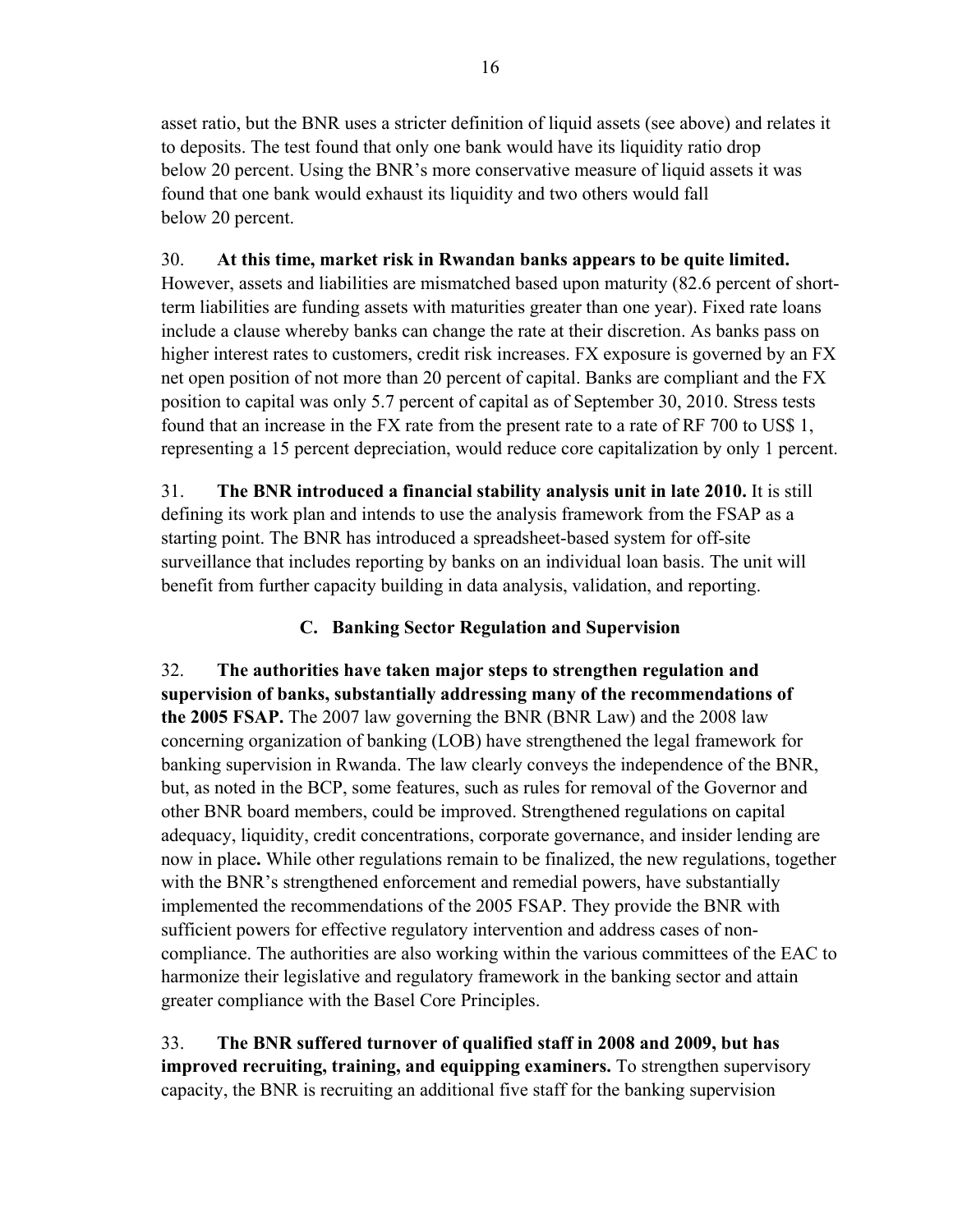department by end June 2011, is introducing a new compensation scheme in order to attract and retain staff and is intensifying its training of bank examiners.

34. **The BNR should consider the introduction of further regulatory requirements in two areas: the measurement of capital adequacy and provisioning.** First, a leverage ratio, comparing core capital to net assets (total assets less provisions and interest in suspense), is recommended as a valuable check and balance in assessing capital adequacy (and, in any case, will form part of the Basel III framework in due course). Second, it is recommended that the BNR consider introducing requirements for general provisions in respect of current (or normal) exposures and specific provisions in respect of watch category exposures.<sup>12</sup>

35. **The frequency of on-site examinations should be increased with a view to having at least the largest banks on a 12-month cycle.** For operational supervision, the BNR employs both a risk-based supervision (RBS) framework and a CAMELS approach.13 While the combination of the two approaches appears to function reasonably well in practice, it would be better to use one or the other since the two approaches overlap one another. From a sequencing point of view, implementing a sound CAMELS system before proceeding on a risk-based approach is warranted. CAMELS is a risk-based framework, but does not incorporate all of the features of the risk-based approach.

36. **The anti-money laundering and combating the financing of terrorism (AML/CFT) framework is recent and at an early stage of implementation.** An AML/CFT Law was enacted in 2008. It provides for the establishment of the Financial Investigation Unit (FIU), to which the BNR, banks, other financial institutions, and designated parties are to report suspicious transactions. While the introduction of the AML/CFT law is a significant step forward, further action needs to be taken. This includes, at a minimum, the start-up of the FIU.

37. **The BNR has taken steps to strengthen the framework of cross-border supervision, but further efforts are warranted.** Rwanda is party to the multilateral memorandum of understanding (MoU) between the supervisory authorities of the member states of the EAC, which was signed in 2008. The BNR has carried out a joint on-site inspection with the Kenyan authorities, and the BNR intends to enter into MoUs with the home supervisors of all foreign banks operating in Rwanda. The BNR seeks the home supervisor's approval for the establishment of a banking subsidiary or branch in Rwanda.

<sup>1</sup>  $12$  As discussed in the section on stress testing, Rwandan banks would see their capitalization reduced by higher provisioning requirements, but, ceteris paribus, none would be impaired.

<sup>&</sup>lt;sup>13</sup> CAMELS is a supervisory scoring system with the aggregate score constructed from component scores on capital adequacy  $(C)$ , asset quality  $(A)$ , management quality  $(M)$ , earnings  $(E)$ , liquidity,  $(L)$ , and sensitivity to market risk (S).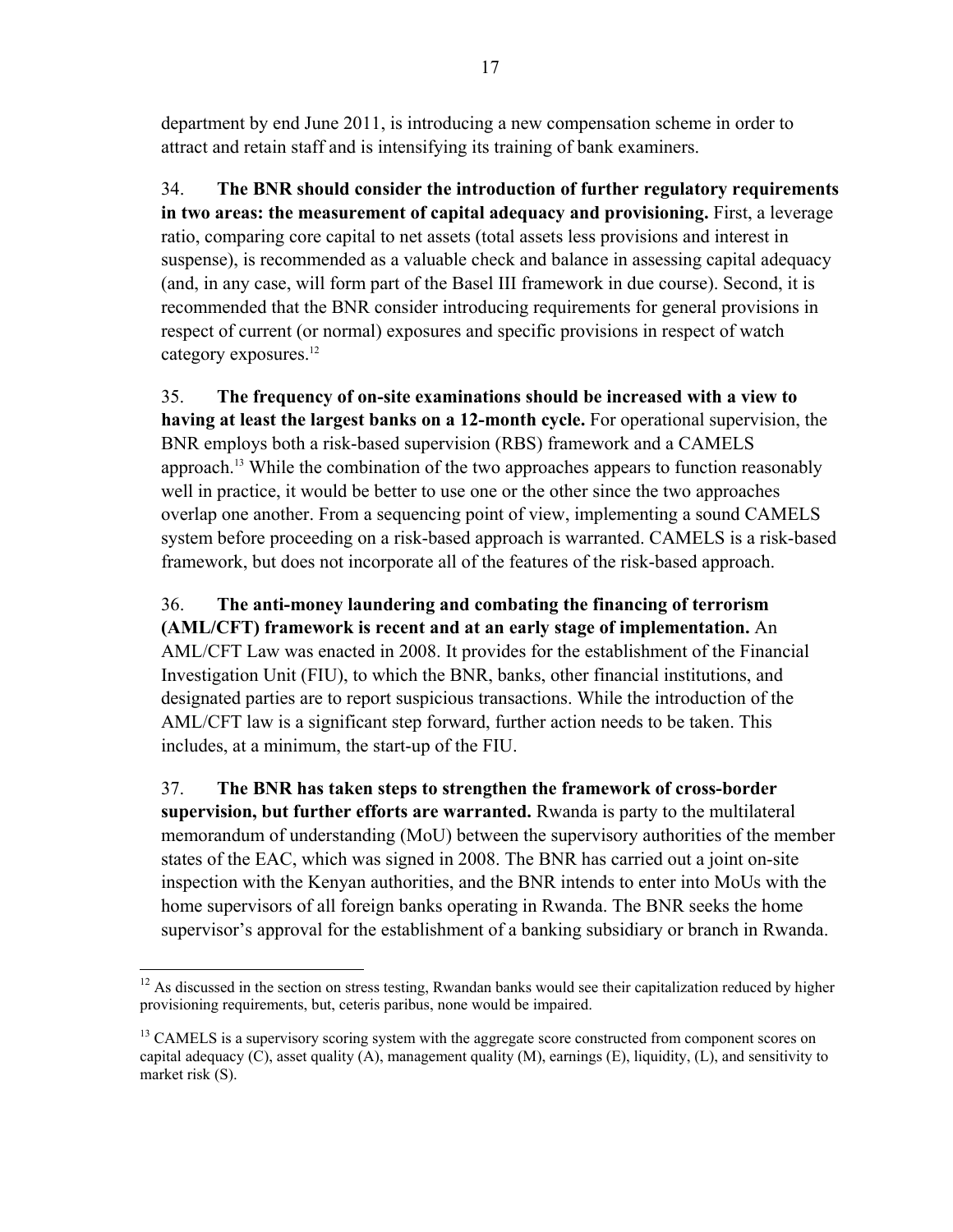It should make sure that it also verifies whether and how the home supervisor practices consolidated supervision.

### **D. Crisis Management and Cross-Border Issues**

38. **While there is no formal crisis management framework in place, the BNR is vested with ample enforcement and resolution powers.** Collaboration between the respective local authorities regarding crisis management has been enhanced. The authorities have demonstrated their willingness and ability to effectively deal with financial difficulties of individual financial institutions on an ad-hoc basis including providing liquidity and solvency support. They should formalize their collaboration, including on contingency planning, crisis management, and transparent criteria for assisting and/or resolving problem banks in a MoU. The BNR actively cooperates with other central banks in the EAC (Paragraph 37). Adequate financial stability arrangements require that contingency planning and crisis-management mechanisms be in place, not only in each of the member countries, but also on a regional basis. The BNR is urged to conclude MoUs also with all non-EAC supervisory authorities whose banks are represented in Rwanda, clearly spelling out cooperation and coordination on crisis contingency planning and crisis management issues.

39. **As mandated by the LOB, the authorities intend to prepare a separate legislation on deposit guarantee fund (DGF).** If such a law moves forward, it is important that an effective process is in place for resolving banks, and the scheme will need to be carefully designed to ensure its effectiveness. In particular, the coverage should be limited to household deposits. Given current supervisory capacity, it is not advisable to extend the DGF to cover depositors in other financial institutions, such as MFIs and SACCOs.

### **III. FINANCIAL SECTOR INFRASTRUCTURE**

### **A. Systemic Liquidity Management**

40. **The BNR has an adequate lender-of-last-resort facility.** Liquidity assistance by the BNR includes both the provision of liquidity to the financial system as a whole through market operations as well as lending to individual banks through its discount window. In March 2009, it established an emergency lending facility in response to the liquidity crisis, and in August 2009, the Government created a longer-term facility at the BNR. Neither is necessary anymore and should be closed.

41. **The BNR continues to use reserve money targeting.** A further deepening of the interbank market will be necessary to strengthen the monetary transmission mechanism and improve individual bank capacity in liquidity management. Transactions in the interbank market have increased, but the market remains shallow. The BNR work on automating its payment system should facilitate interbank transactions. Greater issuances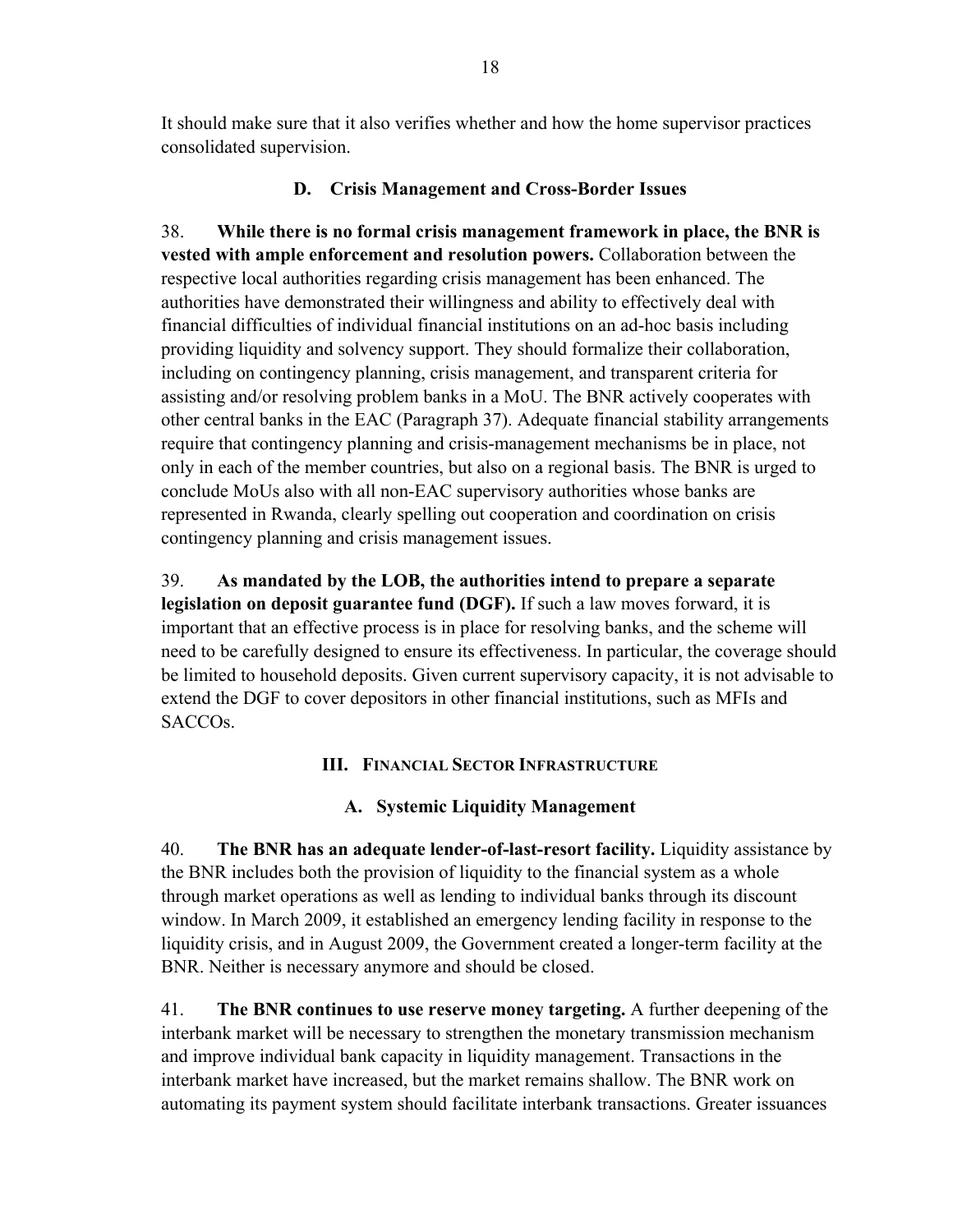of government securities―consistent with fiscal sustainability―would also support the development of a capital market. Greater depth in the market for government securities, combined with a longer maturity structure, should help build a yield curve and enhance the monetary policy transmission mechanism.

### **B. Payment Systems**

42. **While the National Payment System Vision and Strategy brings together stakeholders to consider national payment system development in Rwanda, this process needs to be further strengthened.** The objectives and policies need to be more clearly defined. Effective policy design and BNR oversight also requires ongoing assessment of payment system developments.

43. **The organizational structure of the BNR's payments system department should be strengthened with the separation of policy and oversight functions.** An "oversight unit" should focus on behavior and compliance of operators. A separate "policy and strategy unit" should focus on defining general policy and strengthening the clearing process, as much remains on the agenda for further reforms. The "operations unit" should focus on daily operational management.

44. **Following the enactment of the new Payments Systems Law, the remaining subsidiary central bank directives and regulatory guidelines need to be issued without delay.** Additional subsidiary central bank directives and other regulatory guidelines need to be adopted in such areas as correspondent agency networks (branchless banking services) and outsourcing of specific functions of the payment system.

45. **The Automated Transfer System will assist in resolving existing weaknesses in the payment system, but concerted efforts will be required to encourage extensive use of electronic funds transfers in the automated clearing house (ACH).** Although implementation is still ongoing, the Rwanda Integrated Payment Processing System Project presents an important opportunity to move away from the Check Clearing House altogether. It deploys an integrated processing infrastructure comprising the real-timegross-settlement system, the automated clearing house, and the central securities depository into an automated transfer system.

46. **A coherent strategy is needed with regard to the role of SIMTEL and the use of cards, given the rapid advances in mobile technology and the relatively small size of the local market for formal payment services.**14 Fragmentation of the payment systems landscape in Rwanda will negatively impact quality, cost and efficiency and thereby outreach of payment services. The development of parallel switches by

 $\overline{a}$ 

<sup>&</sup>lt;sup>14</sup> There has been limited use of cards (debit, automatic teller machine, and credit cards), partly due to the high cost related to the technology chosen—chip cards rather than magnetic strip.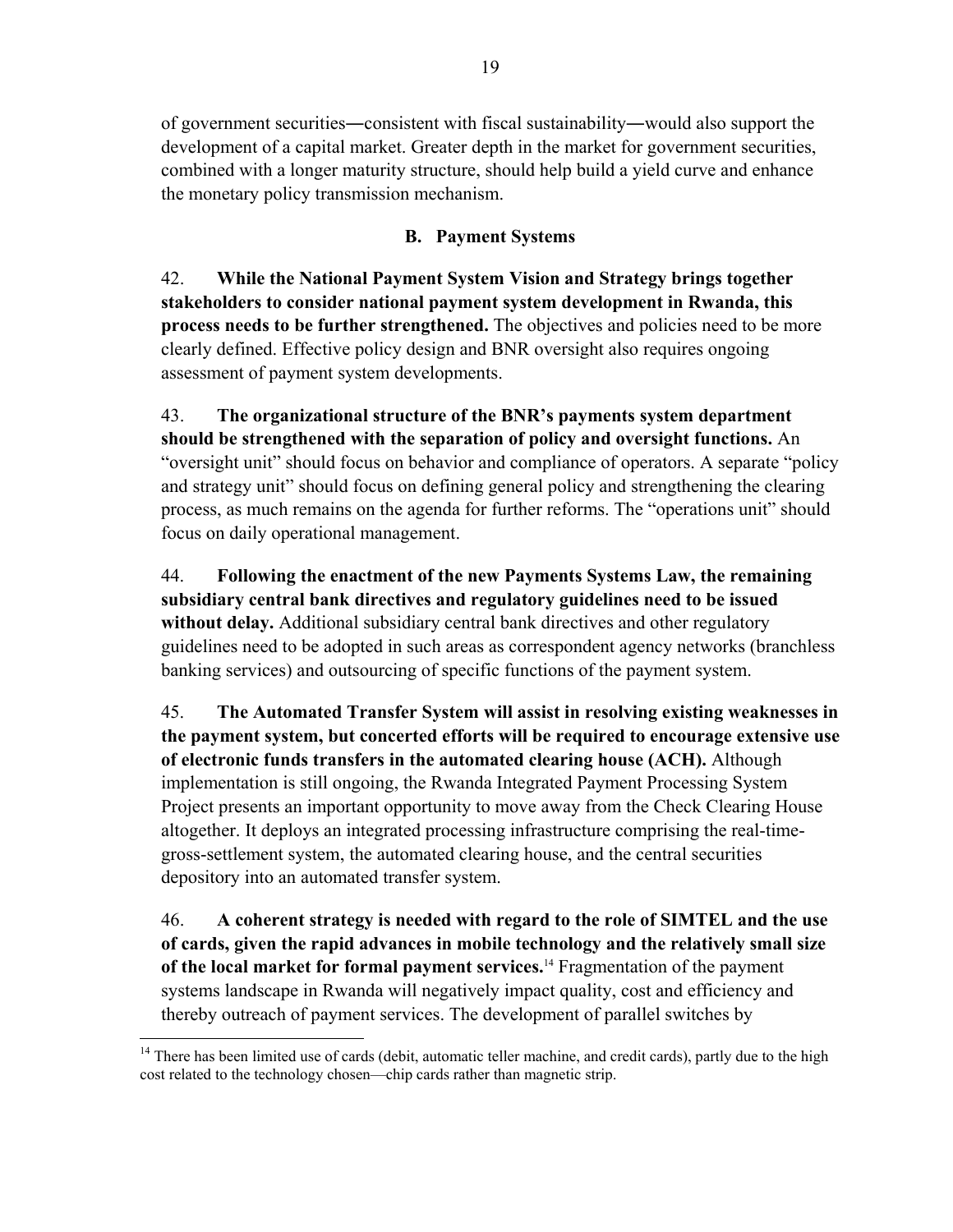commercial banks is symptomatic of the banks' mistrust towards SIMTEL. The authorities should work with system participants and SIMTEL to revive a cooperative approach and mandate the creation of a switch working group, comprising representatives of system participants and SIMTEL to cooperate on common issues.

#### **C. Insolvency and Creditor Rights**

47. **Rwanda has made considerable progress in putting in place a far-reaching reform program for the legal and regulatory framework for creditor rights and insolvency.** A new law, allowing a range of assets to be used as loan collateral, has the potential to expand access to finance, but as of yet has had limited impact as banks continue to favor real estate as collateral. As virtually all credit extended by financial institutions is secured, there is a lack of incentives for debtors and creditors to use the insolvency framework. Therefore, the new insolvency legislation could usefully be amended by the introduction of a stay for secured creditor actions. Additional efforts are also needed to make the new credit reference bureau in Rwanda fully operational and effective. **<sup>15</sup>**

#### **IV. DEVELOPMENT ISSUES**

#### **A. Access to Finance**

48. **A large proportion of the Rwandan population, particularly in rural areas, is financially excluded.** Only 14 percent has access to formal banking products. An additional 7 percent use other formal products such as loans from microfinance institutions (MFIs) or insurance products and 27 percent use informal products only (see Figure 5). $16$ 

49. **To increase access to financial services in rural areas, the government has recently embarked on a high profile strategy to establish savings and credit cooperatives in each of the 416 geographically defined sectors of Rwanda (Umurenge SACCOs).** Significant challenges and risks, however, remain.<sup>17</sup> Users perceive these

1

<sup>&</sup>lt;sup>15</sup> The bureau is still in its initial stage of development, and supervision should ensure consistency, homogeneity, and completeness of the information provided by financial institutions. An effort should be made to incorporate other entities, such as utilities or telecommunications companies, as providers of information for the bureau.

<sup>&</sup>lt;sup>16</sup> There exist 11 MFIs of which one is lending-only and 514 SACCOs. As of September 2010, MFIs and SACCOs constituted about 8.3 percent of total financial sector assets. The new SACCOS have been licensed first as deposit-takers. Not all have yet been granted licenses for offering credit.

 $17$  A sustainability assessment is currently being undertaken by an expert. Given the fact that these are new institutions with new managements and new supervision, there is considerable risk that a substantial number might fail or otherwise require BNR intervention, and a substantial number of failures or problems could jeopardize public confidence in depository institutions.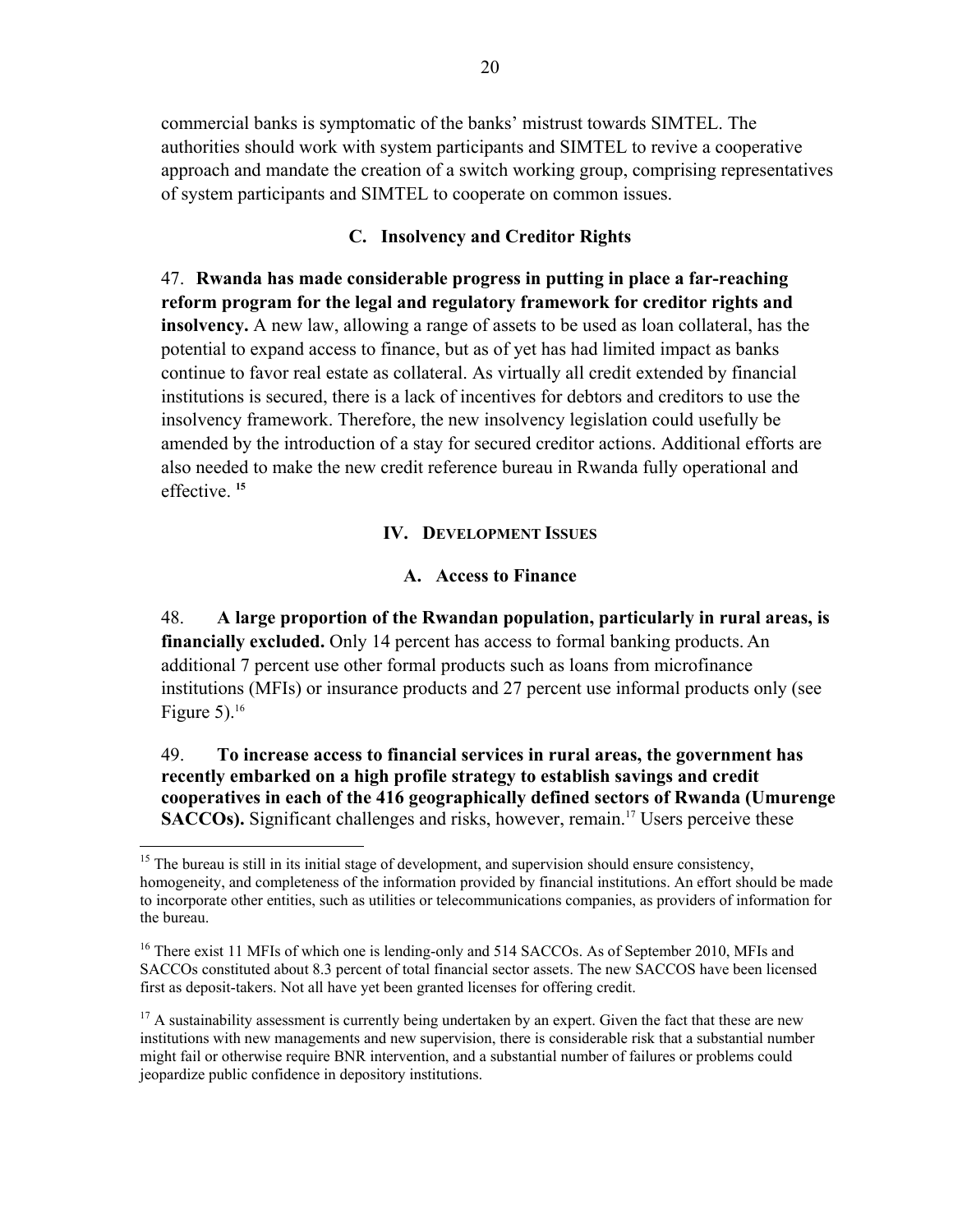institutions to be owned by the government, and it is thus important to establish trust as well as to build an ethos of member ownership. Members need to fulfill their role in sharing responsibility for the viability of these cooperative institutions. An analysis of the capacity of both MFIs and SACCOs indicates that most lack essential skills, especially in the areas of management, IT, product development, pricing, and risk management, all of which contribute to poor governance and high NPLs.<sup>18</sup> The Rwanda Cooperative Agency (RCA) and the Association of Microfinance Institutions in Rwanda (AMIR) have important roles to play by helping to ensure that the basic cooperative principles and governance arrangements are installed and observed, and that relevant training is provided to loan officers and managers. Finally, the supervisory void needs to be urgently addressed.



#### **Figure 5. Rwanda: Access to Financial Services across Sub-Saharan Africa**

Source: FinScope

1

50. **To help mitigate the risk of failure of this high profile government sponsored project, the BNR plans to establish supervision of SACCOs at the district level.** In the near term, however, the BNR is also faced with the challenge of regulating and supervising institutions that themselves have little training and experience.<sup>19</sup> To ease the burden on the supervising authority, the government is also considering the creation of a

<sup>&</sup>lt;sup>18</sup> The NPL ratio for SACCOs increased from 8.4 percent to 11.2 percent between end-2009 and June 2010 (excluding Zigama CSS).

 $19$  They do not have a significant financial linkage to the rest of the financial sector yet. Presently, many are still licensed only to take deposits. Their portfolio structure is simple and straightforward—small deposits and small loans.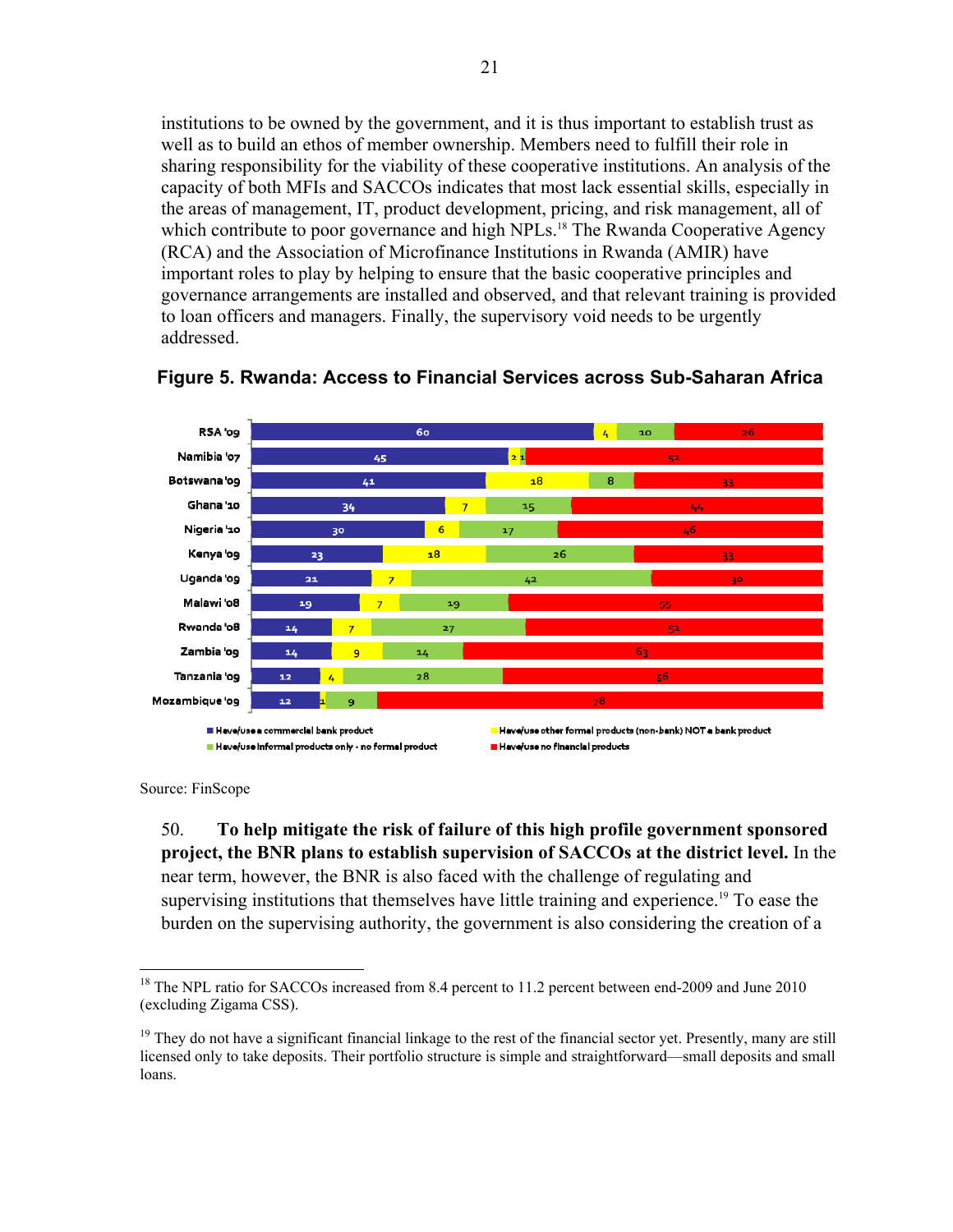cooperative bank. However, most experiences in the region and elsewhere have shown that the creation of cooperative banks has caused more problems than they have been able to solve. The most appropriate way forward therefore seems to be the creation of an apex institution without banking functions owned by the SACCOs. This institution could, in conjunction with RCA, provide training and capacity enhancement to SACCOs and also ensure that their members comply with regulatory requirements. Also crucial to the future viability of the SACCOs will be the development of affordable products tailored to the needs of the rural areas and a legal and regulatory framework that allows such development.

#### 51. **The lack of long-term funds for on-lending and bankable projects has**

**constrained SME finance in Rwanda.** The government's decision to consolidate all the guarantee and refinancing facilities in one institution—the Banque Rwandaise de Developpement Development Fund Company (BDF)—is a welcome development. The planned transfer to BDF of the Rural Investment Facility, which has been administered by the BNR and which is intended to provide agricultural investment incentives for both financial institutions and entrepreneurs, should be completed quickly to ensure access to funds by SMEs. At the same time, the authorities need to ensure that the activities and exposures of the BDF are appropriately governed.

#### **B. Capital Markets**

52. **The mobilization of long-term stable financing for the real economy continues to be another major challenge, given the small and underdeveloped local capital market.** The opening of the Rwanda Stock Exchange is likely to play only a minor role in helping to meet this challenge in the near future. The most promising avenue to stimulate the securities market is via greater issuance activity by the government, particularly in longer maturities. The outstanding stock of treasury bonds, however, is small at less than 1 percent of GDP, and a larger stock, provided it is consistent with a sound medium-term debt management strategy, could enable the market to deepen and allow a fuller yield curve up to five years to develop, and serve as benchmark for pricing of risk.

53. **The positive cash flows and rising demand for long-term assets from insurance companies and pension funds provides a natural source of demand for long-term placements, and on the other hand establishes demand for long-term investment vehicles.** But the development of a primary and secondary corporate bond market faces an uphill battle due to the extensive use of collateral to secure bank loans to corporates which, *de facto*, subordinates bond investors to secured creditors. Apart from government bonds, possible investment vehicles to be further developed could include longer-term placements in the banking sector, using reverse auctions to ensure that there is competition and adequate remuneration for funds provided by institutional investors; and investments in public private partnerships (PPPs), which may also allow tapping into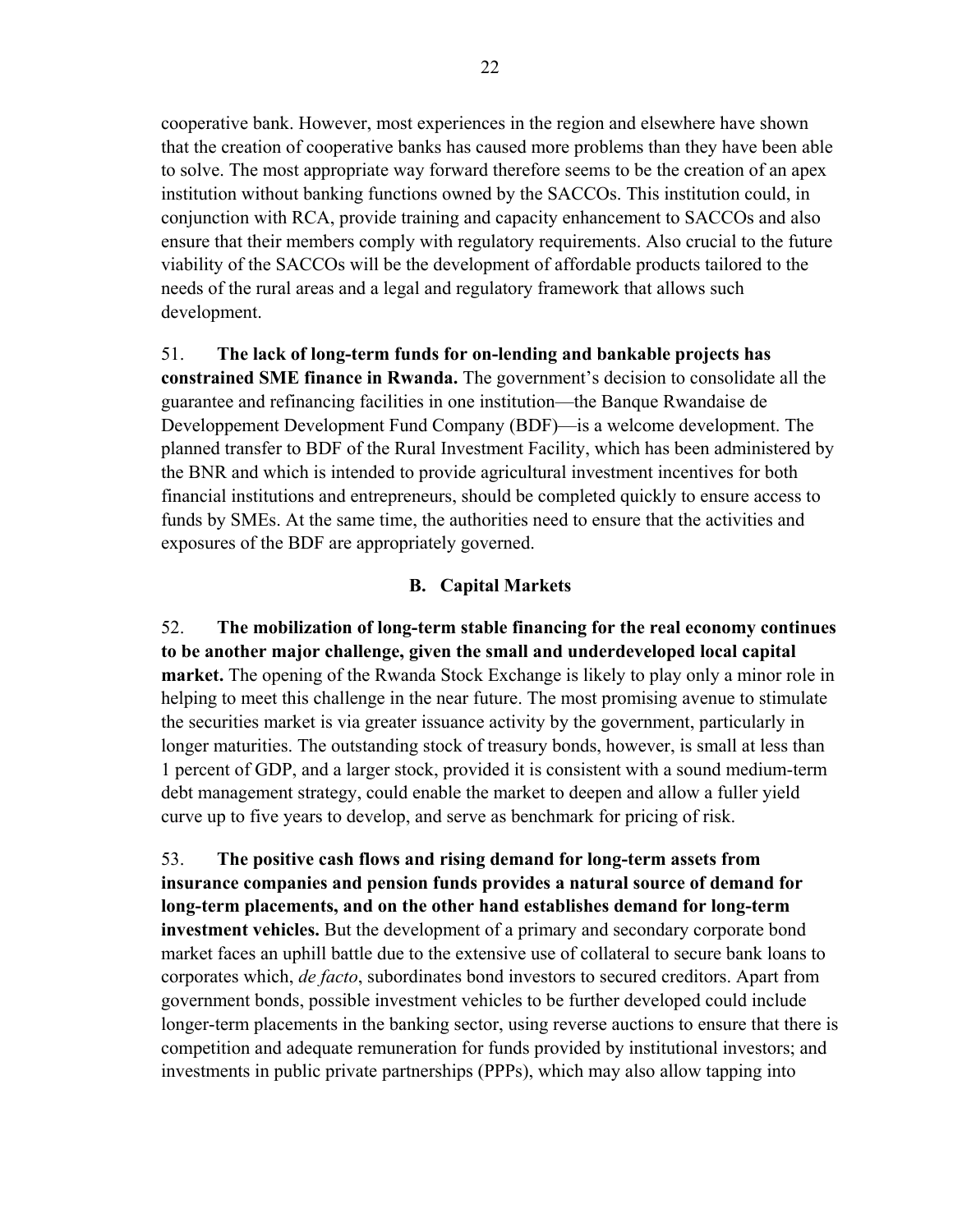demand from the rest of the EAC. Over the medium-term, the EAC provides an opportunity for Rwanda to integrate its capital market with those in the region.

### **C. Pensions and Insurance**

54. **Rwanda's pensions industry and the insurance sector are small but growing, and both groups are facing limited investment opportunities.** Both sectors are dominated by large government-run institutions: the former by the pension fund CSR and the latter by the health care insurer/provider RAMA, which targets population groups in the formal sector of the economy. There are another eight insurance companies encompassing life, non-life and health insurance and, according to BNR estimates, more than 40 occupational pension schemes with a combined size of RF 6 billion or 0.27 percent of GDP. These voluntary group schemes are usually sponsored by employers who use the mandatory scheme and can take the form of either defined benefit plan or defined contribution plan.

55. **A new insurance law came into force in March 2009, and a pension reform law has been adopted recently.** These laws, which designate the BNR as the regulator for the insurance and pensions sectors, represent a significant step in developing regulation for this growing industry. The insurance law establishes rules for licensing, supervision, control and regulation of the insurance profession and insurance intermediaries. The industry had until end-March 2011 to comply with increased capital requirements of RF 1 billion as well as the requirement of operating life and non-life business lines in separate companies. Several companies have yet to comply with these requirements, which may result in either consolidation or specialization in the industry, but may decrease competition as barriers to entry are increased.

56. **The BNR should enforce compliance with the existing regulation, strengthen its supervision capacity and encourage development of separate investment guidelines for life and non-life insurance entities<sup>20</sup>. The BNR has seven staff dedicated** to supervision of insurance companies, but has yet to develop fully its offsite and onsite inspection capabilities.

57. **In light of its dominating role, particular attention needs to be paid to the strengthening of governance arrangements applying to the CSR.** They show some weakness, as is illustrated by past audits that make reference to procedural matters and strategic aspects of CSR's business, such as their investment strategy and poor population coverage. While solvency does not appear to be an issue until 2030, the BNR will need to pay attention to CSR's governance, set investment guidelines for the CSR (as well as for

 $\overline{a}$ 

<sup>&</sup>lt;sup>20</sup> The CSR, pension funds and life insurers will have to follow actuarial guidelines in distributing their portfolio, and any such investment guidelines should be backed by a sound actuarial study.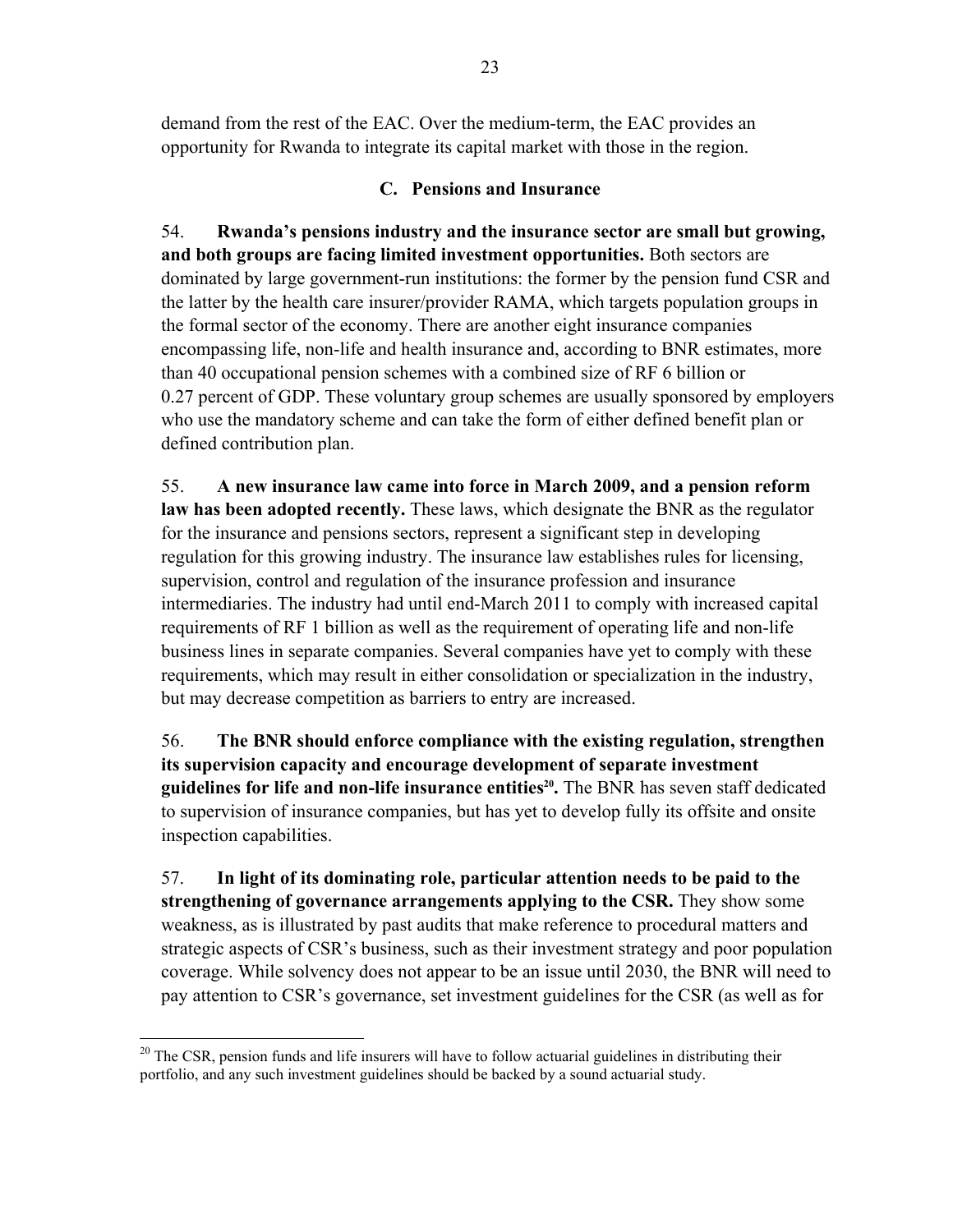RAMA), and take measures to ensure that the CSR maintains adequate liquidity.<sup>21</sup> To properly fulfill these responsibilities, the BNR needs to strengthen its capacity. Currently, only two staff are responsible for pension supervision.

58. **The BNR might usefully encourage mergers of smaller occupational pension funds managed by insurance companies to achieve economies of scale.** These smaller schemes could merge, for example, in the form of a sector-based provident fund. Most of these schemes/funds are managed by insurance companies under the long-term insurance business line. These are a contractual form of low-cost saving similar to long-term deposits, many of which are capital guaranteed with a minimum rate of return.

59. **The government should revisit the decision to merge RAMA and CSR due to potentially negative consequences for the functioning of the capital market and incompatibility of the business lines of the two institutions.** RAMA and CSR have distinctly differing operational profiles and structures. Merging them would combine the investment portfolios of the two largest institutional investors, exacerbating concentration in the investor base and jeopardizing competition.

60. **The limited availability of long-term assets is a challenge for the CSR, other pension funds and the insurance industry.** Several possibilities present themselves, including longer-term placements in the banking sector, increased placement in government securities, increased investment in infrastructure, and possibly in the form of PPPs. The authorities should carefully assess these options with a view to expanding investment opportunities for the CSR and other institutional investors.

### **D. Housing**

61. **Many of the necessary building blocks for the further development of the mortgage market are in place.** The systematic registrations of land, to be completed by 2012, will greatly improve the prospects for access to finance for the rural population and SMEs, given the importance of land as a source of collateral for lending. To complement this stage of reforms, land registration, which is done by the National Land Center, and mortgage registration, which is currently done by the Rwanda Development Board, should be unified. This would create efficiency savings and remove a possible window for fraud to be committed. Developing a reliable measure for land and house prices and improving the capacity for property valuation should be a key priority to foster risk management.

## 62. **A priority for further development of the mortgage market should be the establishment of an appropriate mechanism to channel long-term savings**

<u>.</u>

 $21$  According to the BNR, the solvency assessment is based on an actuarial study prepared in 2008 that points to an actuarial deficit of RF 260 billion by year 2030.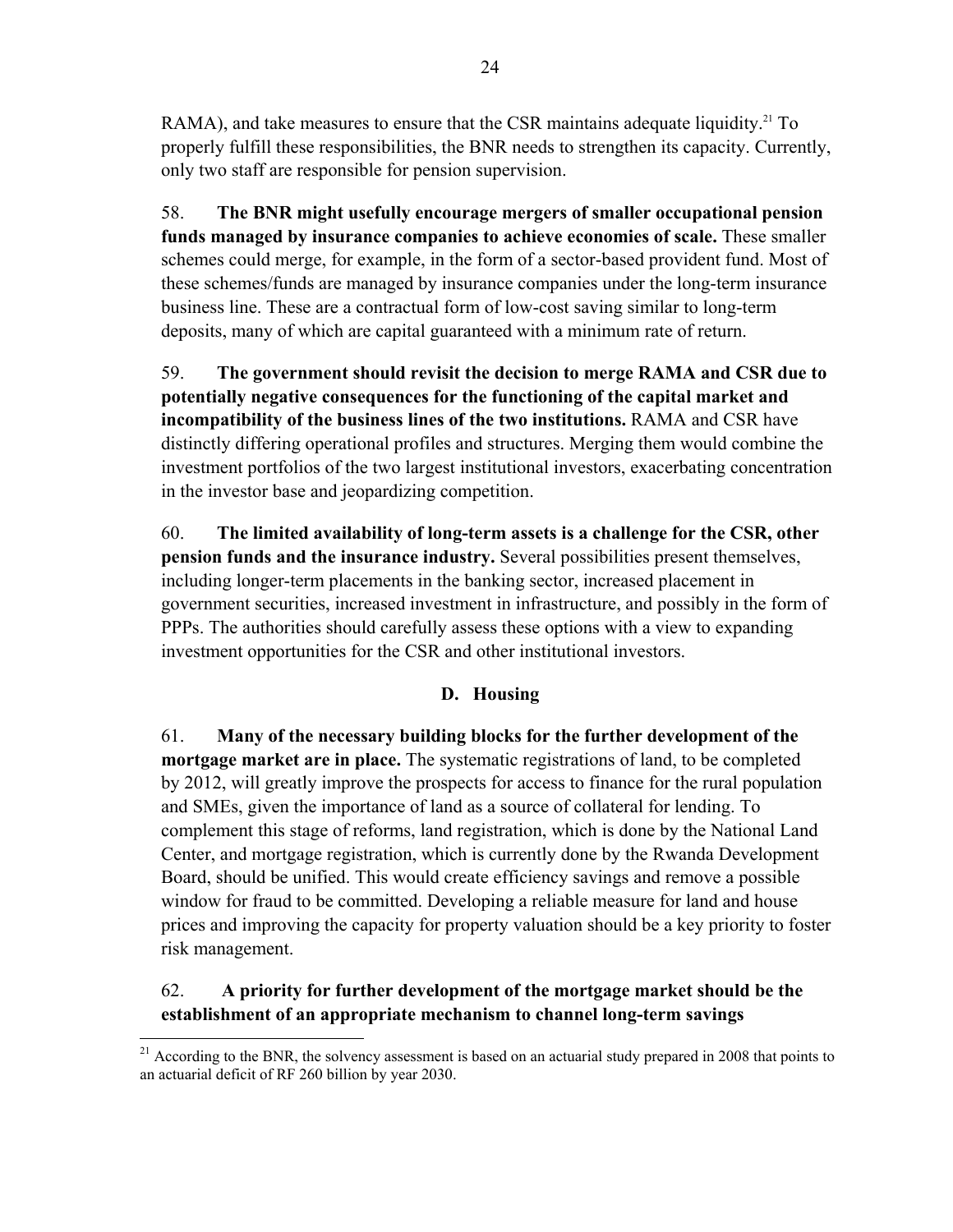**accumulated in other parts of the financial system into banks.** This is particularly important in light of the current maturity mismatch between banks' funding and their mortgage lending and given the shallowness of Rwanda's capital market. The easiest approach would be to allow fixed deposits from the CSR and other institutional investors (See Paragraph 53).

63. **The microfinance/SACCO sector should seek to develop a housing finance product targeted at the rural and lower income population.** SACCOs and MFIs have much better access to this part of the population. Designing a product which suits the conditions of this population group, using different underwriting techniques from traditional mortgages could lead to much improved access to credit for low income groups.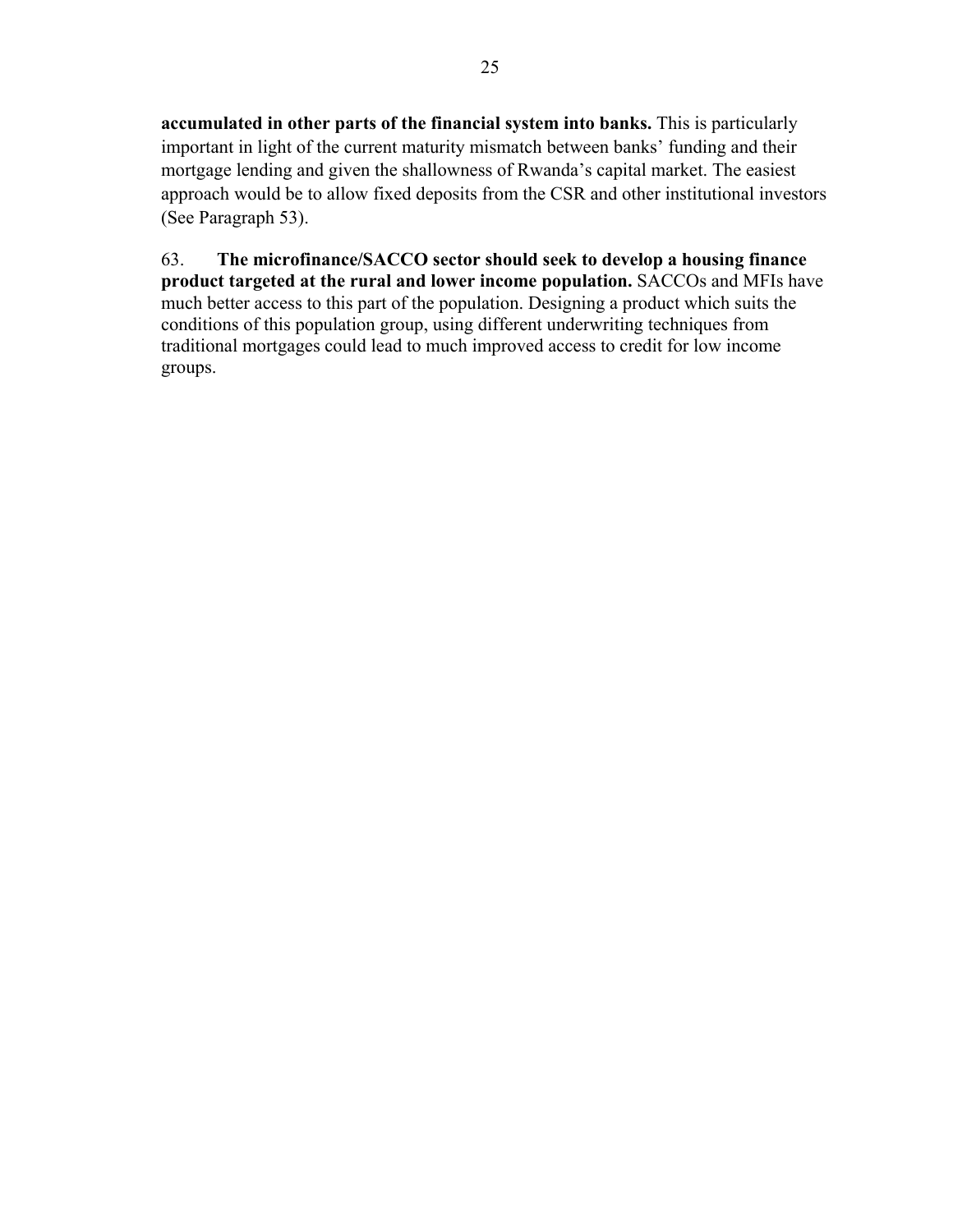|                                                                                                           | <b>Overall Level of Concern</b>                                                                                                                                                                                                                                                                                                                             |                                                                                                                                                                                                                                                                                                                                                                                                                      |  |  |  |  |  |  |
|-----------------------------------------------------------------------------------------------------------|-------------------------------------------------------------------------------------------------------------------------------------------------------------------------------------------------------------------------------------------------------------------------------------------------------------------------------------------------------------|----------------------------------------------------------------------------------------------------------------------------------------------------------------------------------------------------------------------------------------------------------------------------------------------------------------------------------------------------------------------------------------------------------------------|--|--|--|--|--|--|
| <b>Identified Risk</b>                                                                                    | Likelihood of Occurrence Within<br>Three Years                                                                                                                                                                                                                                                                                                              | Expected Impact on Financial Stability if Risk<br>Realized                                                                                                                                                                                                                                                                                                                                                           |  |  |  |  |  |  |
| Banks may be under-<br>stating problem loans<br>and insufficiently<br>provisioning for<br>expected losses | High<br>$\bullet$<br>Not all commercial banks are fully<br>$\bullet$<br>provisioned, but over the past three<br>years compliance has improved.                                                                                                                                                                                                              | Moderate<br>$\bullet$<br>Current non-compliant banks are improving<br>provisioning and they remain solvent. Current<br>capitalization of banks presently is reasonable<br>even when adjustments are made for under-<br>provisioning and Rwanda's lack of a general or<br>watch provision.                                                                                                                            |  |  |  |  |  |  |
| New type of nonbank<br>depository (SACCOS)<br>results in some or many<br>institution failures             | High<br>$\bullet$<br>$\bullet$<br>The Rwandan government has<br>already established SACCOs in all<br>districts. Regulation is in place, but<br>the BNR lacks trained supervisors and<br>SACCOs lack trained managers.                                                                                                                                       | High<br>$\bullet$<br>Failure of any financial institution can lead to<br>problems with public confidence in all financial<br>institutions creating liquidity problems in the<br>near term and credibility issues in the longer<br>term.                                                                                                                                                                              |  |  |  |  |  |  |
| Over heating of certain<br>sectors of the economy                                                         | Moderate/High<br>$\bullet$<br>Real GDP growth is high and<br>$\bullet$<br>commercial and housing construction<br>shows strong growth with inadequate<br>use and occupancy.                                                                                                                                                                                  | Moderate/High<br>$\bullet$<br>Over building and creating excess capacity can<br>lead to borrowers being unable to service their<br>loans. Banks can withstand a 30 percent shock<br>to housing loans, but the system is vulnerable<br>due to CSR's direct investment in housing.                                                                                                                                     |  |  |  |  |  |  |
| Problems in agriculture<br>sector                                                                         | Moderate/High<br>$\bullet$<br>The Rwandan economy and exports<br>$\bullet$<br>are substantially dependent on<br>agriculture.                                                                                                                                                                                                                                | Low/Moderate<br>$\bullet$<br>Stress tests do not show commercial banks to<br>$\bullet$<br>be highly vulnerable to agriculture shocks.<br>However, current data do not permit full<br>evaluation of such shocks.                                                                                                                                                                                                      |  |  |  |  |  |  |
| Development objectives<br>in conflict with safe and<br>sound banking                                      | Moderate/High<br>$\bullet$<br>Government pressuring banks to shift<br>$\bullet$<br>from short-term commercial to<br>longer-term commercial financing.<br>Government policy encourages<br>$\bullet$<br>housing construction and mortgage<br>financing.<br>Government movement to acquire<br>$\bullet$<br>direct financing for infrastructure<br>development. | Moderate<br>$\bullet$<br>In an environment of low interest rate risk,<br>$\bullet$<br>effects on credit risk are more relevant when<br>moving to longer-term funding. This is true in<br>particular as Rwanda still needs to develop a<br>stronger credit culture<br>Accessing international capital markets for<br>$\bullet$<br>infrastructure funding bears risk, especially if<br>projects not properly prepared. |  |  |  |  |  |  |
| <b>Bank Liquidity</b>                                                                                     | Low/Moderate<br>$\bullet$<br>Commercial banks already<br>$\bullet$<br>experienced liquidity problems when<br>some institutional depositors<br>withdrew deposits in 2009.<br>Competition may increase from non-<br>$\bullet$<br>bank depository institutions.<br>Some external tensions persist.<br>$\bullet$                                                | Moderate<br>$\bullet$<br>Unlike in 2009, banks now are more than<br>$\bullet$<br>reasonably liquid and appear able to withstand<br>substantial deposit withdrawals.<br>Banks are undertaking strategies to improve<br>$\bullet$<br>their core deposit base which could possibly<br>lead to greater competition and have an impact<br>on earnings.                                                                    |  |  |  |  |  |  |

### **APPENDIX I. RWANDA: RISK ASSESSMENT MATRIX**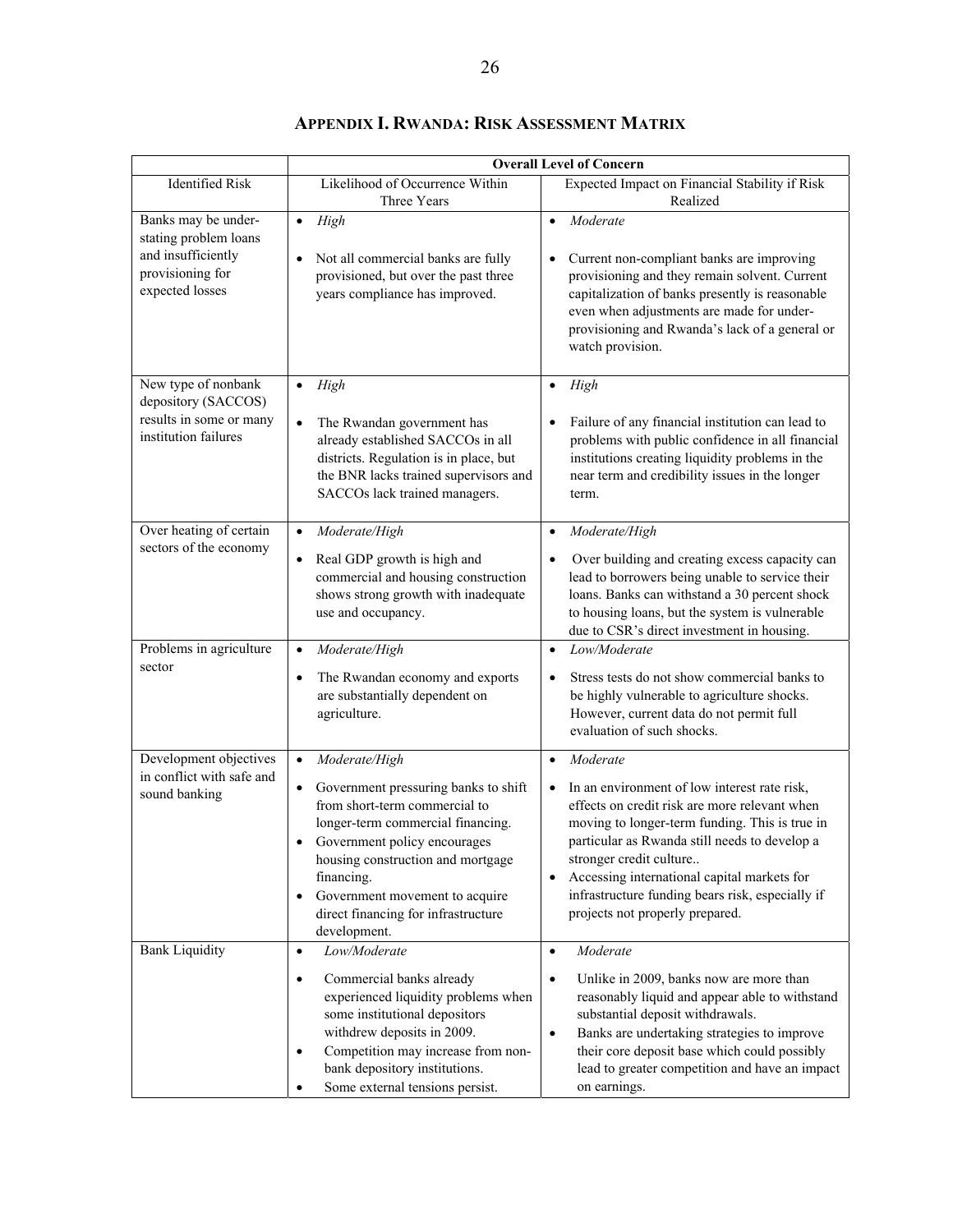#### **APPENDIX II: RWANDA: REPORT ON OBSERVANCE OF STANDARDS AND CODES OF THE BASEL CORE PRINCIPLES FOR EFFECTIVE BANKING SUPERVISION**

#### **A. Summary, Introduction, and Methodology**

64. **This Report on Observance of Standards and Codes (ROSC) summarizes the Detailed Assessment Report (DAR) on the implementation of the Basel Core Principles for Effective Banking Supervision (BCP) in Rwanda.** The DAR was completed during February to March 2011 as part of a Financial Sector Assessment Program (FSAP) Update undertaken by the International Monetary Fund (IMF) and the World Bank. The Rwandan authorities have taken major steps to strengthen regulation and supervision of banks, substantially addressing many of the recommendations from the 2005 FSAP. New laws governing the central bank, banking, and countering the abuse of financial services, have been enacted, providing the National Bank of Rwanda (BNR) with sufficient powers for effective regulatory intervention. However, the FSAP Update assessment found several weaknesses that need to be addressed: (i) the process of introducing prudential regulations on the basis of the new laws needs to be completed soon; (ii) the framework for cross-border supervisory cooperation should be further strengthened; (iii) the frequency of on-site examinations should be increased with a view to having at least the largest banks on a 12-month cycle; and (iv) the BNR should ensure that staff members of its supervision department stay intimately familiar with supervisory methods and procedures and with the new laws and regulations.

65. **The assessment team held extensive discussions with staff from the BNR's Supervision Department and industry representatives.** <sup>22</sup> The team enjoyed the full cooperation of its counterparts, received the information it required and benefited from a self-assessment prepared by the BNR. The assessment was performed in accordance with the guidelines set out in the Core Principles (CPs) Methodology.23 The assessment is based solely on the laws, supervisory requirements, and practices that were in place at the time it was conducted. However, where applicable, the assessors made note of regulatory initiatives which have yet to be completed or implemented.

#### **B. Institutional and Market Structure—Overview**

66. **The 2007 BNR Law (BNR Law) and the 2008 Law on the Organization of Banking (LOB) provide the basic legal framework for banking in Rwanda.** Under the BNR Law, one of the missions of the BNR is "to enhance and maintain a stable and competitive financial system without any exclusion," while its duties include supervising

 $\overline{a}$ 

 $22$  The BCP assessment was conducted by Richard Hands (consultant to the World Bank) and Jan Rein Pruntel (consultant to the IMF).

 $^{23}$  Issued by the Basel Committee on Banking Supervision, October 2006.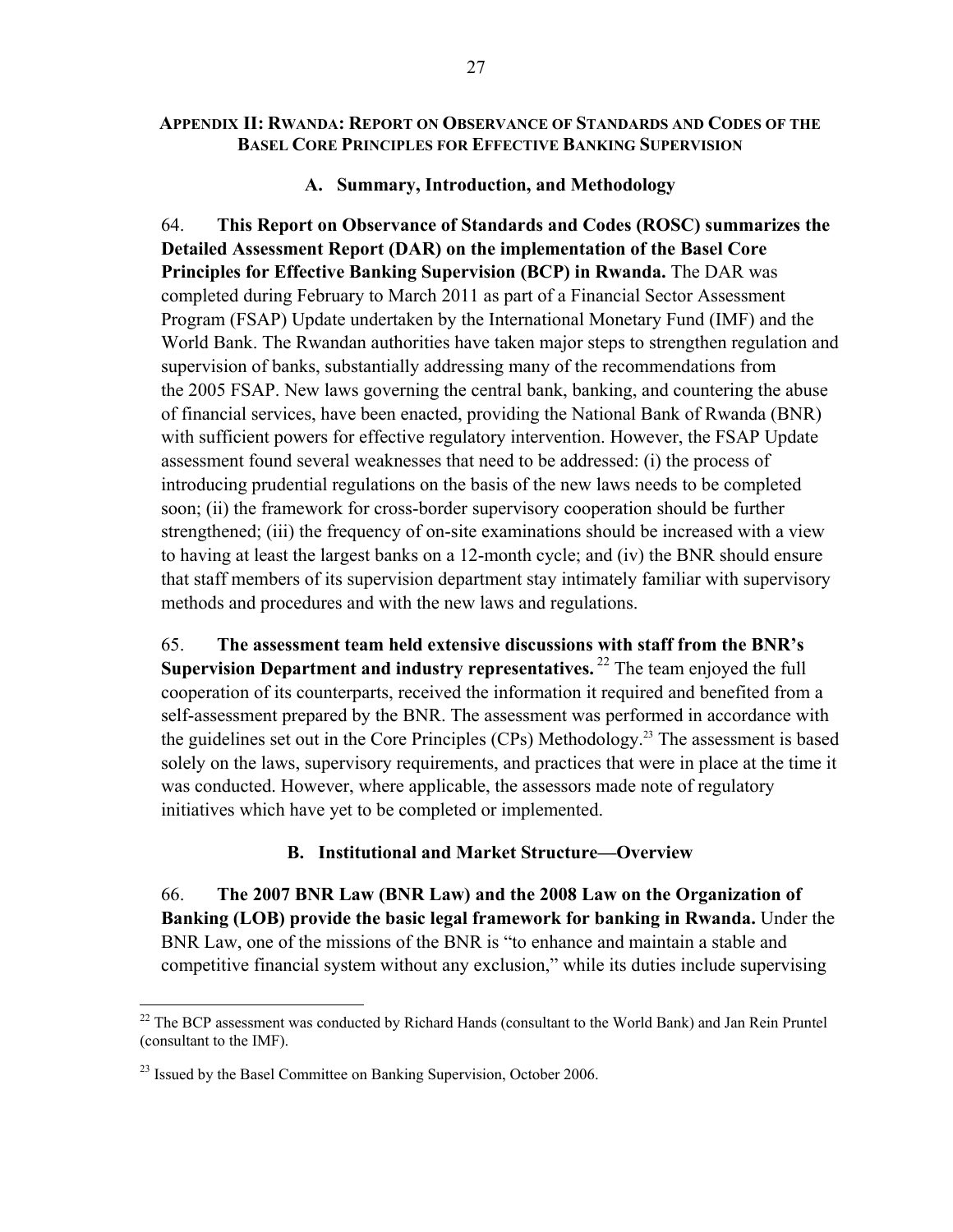and regulating the activities of financial institutions, including banks, as well as other institutions. The BNR Law empowers the BNR to issue regulations implementing the provisions of the LOB, and states that these regulations have to be respected by those concerned. Besides the BNR, there are at present, no other authorities directly or indirectly involved in banking supervision. However, new laws on capital markets and money laundering and terrorist financing foresee the establishment of a Capital Markets Authority and a Financial Investigations Unit (FIU), respectively. Both of these have yet to become operational.

### 67. **There are eight commercial banks and four specialized financial institutions (including one microfinance bank) in Rwanda, accounting for 89 percent and 11 percent of banking system assets, respectively.** The system is small and concentrated, with the three largest banks together holding over sixty percent of the banks' assets. Rwandan banks are generally well capitalized, with the overall regulatory capital adequacy ratio (CAR) standing at 20.3 percent as of September 2010, somewhat mitigating the still relatively high proportion of nonperforming loans (NPL). However, Rwandan banks also record the lowest earnings performance in the Eastern African Community (EAC). Within the EAC, Rwanda has the shallowest banking sector with a ratio of bank assets to GDP of only 19.7 percent.

## 68. **The commercial banking system remains in a period of transition and**

**recovery.** The genocide of 1994 had *inter alia* resulted in some 50 percent of gross loans being non-performing and severe difficulty in identifying surviving customers. Although it has required continuous attention from the BNR, NPLs as a percentage of gross loans declined to 12 percent in 2010. In addition to the BNR's resolute efforts to purge the banks' loan portfolios of NPLs, there has been significant restructuring and merger/acquisition activity continuing into 2010. Three banks have been wholly acquired by foreign institutions and three others have sought foreign partners. In addition, one Kenyan bank has established a *de novo* presence. Almost half of banking system assets are now held by foreign banks. Rwandan banks have no operations abroad.

### **C. Preconditions for Effective Banking Supervision**

69. **Rwanda has achieved high growth and macroeconomic stability over the last decade but poverty remains high, with 57 percent of the population living below the national poverty line in 2006.** The BNR's monetary operations are relatively basic, payment system development is nascent, and foreign exchange operations were recently liberalized. Fiscal policy in Rwanda has been slightly expansionary but the deficit is projected to be reduced this fiscal year. Rwanda's resilience to external shocks has improved thanks to prudent policies, substantial debt relief, and heavy reliance on concessional borrowing.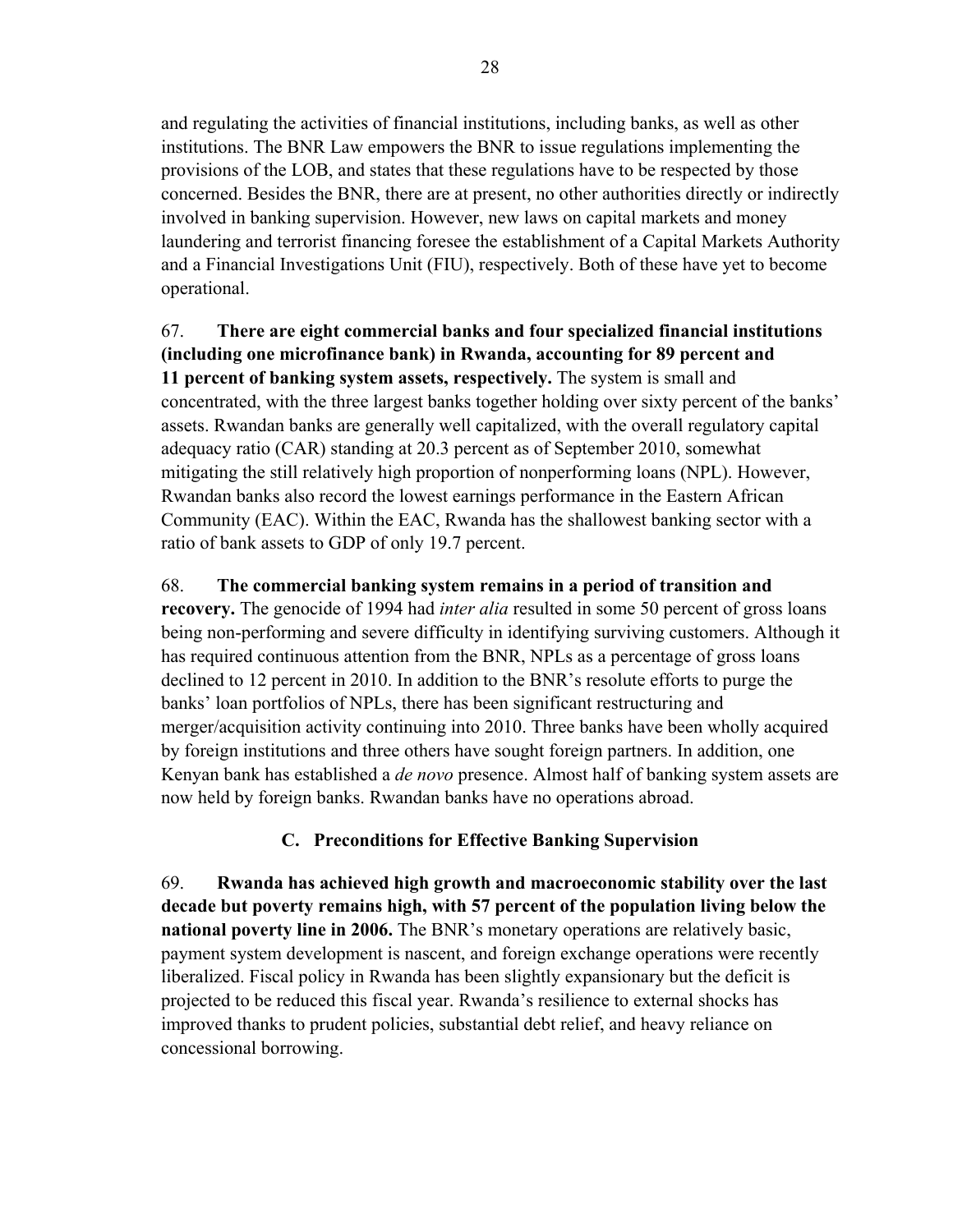70. **The legal and regulatory framework is supportive to sound banking operation and effective supervision.** This is further enhanced with a relatively modern accounting framework and an accounting profession of high integrity standards. The court system has been strengthened by introducing specialized commercial courts which makes the processes for realizing collaterals more effective.

71. **Rwandan banks have adopted International Financial Reporting Standards (IFRS) issued by the International Accounting Standards Board (IASB).** Their financial statements must be prepared in accordance with IFRS and must provide a true and fair view of the bank's financial position and performance. The annual accounts must be audited, with the quarterly financial statements banks are required to publish subject to review by external auditors. Major international accountancy firms have a presence in Rwanda and are employed by most of the banks.

72. **While there is no formal crisis management framework in place in Rwanda, the BNR is vested with ample enforcement and resolution powers**. These powers are further enhanced in the various regulations issued by the BNR. As evidenced by past action, the BNR is able and willing to act decisively, although sometimes with delay, in case of breaches of respective laws and regulations.

73. **Collaboration between the BNR and the ministry of economics and finance (MINECOFIN) as regards crisis management has been enhanced.** Regular as well as ad-hoc meetings between the ministry of finance (MoF) and BNR staff at different levels are held. As there is no formal arrangement for coordination between the two in the event of a bank's insolvency, problem banks have been dealt with on an ad-hoc basis.The MoF and BNR are advised to further reinforce their collaboration in a memorandum of understanding (MoU) and to engage with home country authorities on crisis-contingency planning and management issues.

74. **There is no pre-designed official financial support to insolvent but viable banks in Rwanda.** Past experience indicates, however, that the government is ready in principle to provide solvency support to banks and other financial institutions on an ad-hoc basis. There is a need to define a contingency planning framework which spells out objective and transparent policies and procedures for government financial support. As mandated by the LOB, the authorities intend to prepare separate legislation on a deposit guarantee fund (DGF).

# **D. Main Findings**

# **Objectives, Independence, Powers, Resources, and Cooperation (CP 1)**

75. **The BNR should as a matter of priority invest in developing the capacity of its bank supervision department, particularly by ensuring sufficient training of staff.**  The BNR employs eight bank inspectors (excluding managers), who have an average experience of only about two years. These inspectors are responsible for supervising eight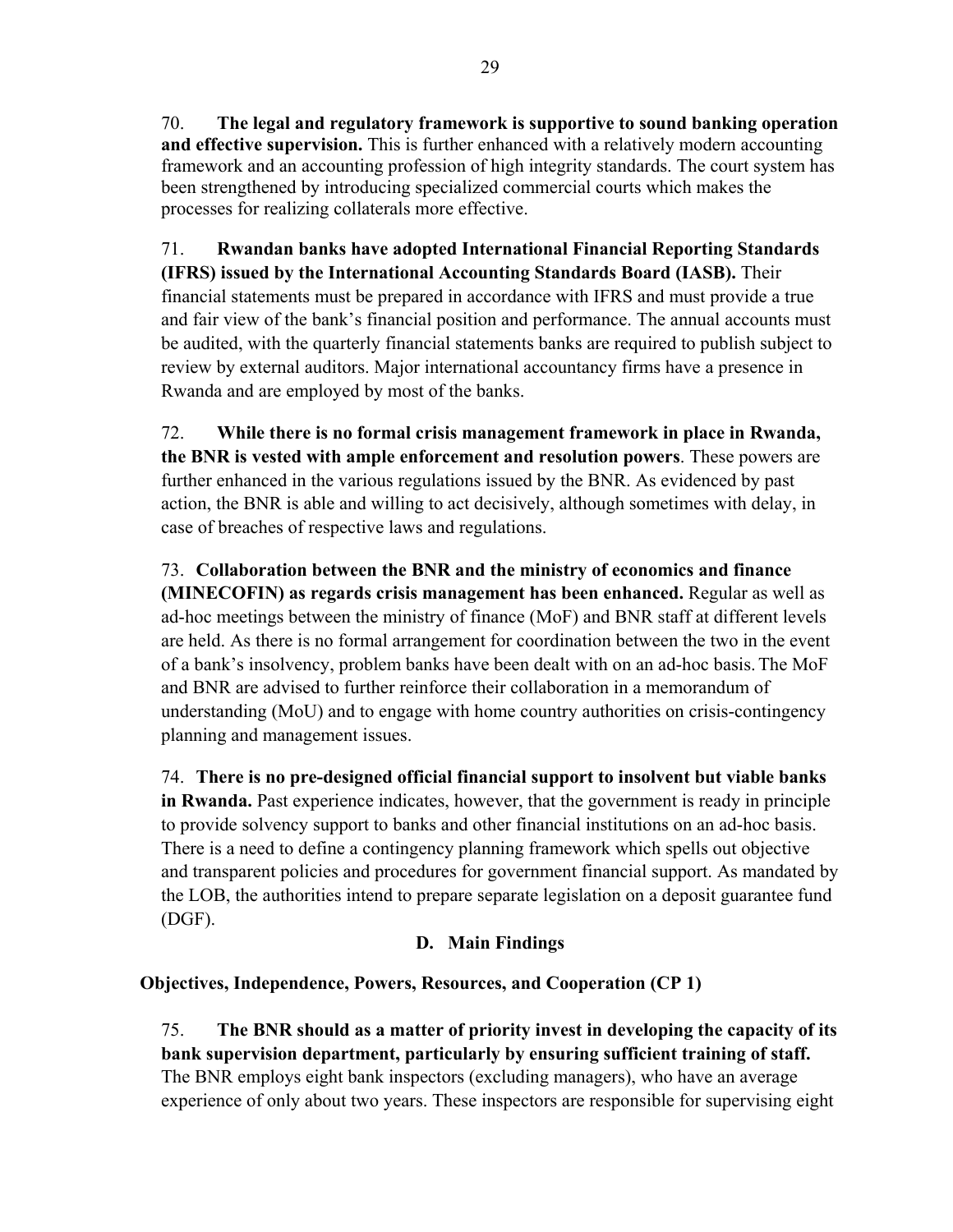commercial banks and four other bank-type institutions. While the number of staff may be considered to be commensurate with the number of supervised institutions, the BNR's supervision department should ensure that its staff members stay intimately familiar with supervisory methods and procedures and with the laws and regulations, which particularly in the latter case may be challenging due the rapid pace at which these are being renewed.

### **Licensing and Structure (CPs 2–5)**

76. **There is no explicit legal provision limiting deposit taking from the public to licensed institutions.** This is potentially a major loophole that might be abused for undertaking undesirable activities (e.g., Ponzi schemes). So far this has not caused any problems, but nevertheless this loophole should urgently be closed.

77. **The BNR should strengthen its processes for licensing foreign-owned banks wishing to start operations in Rwanda.** The BNR has in at least one recent case actually sought the consent of the home country supervisor of a foreign bank that wished to start operating in Rwanda by acquiring an existing bank. However, the BNR did not verify whether this particular supervisor practices global consolidated supervision (which, as it turns out, this supervisor does not do). Neither did the BNR perform its own due diligence of the financial strength of the acquiring bank.

### **Prudential Regulations and Requirements (CPs 6–18)**

78. **The BNR has introduced key regulations which have substantially implemented the recommendations of the 2005 BCP assessment and provided the BNR with sufficient powers for effective regulatory intervention.** These include strengthened regulations on capital adequacy, liquidity, credit concentrations, corporate governance and insider lending. In addition, Risk Management Guidelines for banks have been introduced (CP7).

79. **A range of other regulations are in various stages of completion and remain to be finalized and published before the framework of minimum prudential standards is complete.** These include regulations on credit classification and provisioning, placements with banks, and foreign exchange exposure limits.

80. **The capital adequacy requirement generally conforms to Basel I.** The minimum capital adequacy ratio is 15 percent but the BNR does not yet apply a capital charge for market risk. (CP6) The BNR is planning to expand the capital adequacy rules to incorporate the Market Risk Amendment to the Capital Accord, including the use of the internal models approach. Implementation of the Standardized Approach to market risk measurement would appear more appropriate in the short-term and completion of the draft regulation on foreign exchange exposure limits should be a priority. (CP13)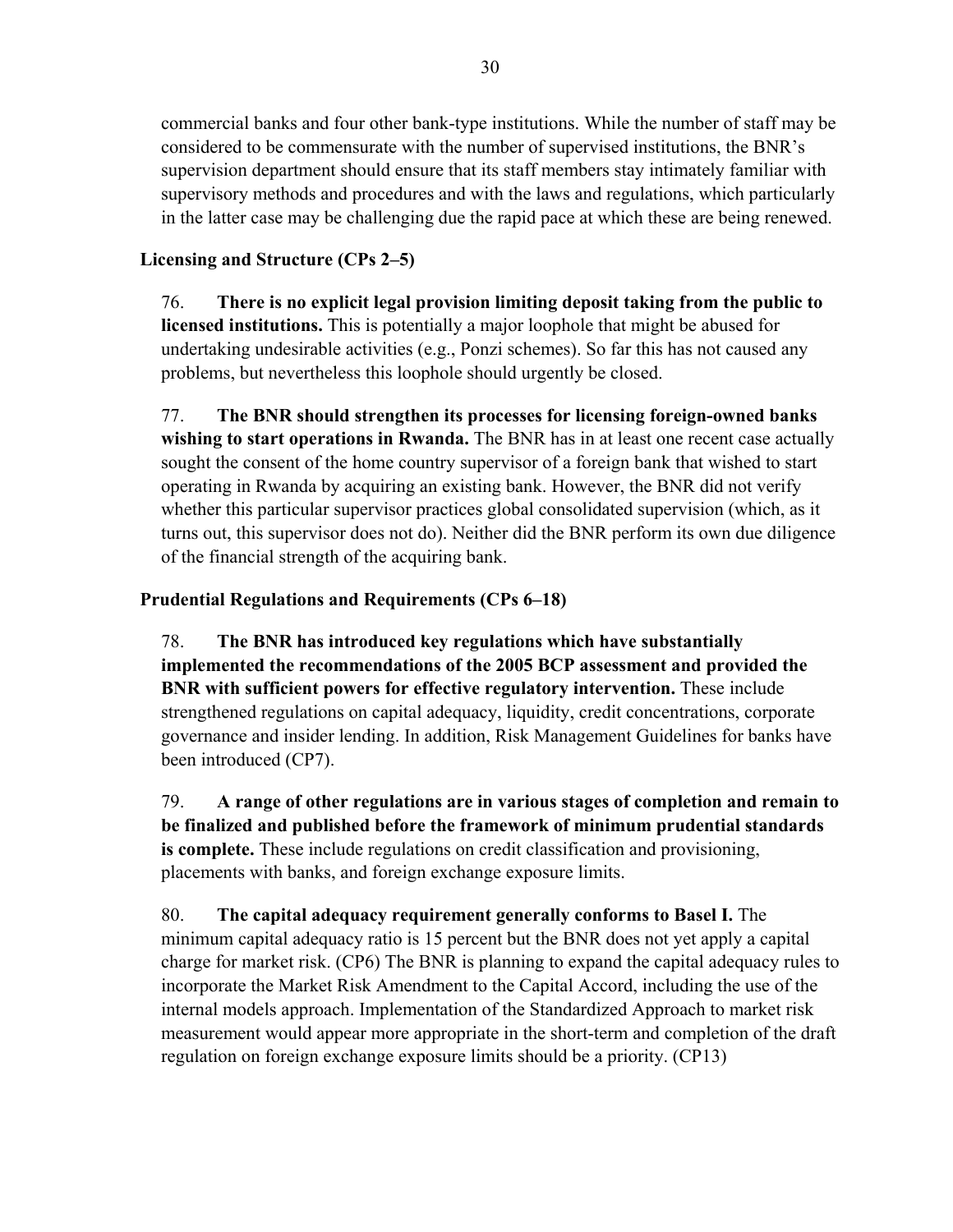81. **The BNR has indicated that it is in the process of fully implementing Basel II.**  The assessors believe that the BNR should first concentrate on implementing all the supervisory methods already at hand, and consolidating these in day-to-day supervision.

82. **The BNR recognizes a gap in its regulatory framework in relation to Country and Transfer Risk.** It plans to develop appropriate risk guidelines on country and transfer risk, reporting forms and supervisory oversight for provisions against country risk by midto end-2011. Implementation of the draft regulations on banks' placements of deposits with other banks would also go a long way to plug the regulatory gap in a manner consistent with the present business of Rwandan banks. (CP12)

83. **A Law on Prevention and Penalizing the Crime of Money Laundering and Financing Terrorism (AML/CFT Law) was enacted in 2008.** The law provides for the establishment of a Financial Investigation Unit (FIU), to which the BNR, banks, other financial institutions, and specified other parties are to report suspicious transactions. However, the FIU has yet to become operational. While the introduction of the AML/CFT Law is a significant step forward, further action needs to be taken, including at a minimum the start-up of the FIU, providing guidance to banks, training for bank employees and BNR inspectors, and including anti-money laundering and combating the financing of terrorism (AML/CFT) in the BNR's inspection work.

### **Methods of Ongoing Banking Supervision (CPs 19–21)**

84. **The frequency of on-site examinations should be increased with a view to having at least the largest banks examined on a 12-month cycle.** Currently, the period elapsing between on-site inspections can run up to two years, even for the larger banks. In addition to focusing on credit risk, the BNR should ensure that areas such as operational risks (including IT risks) and AML/CFT are properly addressed during both on-site and off-site work. In performing its off-site work, the BNR should make full use of qualitative sources of information, such as board and board committee minutes and internal and external auditors' reports. The BNR should consider having meetings with each bank's internal auditors at least annually in order to discuss their findings and audit plans. The BNR also needs to ensure that all its supervisory actions towards individual banks are well documented and filed in an easily accessible manner. In this context, the BNR is encouraged to complete the transition to a more advanced information system expeditiously. The new system, expected to be completed in 2011, will feature centralized data storage and should be designed to allow for better monitoring of banks' compliance with BNR recommendations.

### **Accounting and Disclosure (CP 22)**

85. **All banks are required to prepare accounts in accordance with IFRS.** Quarterly accounts of banks are published in two widely circulating newspapers.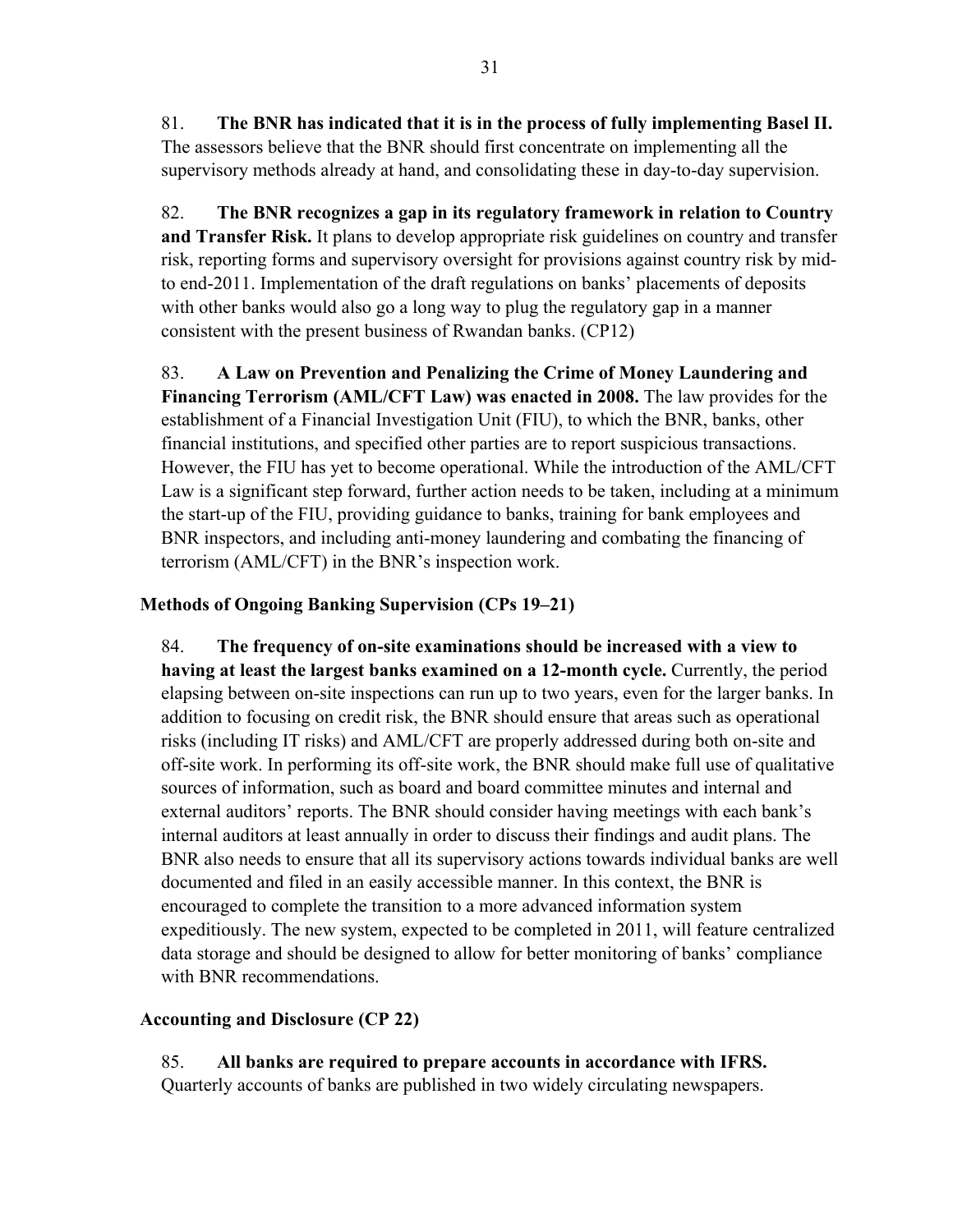However, there is no requirement for full audited annual report and accounts to be made available in bank premises or on bank websites.

### **Corrective and Remedial Powers of Supervisors (CP 23)**

86. **The LOB provides the BNR with a suitable range of enforcement powers to address cases of non-compliance with legal and regulatory requirements.** These include *inter alia* appointing a special commissioner (i.e., a temporary administrator), limiting the permitted activities, withdrawal of the license, and suspension or dismissal of board members and managers. The BNR may also impose monetary penalties on banks. The regulation on capital adequacy requirements provides for prompt corrective action should a bank become undercapitalized. The BNR's remedial powers should be further strengthened by clarifying in the LOB that an appeal against sanctions and penalties imposed by the BNR would not lead to their suspension.

### **Consolidated and Cross-Border Banking Supervision (CPs 24–25)**

87. **The BNR has taken steps to strengthen the framework of cross-border supervision, but needs to expand this framework further.** It is party to the multilateral MOU between the supervisory authorities of the member states of the EAC, which was signed in 2008. The BNR seeks the home supervisor's approval for the establishment of a foreign-owned banking subsidiary or branch in Rwanda but it should also verify whether the home supervisor practices consolidated supervision. The BNR should also make sure that it establishes effective cooperative arrangements for ongoing supervision with the home supervisors of all foreign-owned banks operating in Rwanda.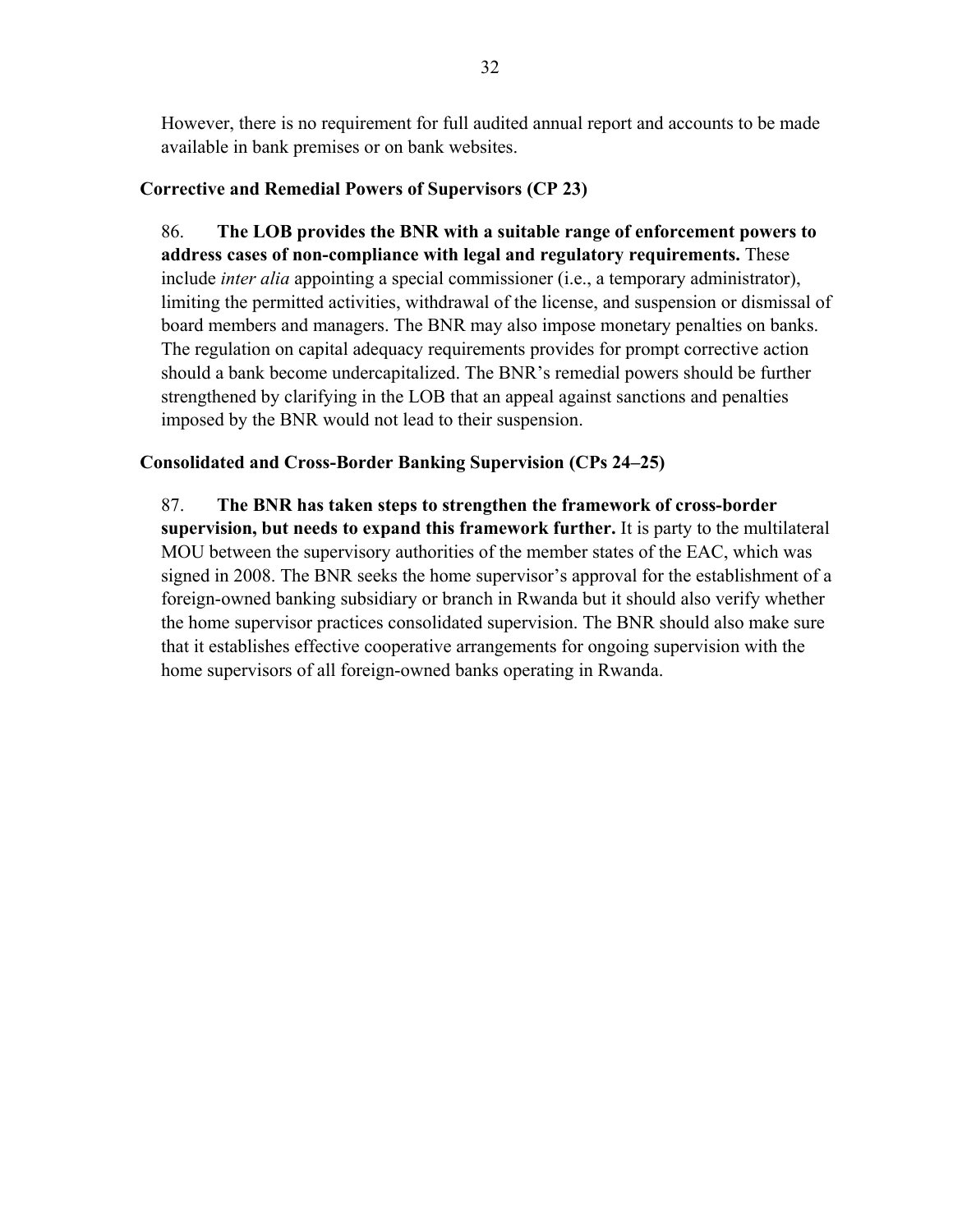# **Table 1. Rwanda: Recommended Action Plan to Improve Compliance with the BCP**

| Reference Principle                                                      | <b>Recommended Action</b>                                                                                                                                                                                                                                                         |
|--------------------------------------------------------------------------|-----------------------------------------------------------------------------------------------------------------------------------------------------------------------------------------------------------------------------------------------------------------------------------|
| Objectives, Independence, Powers, Transparency, and<br>Cooperation (CP1) | The BNR should expedite the publication of aggregate<br>data on the performance of the banking industry and of<br>information on the exercise of its supervisory duties.                                                                                                          |
|                                                                          | The BNR should invest in developing the capacity of<br>the Banking Supervision Department (BSD).                                                                                                                                                                                  |
|                                                                          | The possible grounds for dismissal of the governor and<br>other board members should be specified in the BNR<br>Law. In addition, there should be a statutory obligation<br>to publicly disclose the reasons for dismissal.                                                       |
|                                                                          | The liability of BNR board members and staff should<br>be limited to actions that were conducted in bad faith,                                                                                                                                                                    |
|                                                                          | The BNR should take the initiative in establishing<br>information sharing arrangements with home<br>supervisors.                                                                                                                                                                  |
|                                                                          | The BNR should ensure it will have effective<br>cooperative arrangements with the FIU that is to be set<br>up.                                                                                                                                                                    |
|                                                                          | Consideration should be given to enhancing the<br>secrecy provisions in the BNR Law and the LOB to<br>allow the BNR to refuse to supply information without<br>a court order or mandate from parliament.                                                                          |
| Permissible Activities (CP 2)                                            | The LOB should be amended to include an explicit<br>provision limiting deposit taking from the public to<br>licensed institutions.                                                                                                                                                |
| Licensing Criteria (CP3)                                                 | The BNR should ensure that it verifies that home<br>supervisors of applicants exercise consolidated<br>supervision.                                                                                                                                                               |
|                                                                          | The BNR should consider the overall range of<br>experience of a bank's board members collectively.                                                                                                                                                                                |
|                                                                          | The BNR may wish to establish a formalized internal<br>procedure for processing licensing requests to ensure<br>all requirements of the policy are considered.                                                                                                                    |
| Transfer of Significant Ownership (CP4)                                  | It would be useful to include a definition of<br>"substantial" shareholders in the LOB or a regulation.                                                                                                                                                                           |
| Major Acquisitions (CP 5)                                                | The BNR should ensure that its new regulation on<br>major investments of banks includes explicit provisions<br>that the investment does not expose the bank to undue<br>risks and that the bank has adequate managerial and<br>organizational resources to handle the investment. |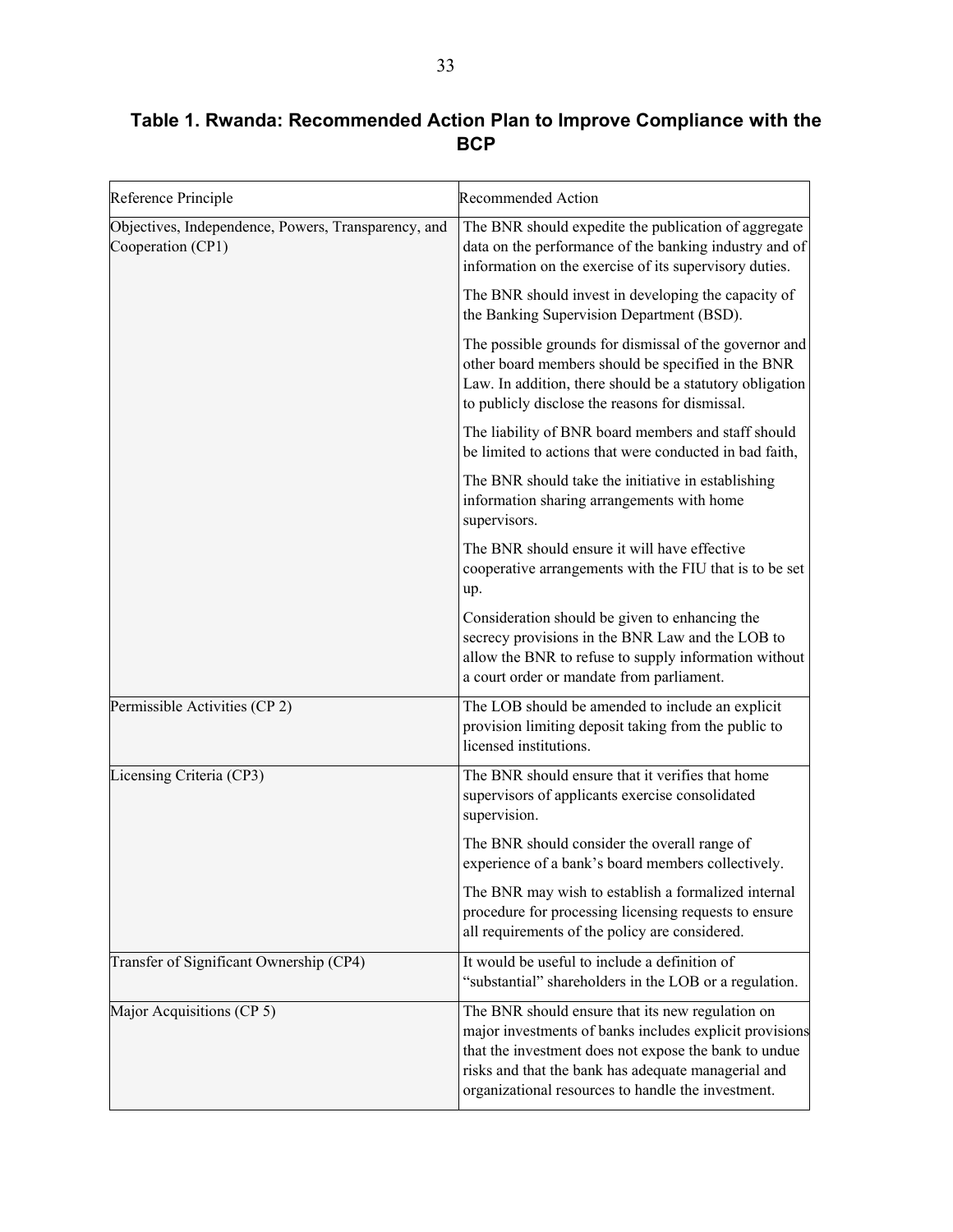| Reference Principle                             | <b>Recommended Action</b>                                                                                                                                                                                                                                                                                                                                                                 |
|-------------------------------------------------|-------------------------------------------------------------------------------------------------------------------------------------------------------------------------------------------------------------------------------------------------------------------------------------------------------------------------------------------------------------------------------------------|
| Capital Adequacy (CP6)                          | It is recommended that the BNR consider an<br>introducing a "leverage" ratio for analyzing capital<br>adequacy. Such a ratio would compare core capital to<br>net assets (total assets less provisions and interest in<br>suspense). The BNR should also consider introducing a<br>"leverage" ratio into the formal regulatory<br>requirements in due course.                             |
| Risk-Management Process (CP 7)                  | It is recommended that the BNR re-consider the<br>mandatory committee structure to permit each bank<br>some flexibility in the number and responsibilities of<br>committees it requires to fulfill all regulatory corporate<br>governance and risk management requirements.<br>It is recommended that the BNR should introduce a<br>specific requirement that each bank should prepare an |
|                                                 | internal capital adequacy plan.                                                                                                                                                                                                                                                                                                                                                           |
| Credit Risk (CP8)                               |                                                                                                                                                                                                                                                                                                                                                                                           |
| Problem assets, Provisions, and Reserves (CP 9) | The BNR should finalize the implementation of the<br>draft regulation on credit classification and<br>provisioning as soon as possible.                                                                                                                                                                                                                                                   |
|                                                 | The BNR should consider introducing requirements for<br>loan loss provisions on watch category advances and<br>for general provisions on current/normal exposures at<br>appropriate levels.                                                                                                                                                                                               |
| Large Exposure Limits (CP10)                    | It is recommended that the BNR give consideration to<br>introducing off-site reporting requirements in respect<br>of sectoral, collateral, and geographic concentrations of<br>exposure.                                                                                                                                                                                                  |
| Exposures to Related Parties (CP 11)            | No comment                                                                                                                                                                                                                                                                                                                                                                                |
| Country and Transfer Risks (CP 12)              | The BNR should expedite the implementation of the<br>draft regulation on bank placements.                                                                                                                                                                                                                                                                                                 |
|                                                 | The BNR should develop appropriate risk guidelines<br>on country and transfer risk.                                                                                                                                                                                                                                                                                                       |
| Market Risk (CP 13)                             | The BNR should expedite implementation of the draft<br>regulation on foreign-exchange exposure.                                                                                                                                                                                                                                                                                           |
|                                                 | It is recommended that the BNR introduce provisions<br>for the Market Risk Amendment to the Capital Accord<br>initially only on the basis of the standardized<br>approaches.                                                                                                                                                                                                              |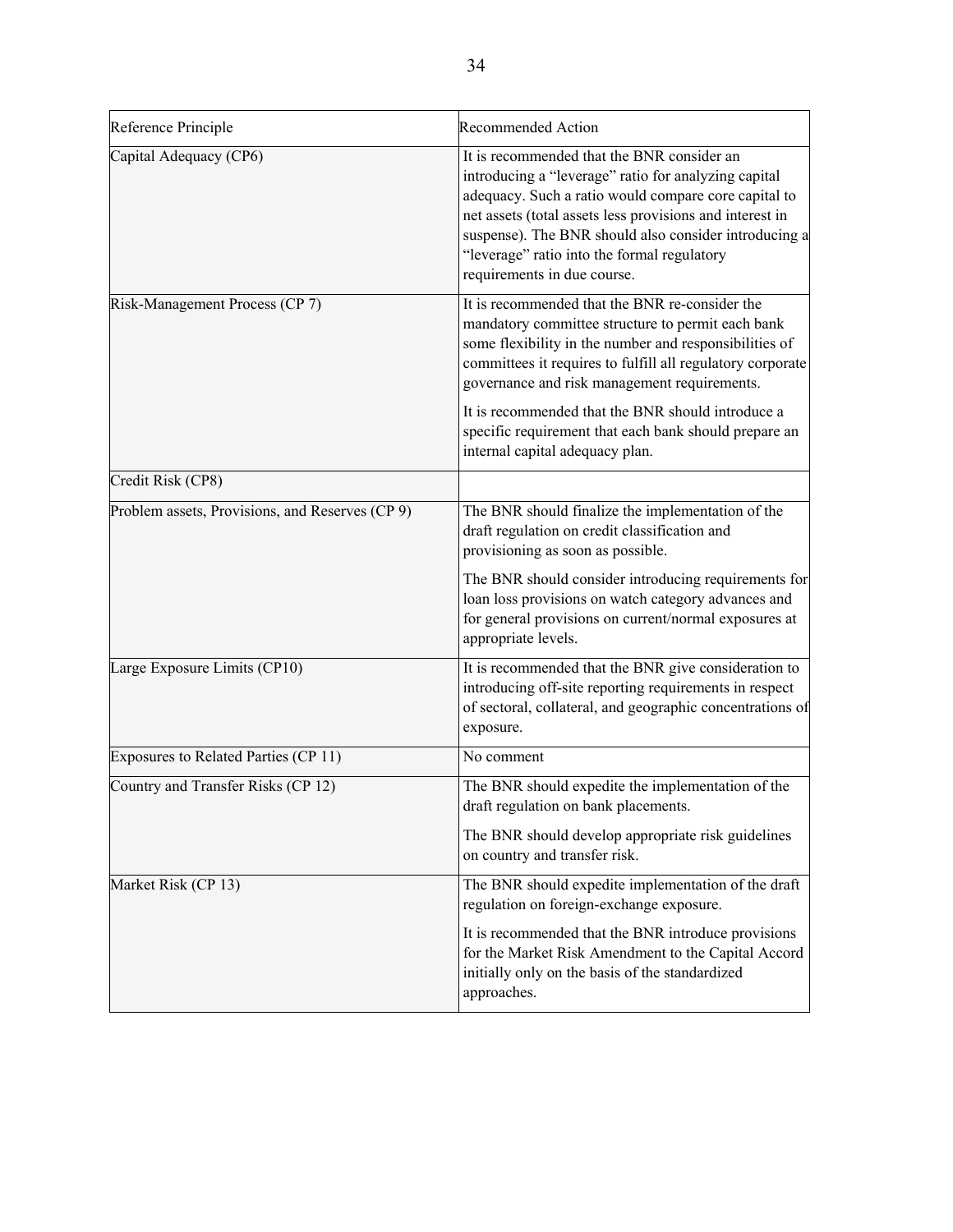| Reference Principle                            | <b>Recommended Action</b>                                                                                                                                                                                                                                                                                                 |
|------------------------------------------------|---------------------------------------------------------------------------------------------------------------------------------------------------------------------------------------------------------------------------------------------------------------------------------------------------------------------------|
| Liquidity Risk (CP 14)                         | The BNR should introduce the formal reporting of<br>foreign currency liquidity.                                                                                                                                                                                                                                           |
|                                                | The BNR should expand the use of the maturity ladder<br>approach to liquidity measurement and reporting,<br>including the inclusion of more detailed breakdown of<br>short-term assets and liabilities.                                                                                                                   |
| Operational Risk (CP 15)                       | The BNR should expedite the implementation of the<br>draft regulation on business continuity management.                                                                                                                                                                                                                  |
|                                                | The BNR should establish a formal general<br>responsibility for directors, managers etc of a bank to<br>report "material adverse events" to the BNR in a timely<br>fashion.                                                                                                                                               |
| Interest Rate Risk in the Banking Book (CP 16) | The BNR should design and implement reporting on<br>each bank's interest rate risk position.                                                                                                                                                                                                                              |
| Internal Control and Audit (CP17)              | No comment since provisions in this regard are<br>adequate.                                                                                                                                                                                                                                                               |
| Abuse of Financial Services (CP18)             | Action should be taken to effectively implement the<br>AML/CFT Law, including at a minimum the start-up<br>of the FIU, providing guidance to banks and training<br>for bank employees and BNR inspectors, and including<br>AML/CFT in BNR inspections.                                                                    |
| Supervisory Approach (CP 19)                   | The BNR should ensure that all its supervisory actions<br>towards individual banks are well documented<br>(including internal working papers, emails, etc.) and<br>filed in an easily accessible manner.                                                                                                                  |
|                                                | The BNR may obtain efficiency gains by focusing on<br>either the risk based supervision approach or the<br>CAMELS methodology.                                                                                                                                                                                            |
| Supervisory Techniques (CP 20)                 | The frequency of on-site examinations should be<br>increased with a view to having at least the largest<br>banks on a 12-month cycle.                                                                                                                                                                                     |
|                                                | The BNR should consider having meetings with each<br>bank's internal auditors at least annually in order to<br>discuss their findings and audit plans. The BNR should<br>ensure that its examination report quality assurance<br>process does not lead to undue delays in sharing<br>examination findings with the banks. |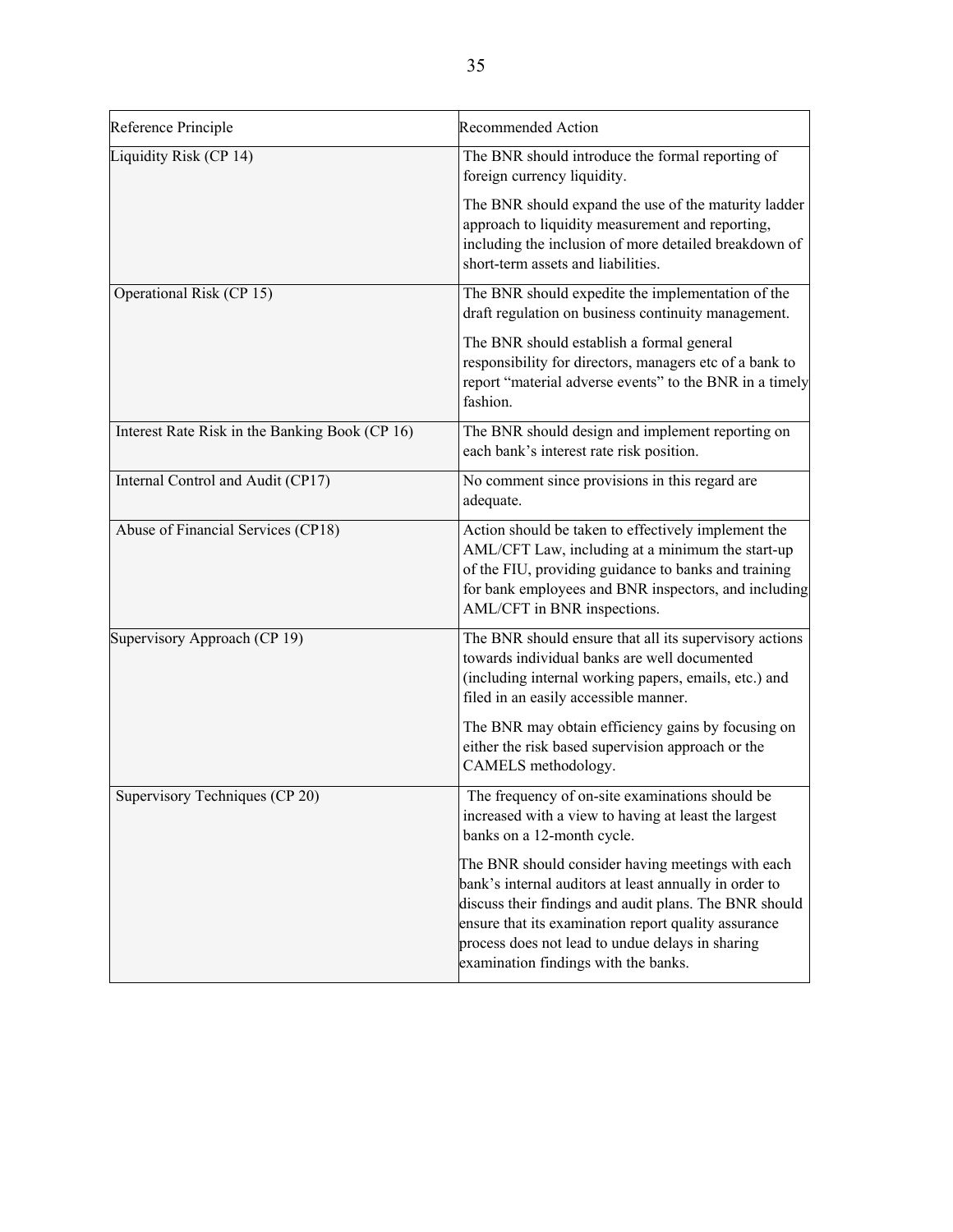| Reference Principle                                 | <b>Recommended Action</b>                                                                                                                                                                                                                                                                                                                                         |
|-----------------------------------------------------|-------------------------------------------------------------------------------------------------------------------------------------------------------------------------------------------------------------------------------------------------------------------------------------------------------------------------------------------------------------------|
| Supervisory Reporting (CP 21)                       | Banks should be required to submit prudential returns<br>on their interest rate risk position in the banking book.                                                                                                                                                                                                                                                |
|                                                     | Consideration should be given to the introduction of a<br>requirement for external auditors to certify prudential<br>returns once a year. The BNR should ensure that the<br>external auditors comply with their duty to inform the<br>BNR of adverse developments and cases of non-<br>compliance.                                                                |
| Accounting and Disclosure (CP 22)                   | The BNR should prepare and promulgate a new<br>regulation on the publication of information by the<br>banks in conformity with the new laws. The BNR<br>should ensure that this regulation encompasses internet<br>based disclosure and published IFRS annual report and<br>accounts.                                                                             |
|                                                     | The requirement to file the annual accounts reporting<br>package with the BNR by June 30 should be amended<br>to April 30 each year.                                                                                                                                                                                                                              |
| Supervisors' Corrective and Remedial Powers (CP 23) | It should be explicit in the LOB that an appeal against<br>sanctions and penalties imposed by the BNR under<br>Articles 65-69 should not lead to their suspension. In<br>addition, instead of having recourse to an ad hoc<br>committee, it would be preferable if banks could<br>appeal BNR decisions to a permanent court<br>specializing in financial matters. |
| Consolidated Supervision (CP 24)                    | Not applicable at this time but could become relevant<br>later especially in the context of EAC integration.                                                                                                                                                                                                                                                      |
| Home-Host Relationships (CP 25)                     | There is an urgent need for the BNR to enter into a<br>cooperative arrangement with the Banking<br>Commission of the West African Monetary Union.                                                                                                                                                                                                                 |
|                                                     | It should be clarified in the LOB that the home<br>supervisor's consent is not only required for the<br>establishment of a branch of a foreign bank in Rwanda,<br>but also for the establishment of a subsidiary.                                                                                                                                                 |
|                                                     | The BNR should assess whether or not the home<br>supervisor practices consolidated supervision.                                                                                                                                                                                                                                                                   |
|                                                     | The BNR should remain vigilant that it reports<br>significant events relating to wholly or partially<br>foreign-owned banks in Rwanda to the home<br>supervisor.                                                                                                                                                                                                  |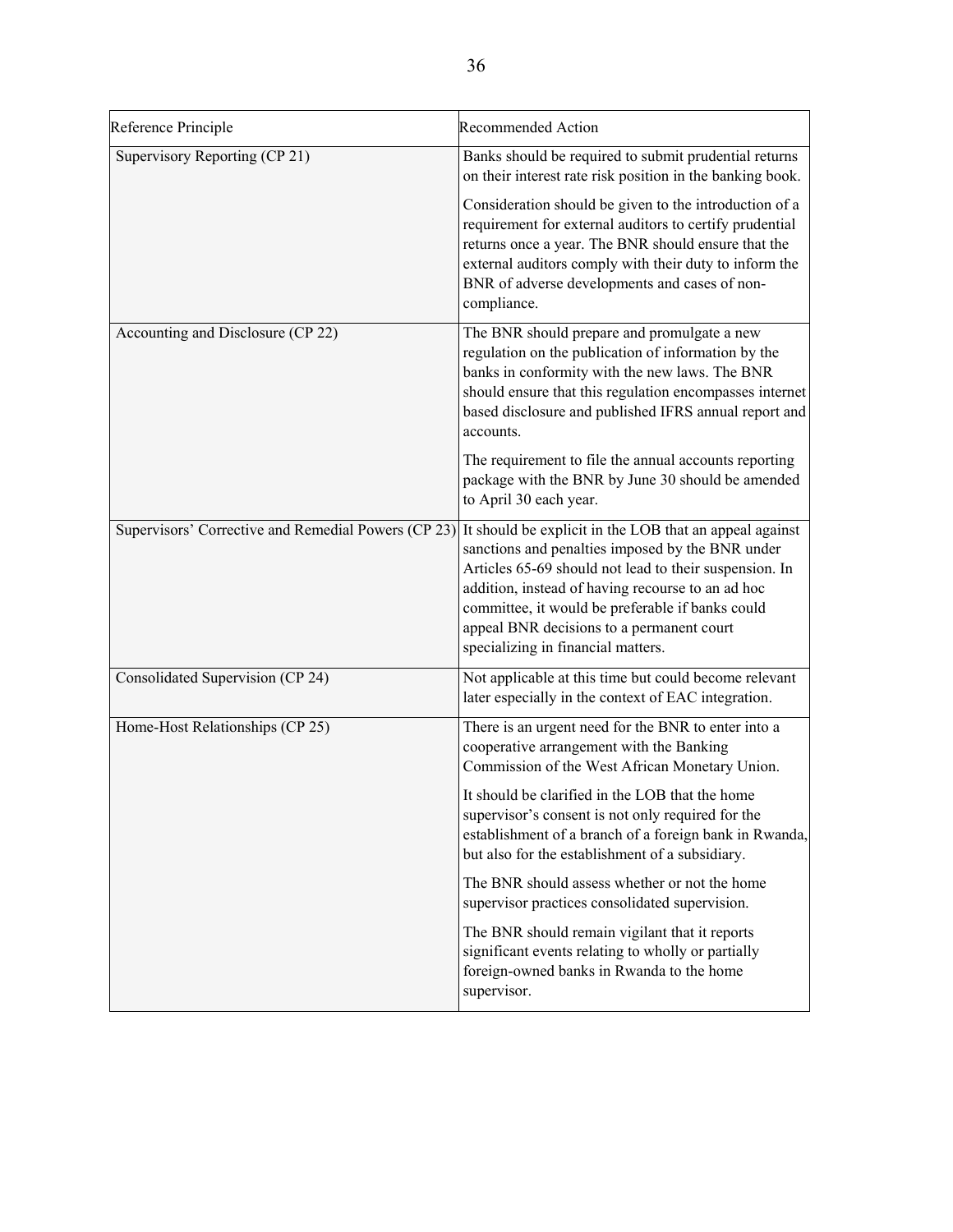### **E. Authorities' Response to the Assessment**

88. **The authorities have indicated that they are in agreement with the conclusions and recommendations of the BCP assessment.** They intend to consider numerous recommendations and develop an action plan for their implementation.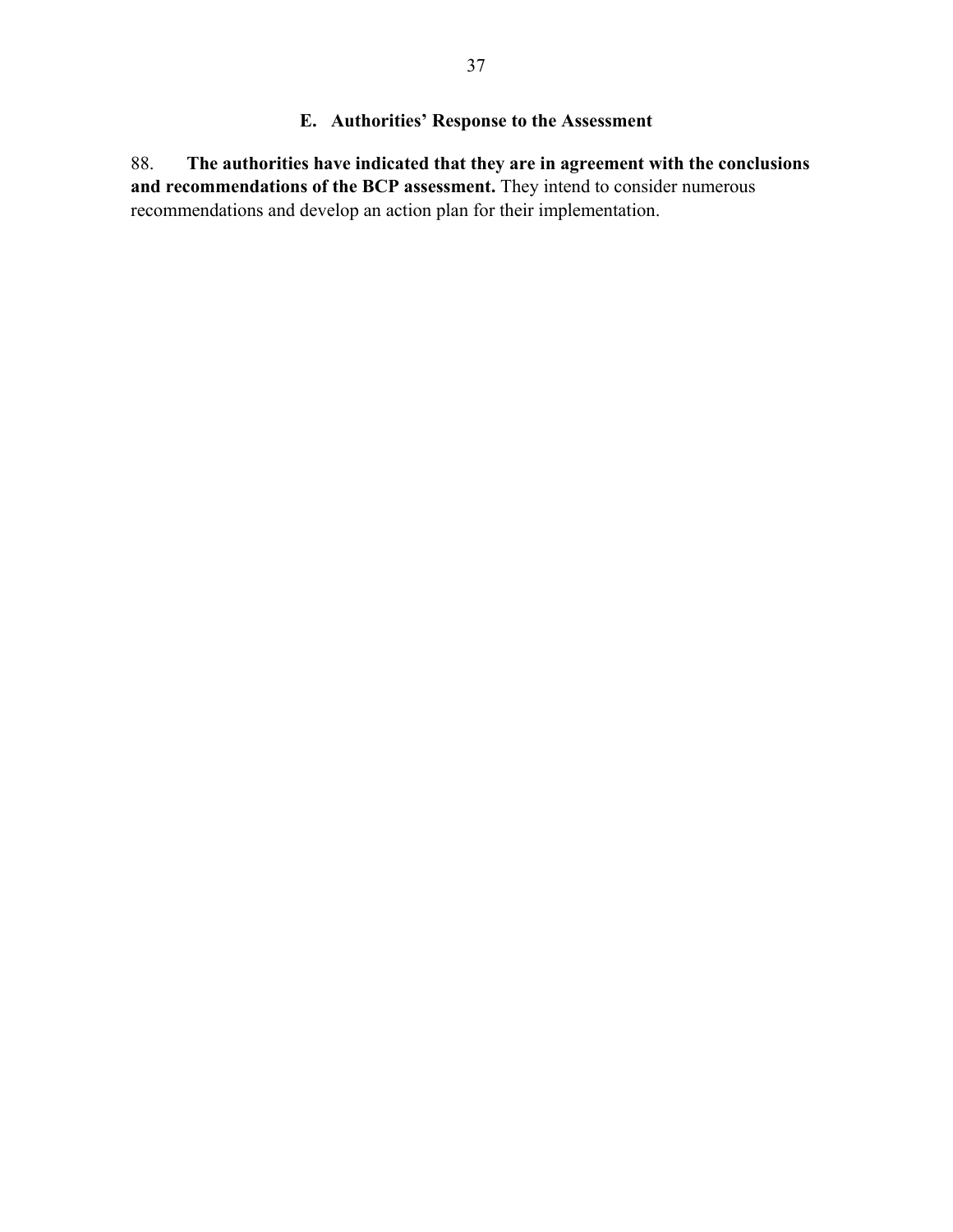|                                                                          |          |          |          | Est.    |                                                  |         |         |         |         |         |
|--------------------------------------------------------------------------|----------|----------|----------|---------|--------------------------------------------------|---------|---------|---------|---------|---------|
|                                                                          | 2007     | 2008     | 2009     | 2010    | 2011                                             | 2012    | 2013    | 2014    | 2015    | 2016    |
|                                                                          |          |          |          |         | (In percent changes; unless otherwise indicated) |         |         |         |         |         |
| Output and prices                                                        |          |          |          |         |                                                  |         |         |         |         |         |
| Real GDP growth                                                          | 5.5      | 11.2     | 4.1      | 7.5     | 7.0                                              | 6.8     | 7.0     | 6.8     | 6.5     | 6.5     |
| Real GDP (per capita)                                                    | 3.3      | 8.9      | 2.0      | 5.3     | 4.8                                              | 4.6     | 4.8     | 4.6     | 4.3     | 4.3     |
| GDP deflator                                                             | 13.2     | 12.6     | 11.0     | 2.1     | 4.7                                              | 6.1     | 5.3     | 5.2     | 4.9     | 4.9     |
| Consumer prices (period average)                                         | 9.1      | 15.4     | 10.3     | 2.3     | 3.9                                              | 6.5     | 5.3     | 5.0     | 5.0     | 5.0     |
| Consumer prices (end of period)                                          | 6.6      | 22.3     | 5.7      | 0.2     | 7.5                                              | 5.5     | 5.0     | 5.0     | 5.0     | 5.0     |
| External sector                                                          |          |          |          |         |                                                  |         |         |         |         |         |
| Export of goods, f.o.b (in U.S. dollars)                                 | 19.9     | 51.4     | $-12.2$  | 26.5    | 26.3                                             | 9.5     | 5.9     | 7.9     | 5.7     | 9.1     |
| Imports of goods, f.o.b (in U.S. dollars)                                | 30.2     | 51.5     | 13.5     | 8.5     | 29.2                                             | $-4.5$  | 0.2     | 6.2     | 6.5     | 6.9     |
| Export volume                                                            | $-0.2$   | 21.8     | $-20.0$  | 11.6    | 5.6                                              | 12.9    | 9.4     | 13.1    | 10.0    | 10.0    |
| Import volume                                                            | 31.0     | 6.4      | 7.4      | 3.8     | 14.6                                             | 0.4     | 1.7     | 6.8     | 6.5     | 5.7     |
| Terms of trade (deterioration = $-$ )                                    | 20.9     | $-12.8$  | 3.8      | 8.5     | 6.1                                              | 2.0     | $-1.7$  | $-4.1$  | $-3.9$  | $-1.9$  |
| Money and credit <sup>1</sup>                                            |          |          |          |         |                                                  |         |         |         |         |         |
| Net domestic assets <sup>2</sup>                                         | 7.6      | 10.3     | 4.9      | 2.2     | 7.0                                              | 19.1    | 10.0    | 15.7    | 15.5    | 14.8    |
| Domestic credit <sup>2</sup>                                             | 12.0     | 20.5     | 3.8      | 9.4     | 4.7                                              | 23.1    | 5.4     | 16.2    | 16.0    | 14.8    |
| Government <sup>2</sup>                                                  | 0.2      | $-18.1$  | 0.2      | 2.4     | $-7.9$                                           | 16.2    | 0.0     | 0.0     | 0.0     | 0.0     |
| $E_{\rm conomy2}$                                                        | 11.9     | 38.6     | 3.6      | 7.0     | 12.6                                             | 6.9     | 5.4     | 16.2    | 16.0    | 14.8    |
| Broad money (M2)                                                         | 30.8     | 24.2     | 13.1     | 16.9    | 16.0                                             | 15.3    | 13.7    | 13.3    | 12.8    | 12.8    |
| Reserve money <sup>3</sup>                                               | 30.7     | 23.5     | 0.3      | 12.5    | 16.0                                             | 15.3    | 13.7    | 13.3    | 12.8    | 12.8    |
| Velocity (GDP/M2; end of period)                                         | 5.5      | 5.5      | 5.6      | 5.3     | 5.1                                              | 5.0     | 5.0     | 4.9     | 4.9     | 4.8     |
|                                                                          |          |          |          |         | (Percent of GDP)                                 |         |         |         |         |         |
| National income accounts                                                 |          |          |          |         |                                                  |         |         |         |         |         |
| National savings                                                         | 8.3      | 9.1      | 5.1      | 4.2     | 7.0                                              | 7.7     | 7.9     | 8.2     | 9.2     | 10.0    |
| Gross investment                                                         | 20.2     | 23.5     | 22.4     | 21.9    | 25.1                                             | 23.3    | 21.8    | 20.9    | 20.9    | 20.7    |
| Of which: private (including public enterprises)                         | 12.4     | 13.1     | 12.4     | 10.9    | 11.1                                             | 11.4    | 11.9    | 12.2    | 12.5    | 12.8    |
|                                                                          |          |          |          |         |                                                  |         |         |         |         |         |
| Government finance <sup>4</sup>                                          | 12.4     | 12.6     | 14.9     | 12.6    | 13.7                                             | 13.9    | 14.3    | 14.6    | 14.8    | 15.2    |
| Total revenue (excl. grants)<br>Total expenditure and net lending        | 22.0     | 22.6     | 26.4     | 25.9    | 28.7                                             | 27.4    | 25.9    | 24.2    | 23.6    | 22.8    |
| Capital expenditure                                                      | 7.0      | 8.2      | 11.1     | 10.2    | 13.1                                             | 13.0    | 11.0    | 8.8     | 8.5     | 8.2     |
| Current expenditure                                                      | 14.2     | 15.1     | 14.5     | 14.8    | 14.9                                             | 14.4    | 14.4    | 14.8    | 14.6    | 14.5    |
| Primary fiscal balance <sup>5</sup>                                      | $-1.6$   | $-3.3$   | $-2.2$   | $-5.2$  | $-5.2$                                           | $-4.6$  | $-3.6$  | $-4.1$  | $-3.8$  | $-3.1$  |
| Domestic fiscal balance <sup>6</sup>                                     | $-4.6$   | $-5.6$   | $-5.3$   | $-8.1$  | $-8.1$                                           | $-6.7$  | $-5.8$  | $-6.2$  | $-5.8$  | $-4.8$  |
|                                                                          |          |          |          |         |                                                  |         |         |         |         |         |
| Overall fiscal balance (payment order)                                   |          |          |          |         |                                                  |         |         |         |         |         |
| After grants                                                             | $-1.4$   | $-0.2$   | $-2.2$   | $-0.1$  | $-4.2$                                           | $-1.8$  | $-0.9$  | $-0.3$  | $-0.3$  | $-0.3$  |
| Before grants                                                            | $-9.6$   | $-10.0$  | $-11.5$  | $-13.3$ | $-15.0$                                          | $-13.5$ | $-11.6$ | $-9.6$  | $-8.8$  | $-7.6$  |
| External sector                                                          |          |          |          |         |                                                  |         |         |         |         |         |
| External current account balance                                         |          |          |          |         |                                                  |         |         |         |         |         |
| Including official transfers                                             | $-2.2$   | $-4.9$   | $-7.3$   | $-6.0$  | $-5.2$                                           | $-9.1$  | $-5.5$  | $-4.4$  | $-4.5$  | $-4.2$  |
| <b>Excluding official transfers</b>                                      | $-11.9$  | $-14.4$  | $-17.3$  | $-17.7$ | $-18.1$                                          | $-15.7$ | $-13.8$ | $-12.6$ | $-11.7$ | $-10.7$ |
| External debt (end of period)                                            | 15.2     | 14.8     | 14.8     | 14.9    | 17.7                                             | 19.2    | 19.0    | 17.7    | 16.5    | 15.2    |
| Net present value of external debt                                       |          |          |          |         |                                                  |         |         |         |         |         |
| (percent of exports of goods and services)                               | $\cdots$ | $\cdots$ | $\cdots$ | 99.7    | 98.1                                             | 108.7   | 110.7   | 100.3   | 91.1    | 80.9    |
| Scheduled debt service ratio                                             |          |          |          |         |                                                  |         |         |         |         |         |
| (percent of exports of goods and services)                               | 3.5      | 2.1      | 2.6      | 3.4     | 5.7                                              | 5.0     | 6.1     | 7.5     | 7.8     | 7.1     |
| Gross reserves (in months of imports of goods and services) <sup>7</sup> | 4.7      | 4.7      | 5.4      | 5.2     | 5.7                                              | 5.3     | 5.4     | 4.8     | 4.2     | 3.5     |
|                                                                          |          |          |          |         | (Millions of U.S. Dollars)                       |         |         |         |         |         |
| Gross reserves                                                           | 552.4    | 596.4    | 742.2    | 814.2   | 899.2                                            | 847.6   | 897.2   | 856.8   | 804.7   | 761.5   |
| Memorandum item:                                                         |          |          |          |         |                                                  |         |         |         |         |         |
| Nominal GDP (billions of Rwanda francs)                                  | 2,049    | 2,565    | 2,964    | 3,253   | 3,643                                            | 4,128   | 4,652   | 5,224   | 5,839   | 6,526   |
|                                                                          |          |          |          |         |                                                  |         |         |         |         |         |

### **Table 2. Rwanda: Selected Economic and Financial Indicators, 2007–2016**

Sources: Rw andan authorities; and IMF staff estimates and projections.

1 Projections are based on the program exchange rate of Rw F per US dollar of of RWF571.24 for 2010 and RWF594.45 thereafter.

<sup>2</sup> As a percent of the beginning-of-period stock of broad money.<br><sup>→</sup> horease in 2007 reflexs rebasing of the monetary program; reserve money growth was limited to 13 percent after correcting for the rebasing at end-2006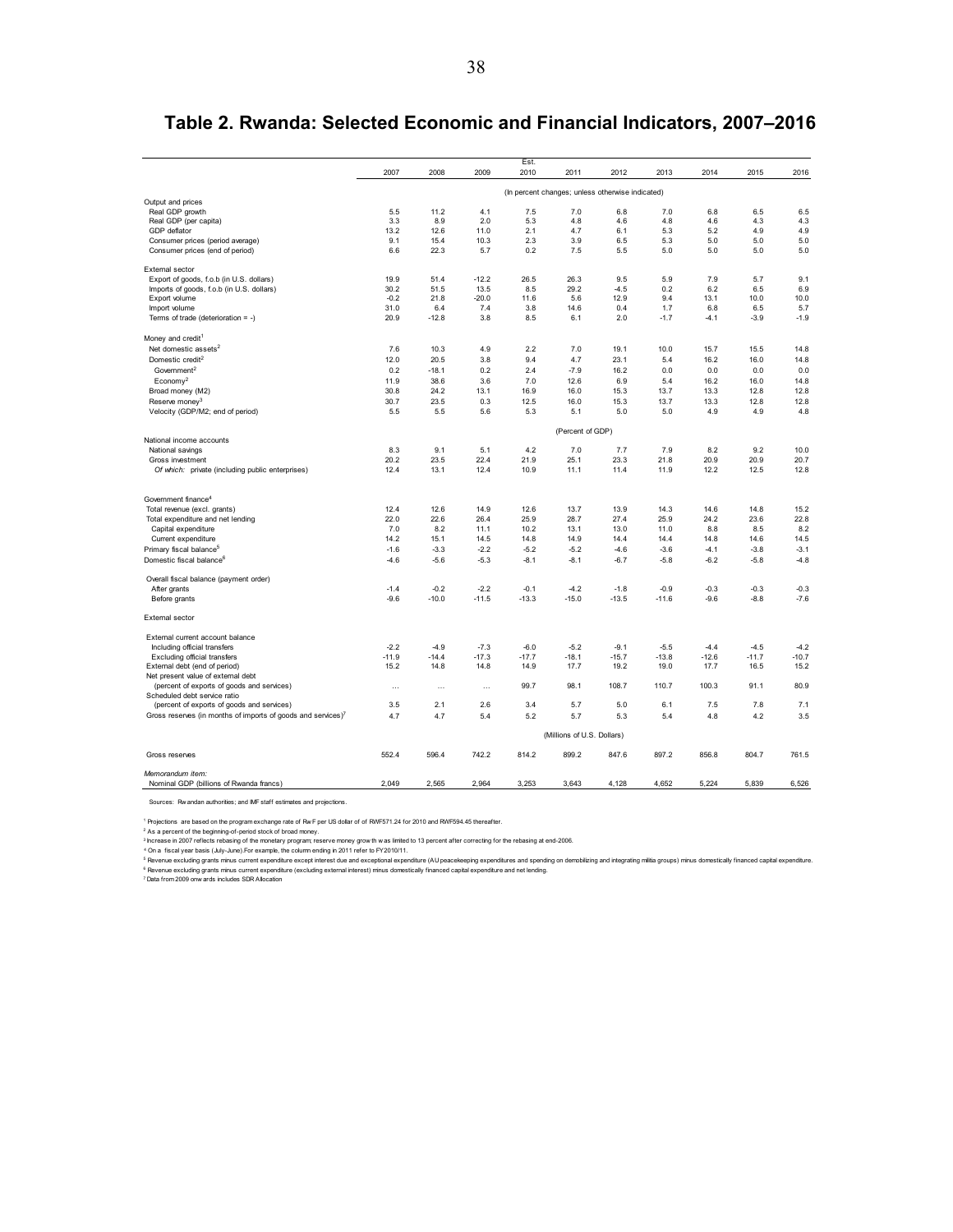| Institution              | Number of Institutions | Assets (Bn RWF) |
|--------------------------|------------------------|-----------------|
| <b>Commercial Banks</b>  |                        | 644             |
| Specialized Institutions |                        | 81              |
| Microfinance Bank        |                        |                 |
| MFIs and Old SACCOs      | 109                    | 90              |
| Umurenge SACCOs          | 416                    | n.a             |
| Insurance Companies      |                        | 118             |
| Pension Funds            | 40                     | 142             |

**Table 3. Rwanda: Financial System as of September 30, 2010**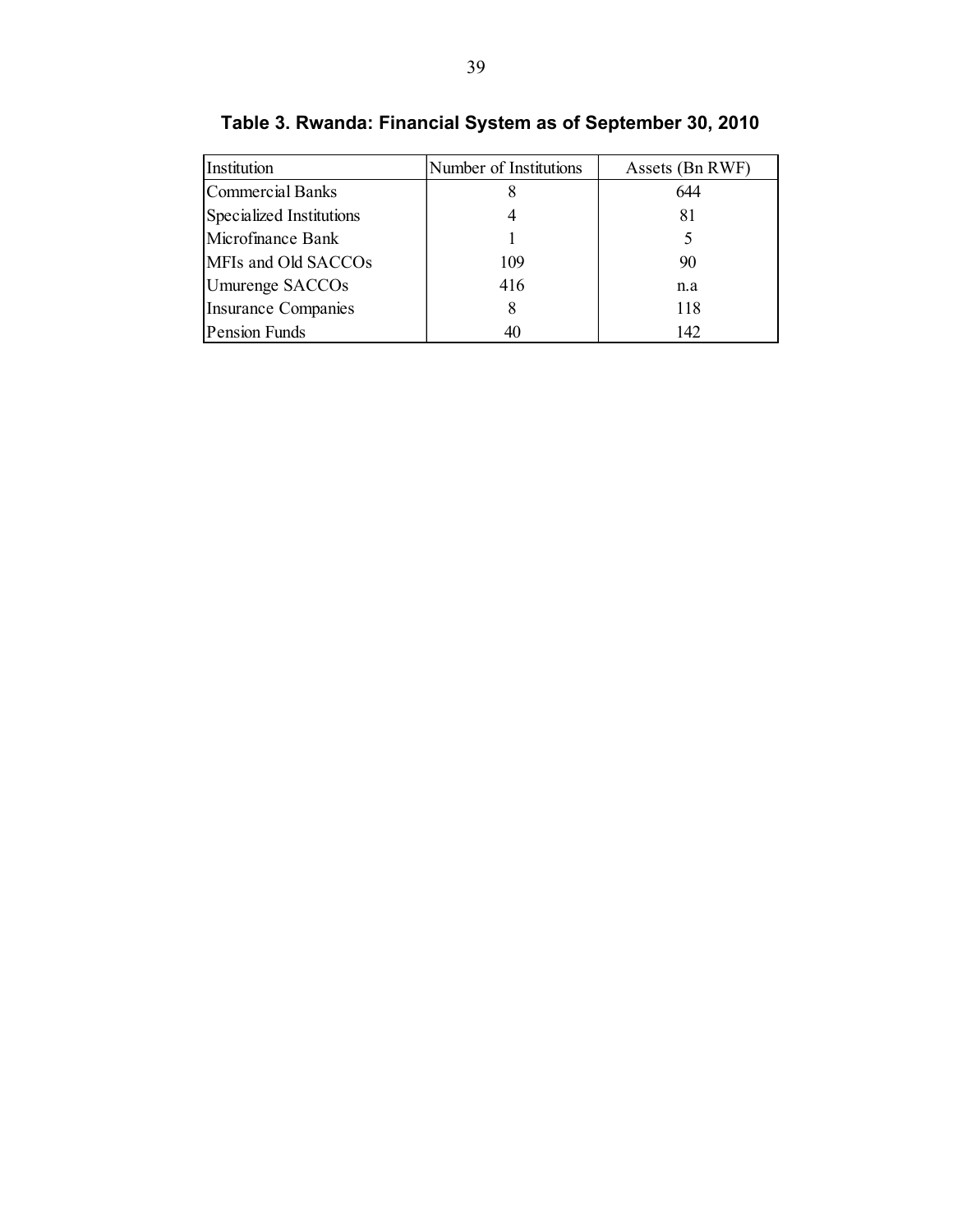| (Figures in percent)                              | <b>Burundi</b><br>Kenya |        |       | Rwanda Tanzania Uganda |                | <b>EAC</b> |
|---------------------------------------------------|-------------------------|--------|-------|------------------------|----------------|------------|
| <b>Measures of Capital Adequacy</b>               |                         |        |       |                        |                |            |
| Regulatory Capital to risk-weighted assets        | 17.4                    | 19.7   | 19.3  | 18.8                   | 13.4           | 17.7       |
| Capital to assets                                 | 10.9                    | 11.5   | 14.0  | 10.6                   | 12.0           | 11.8       |
| <b>Measures of Asset Quality</b>                  |                         |        |       |                        |                |            |
| NPL/Total loans                                   | 13.6                    | 9.0    | 13.4  | 7.7                    | 4.1            | 9.6        |
| <b>Measures of Earnings</b>                       |                         |        |       |                        |                |            |
| <b>ROA</b>                                        | 2.5                     | 3.9    | 0.9   | 3.6                    | 1.0            | 2.4        |
| <b>ROE</b>                                        | 22.0                    | 34.0   | 6.4   | 21.2                   | 6.8            | 18.1       |
| <b>NIMA</b>                                       | NA                      | 6.4    | 10.2  | 9.7                    | 8.9            | 8.8        |
| <b>Measures of Liquidity</b>                      |                         |        |       |                        |                |            |
| Loans/Deposits                                    | 120.5                   | 75.5   | 82.8  | 83.0                   | 52.5           | 82.9       |
| Liquid Assets/Assets <sup>2</sup>                 | 39.6                    | 32.1   | 35.8  | 34.6                   | 26.4           | 33.7       |
| Liquid Assets/Deposits <sup>2</sup>               | 107.1                   | 43.8   | 48.9  | 44.7                   | 41.7           | 57.2       |
| <b>Measures of Market Sensitivities</b>           |                         |        |       |                        |                |            |
| FX Assets/FX Liabilities                          | 155.0                   | 99.9   | 107.9 | NA                     | 108.4          | 117.8      |
| Net Open Position/Capital                         | 72.5                    | $-0.2$ | 11.2  | $-5.9$                 | 12.6           | 18.0       |
| <b>Structure of Commercial Banking Industry</b>   |                         |        |       |                        |                |            |
| (Millions of US\$)                                |                         |        |       |                        |                |            |
| Assets                                            | 488                     | 16,375 | 877   | 6,933                  | 4,013          | 28,687     |
| Deposits                                          | 181                     | 11,940 | 605   | 4,702                  | 2,541          | 19,969     |
| Loans                                             | 218                     | 9,138  | 626   | 3,112                  | 1,333          | 14,426     |
| Capital                                           | 53                      | 2,280  | 122   | 668                    | 604            | 3,728      |
| Number of banks                                   | 7                       | 45     | 8     | 36                     | 21             | 117        |
| Number of branches                                | 73                      | 790    | 186   | 282                    | 368            | 1,699      |
| <b>Asset Share of Commercial Banking Industry</b> |                         |        |       |                        |                |            |
| (Figures in percent)                              |                         |        |       |                        |                |            |
| State-owned banks                                 | 22                      | 5      | 25    | 5                      | $\overline{3}$ | 6          |
| Private banks                                     | 78                      | 95     | 75    | 95                     | 97             | 94         |
| Domestic                                          | 34                      | 55     | 28    | 45                     | 13             | 45         |
| Foreign                                           | 45                      | 40     | 47    | 51                     | 84             | 49         |
| Three largest banks in each country               | 76                      | 36     | 65    | 48                     | 50             | NA         |
|                                                   | Depth of the EAC        |        |       |                        |                |            |
| Assets/GDP                                        | 44.5                    | 55.4   | 19.7  | 33.5                   | 27.6           | 40.8       |
| Cash/M1                                           | 34.6                    | 25.7   | 28.3  | 48.5                   | 48.1           | 35.1       |

**Table 4. Rwanda: EAC Commercial Bank Performance Ratios Comparison**  (June 2009)

1/ Rwanda does not have a general provision, so capital measurement is more generous than the other East

 $NA = not available.$ 2/ Liquid assets are defined as cash, due from central bank, interbank loans, and Treasury-securities.

Source: East African Community central banks and IMF calculations.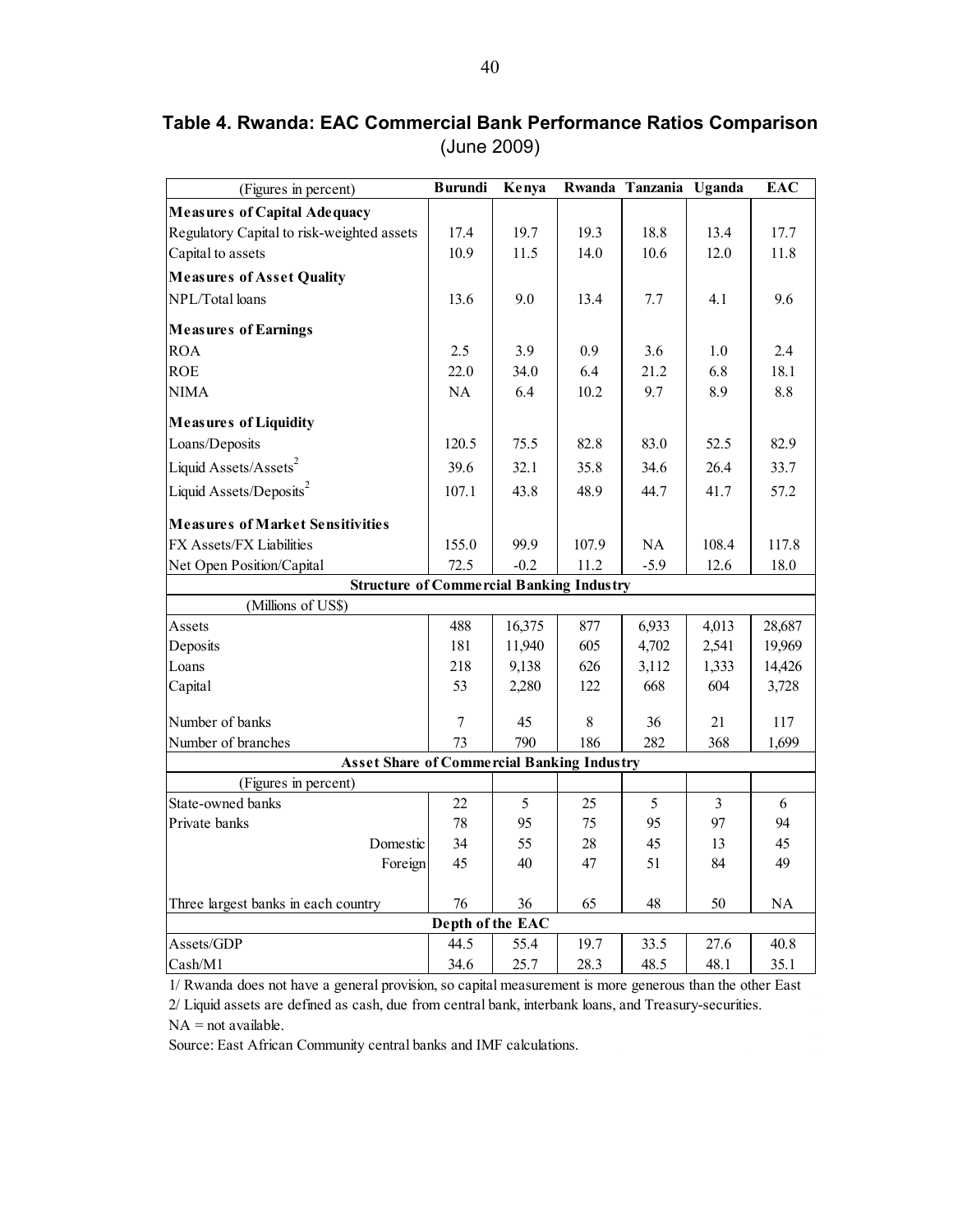# **Table 5. Rwanda: Financial Sector Indicators**

| <b>Banking Soundness Indicators</b>                                             | <b>Dec-2006</b> | Dec-2007    | <b>Dec-2008</b> | <b>Dec-2009</b> | Sep-2010     |
|---------------------------------------------------------------------------------|-----------------|-------------|-----------------|-----------------|--------------|
| <b>Growth Rates</b>                                                             |                 |             |                 |                 |              |
| <b>Total Assets</b>                                                             | 80.6            | 29.6        | 41.2            | 5.9             | 2.7          |
| <b>Total</b> loans                                                              | 92.1            | 15.6        | 66.7            | 2.4             | 0.5          |
| Deposits                                                                        | 80.9            | 28.2        | 41.0            | 5.4             | 3.9          |
| Due from banks in Rwanda                                                        | 80.6            | 32.7        | $-10.9$         | 25.4            | $-9.8$       |
| Due from banks abroad                                                           | 5589.4          | $-17.3$     | $-97.0$         | $-20.9$         | 96.1         |
| Government securities                                                           | 138.9           | 47.1        | $-7.7$          | 89.9            | 16.4         |
|                                                                                 |                 |             |                 |                 |              |
| <b>Measures of Capital Adequacy (percent)</b>                                   |                 |             |                 |                 |              |
| Core Capital / RWA                                                              | 13.0            | 17.9        | 16.6            | 19.0            | 20.3         |
| Total Qualifying Capital / RWA                                                  | 13.0            | 17.9        | 16.6            | 19.0            | 20.3         |
| Core Capital / Total Asset                                                      | 8.7             | 11.0        | 13.1            | 13.0            | 12.8         |
| Off Balance Sheet Items / Total Qualifying                                      | 4.6             | 1.2         | 2.8             | 15.0            | 9.5          |
| Insider Loans / Core Capital                                                    | 17.8            | 40.1        | 20.2            | 19.7            | 8.7          |
| Large Exposures / Core Capital                                                  | 126.7           | 89.2        | 98.8            | 65.1            | 80.0         |
| NPLs - Provisions / Core Capital                                                | 71.8            | 53.1        | 37.4            | 35.6            | 32.3         |
|                                                                                 |                 |             |                 |                 |              |
| <b>Measures of Asset Quality (percent)</b>                                      |                 |             |                 |                 |              |
| NPLs / Gross Loans                                                              | 25.5            | 18.2        | 12.6            | 13.1            | 12.4         |
| (NPLs-Interests in Suspense)/Gross Loans                                        | 18.8            | 12.3        | 10.3            | 11.4            | 10.7         |
| Provisions / NPLs                                                               | 82.0            | 78.6        | 66.3            | 55.2            | 57.0         |
| Earning Assets / Total Asset                                                    | 84.8            | 81.0        | 81.3            | 81.7            | 77.6         |
| Fixed Assets / Core Capital                                                     | 71.5            | 32.6        | 34.2            | 39.3            | 42.8         |
| Large Exposures / Gross Loans                                                   | 19.9            | 16.4        | 17.4            | 13.9            | 17.4         |
|                                                                                 |                 |             |                 |                 |              |
| <b>Measures of Earnings (Annualized, percent)</b>                               |                 |             |                 |                 |              |
| Return on Average Assets                                                        | 3.0<br>38.2     | 3.2<br>31.7 | 2.7             | 0.7             | 1.6<br>12.2  |
| Return on Average Equity<br>Net Interest Margin                                 | 10.0            | 7.6         | 22.0<br>11.2    | 5.0<br>9.3      | 8.8          |
| Yield on Advances                                                               | 8.9             | 8.0         | 9.2             | 9.9             | 10.2         |
| Cost of Deposits                                                                | 0.6             | 0.7         | 0.5             | 0.6             | 0.6          |
|                                                                                 |                 |             |                 |                 |              |
| Cost to Income                                                                  | 25.4            | 20.7        | 25.8            | 26.6            | 35.0         |
| Overhead to Income                                                              | 43.1            | 32.4        | 38.9            | 40.5            | 54.3         |
|                                                                                 |                 |             |                 |                 |              |
| <b>Measures of Liquidity (percent)</b><br>Short term Gap                        | 28.8            | 27.6        | 26.2            | 24.4            |              |
| Liquid Assets / Total Deposits                                                  | 62.3            | 63.7        | 60.2            | 65.3            | 22.5<br>47.9 |
|                                                                                 | 8.7             |             |                 |                 |              |
| Interbank Borrowings / Total Deposits<br><b>BNR Borrowings / Total Deposits</b> |                 | 8.5         | 8.1             | 9.8             | 9.0          |
|                                                                                 | $0.1\,$         | $0.2\,$     | $0.2\,$         | $0.8\,$         | 0.04         |
| Gross Loans / Total Deposits                                                    | 70.2            | 75.3        | 99.5            | 83.2            | 79.0         |
| <b>Measures of Market Sensitivity (percent)</b>                                 |                 |             |                 |                 |              |
| Forex Exposure / Core Capital                                                   | 134.6           | 89.5        | 2.1             | 1.9             | $2.4\,$      |
| Forex Loans / Forex Deposits                                                    | 1.0             | 1.2         | 0.5             | 2.8             | 2.1          |
| Forex Assets / Forex Liabilities                                                | 100.9           | 113.3       | 102.6           | 103.6           | 103.9        |
|                                                                                 |                 |             |                 |                 |              |

(December 2006–September 2010)

Source: BNR and IMF staff calculations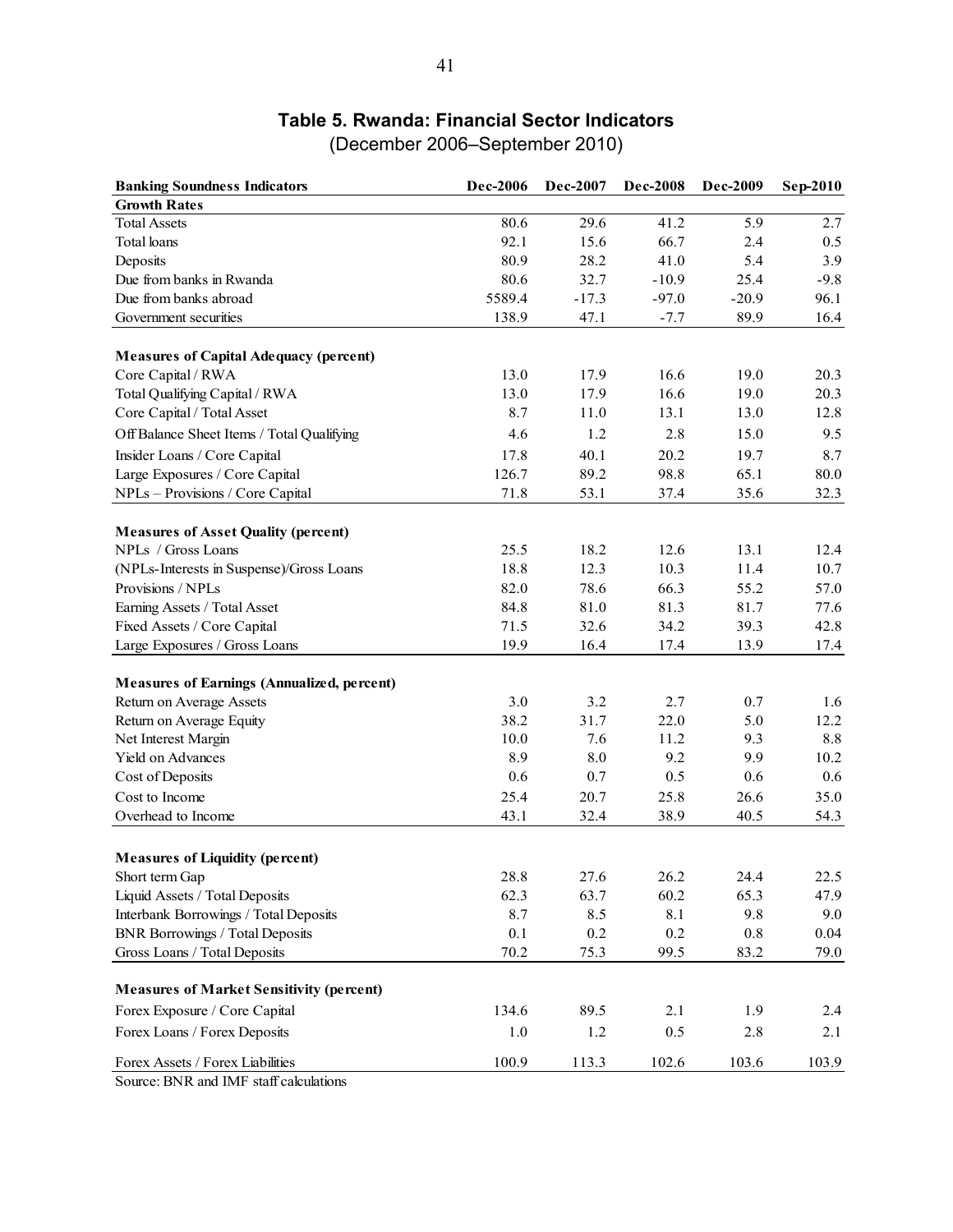#### **APPENDIX III. RWANDA: STRESS TEST METHOD**

**Stress tests were used to assess the resilience of the banking system to extreme, but plausible, risk factors.** The stress tests were carried out for all eight banks based on December 2008 to September 2010 data. Several possible risks were considered, including credit, concentration, liquidity, and foreign exchange. The exercise comprised single factor shocks that were static in nature due to limited data which precluded performing regression analysis conditioned on macro scenarios. Interest rate risk was not analyzed as banks in Rwanda have the discretion (which is explicit in the loan agreement) to change interest rates for all types of loans, including fixed interest rates. The mismatch of asset and liability maturities at Rwandan banks is more a potential credit risk problem than an interest rate risk issue. Banks may be able to increase interest rates, but risk of default rises as customers may be unable to service higher cost of their loans.

**Several adjustments were made to the banks' initial capital, risk-weighted assets, and net assets to correct for under-provisioning in order to meet regulatory limits.** The criteria for the stress tests on asset quality used two capital measures as the relevant metric: (i) regulatory capital, defined as Tier I plus Tier II (supplemental capital) divided by risk-weighted assets; and (ii) core capital to net assets. Since Rwanda lacks a general and specific provision, both capital measures were adjusted to conform to the standards currently applied in other  $EAC<sup>24</sup>$  countries.

**A number of stress tests focused on credit and concentration risks, given their importance for the Rwandan banking system.** The tests applied the following shocks: (i) a 100 percent discount on collateral; (ii) a uniform increase of current NPLs; (ii) the breaking point from a haircut on total standard loans; (iv) increases in NPLs for the agriculture and housing sector; and (v) a large borrower default. The method used in the credit risk sensitivity analysis consisted of estimating the additional provisions that would be required to cover the estimated loss and charging it to capital. The provisions were calculated using the average provisioning ratio. This assumes a fixed proportion of new bad loans according to MCM standard methodology<sup>25</sup>. The provisioning shortfall was deducted from risk-weighted assets and net assets as well as capital.

**Liquidity risk test simulated the following shocks:** (i) a 30 percent drop in deposits and its effect on a basic liquidity ratio (i.e., liquid assets-to-total assets); and (ii) the same shock and its effect on BNR's definition of their liquidity ratio (i.e., a more conservative definition of liquid assets divided by deposits). The BNR's liquid assets definition is more conservative because it nets out due to and due from banks. When the test was run using the BNR liquidity ratio definition, the results were measured against the 20 percent liquidity requirements for Rwandan banks.

 $\overline{a}$ 

 $^{24}$  As part of their commitment to further regional economic, monetary and financial integration, the EAC members have already stated their objective to harmonize financial regulation standards.

<sup>&</sup>lt;sup>25</sup> See Cihak, Martin, 2007, "Introduction to Applied Stress Testing" IMF Working Paper No. 07/59.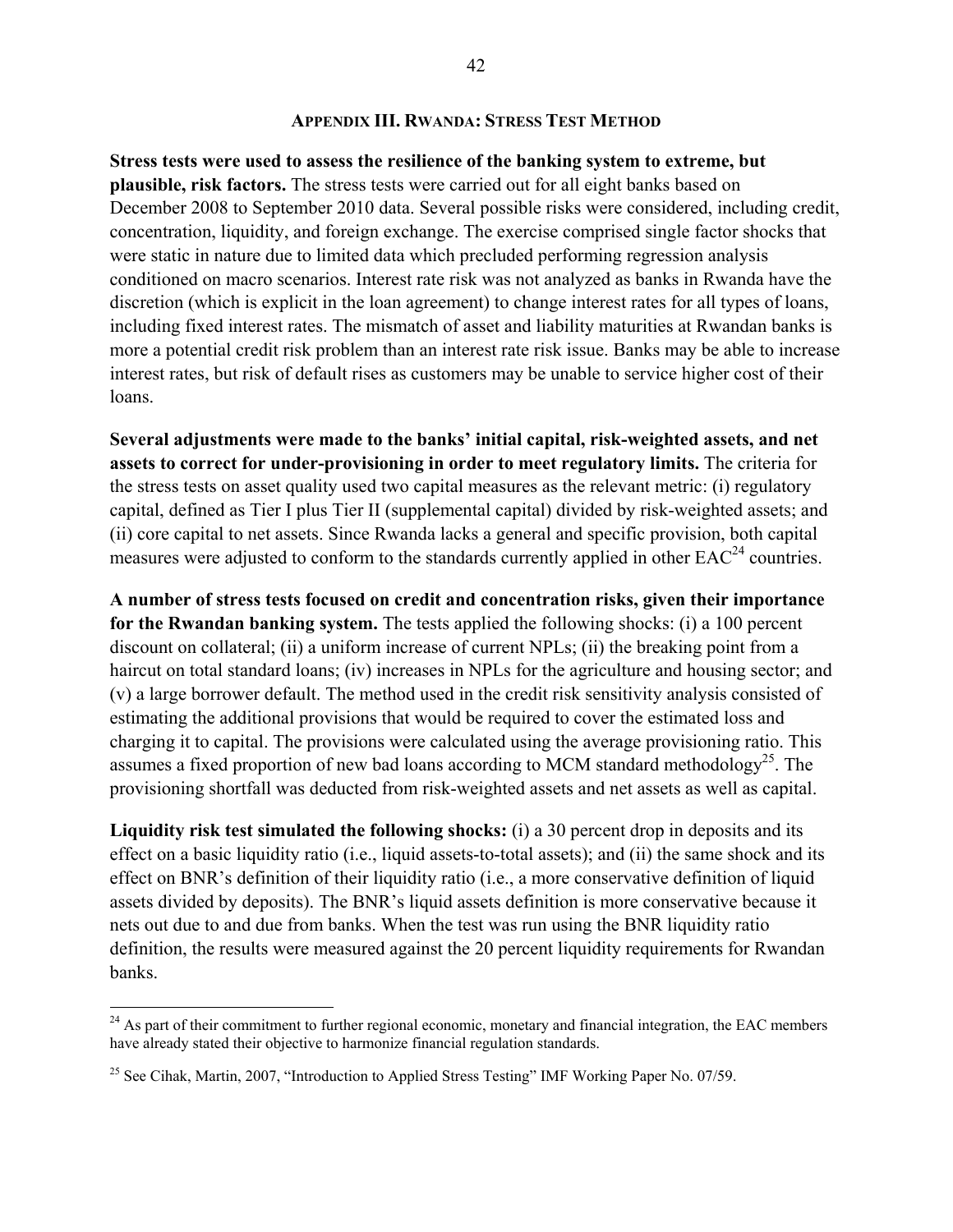### **Foreign exchange risk tests measured the impact of shocks on net open position (NOP) and**

**capital.** The test measured the revaluation gains (losses) on the NOP in U.S. dollars from a simultaneous depreciation (appreciation). The results were measured against the NOP requirement. Currently, banks are required to maintain a 20 percent NOP to capital position. Because of the NOP requirement, banks exposure to FX risk is minimal.